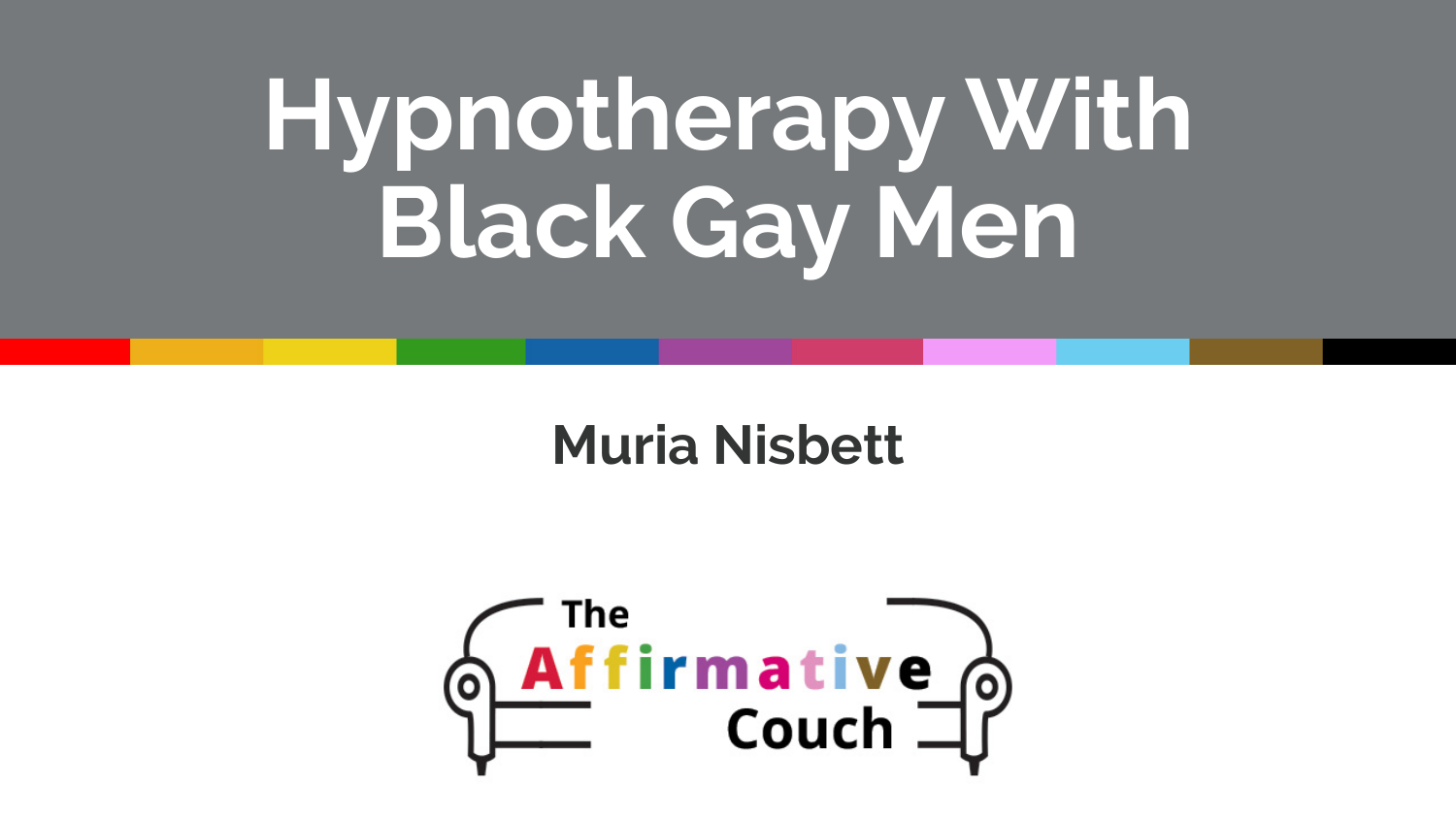# **Required Slides**

# **APA Requirements for Approved CE Sponsors**

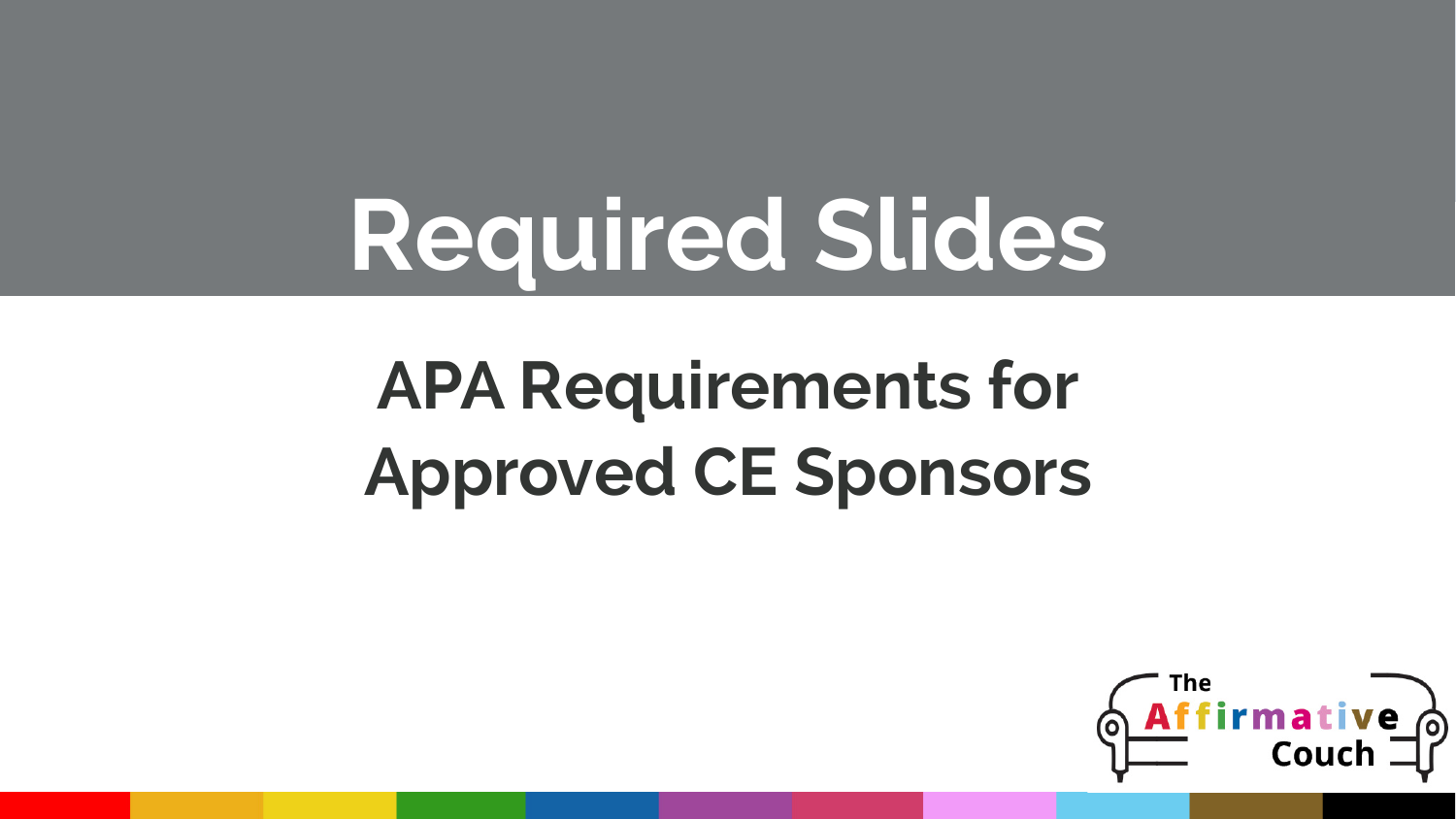# **Limitations of Data**

- Limitations of Available Data: Due to limited research on Cognitive Hypnotherapy (CH), the information presented here is limited to the data that is available to the presenter at this time.
- Limitations of Selected Data: The information presented here is limited in scope and was selectively chosen from a wider breadth of material.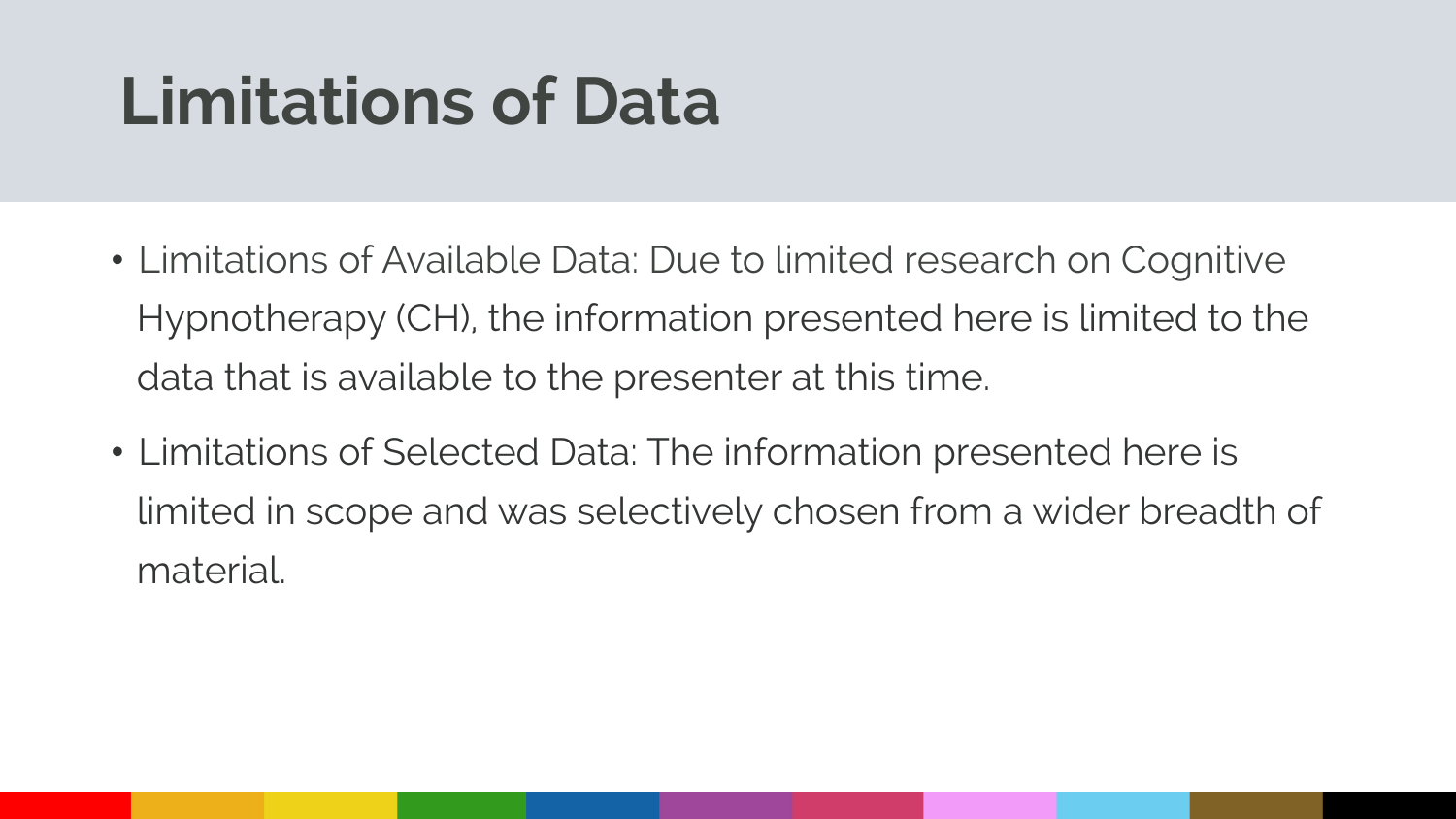### **Potential Risks**

• There are no foreseeable risks to attending this training.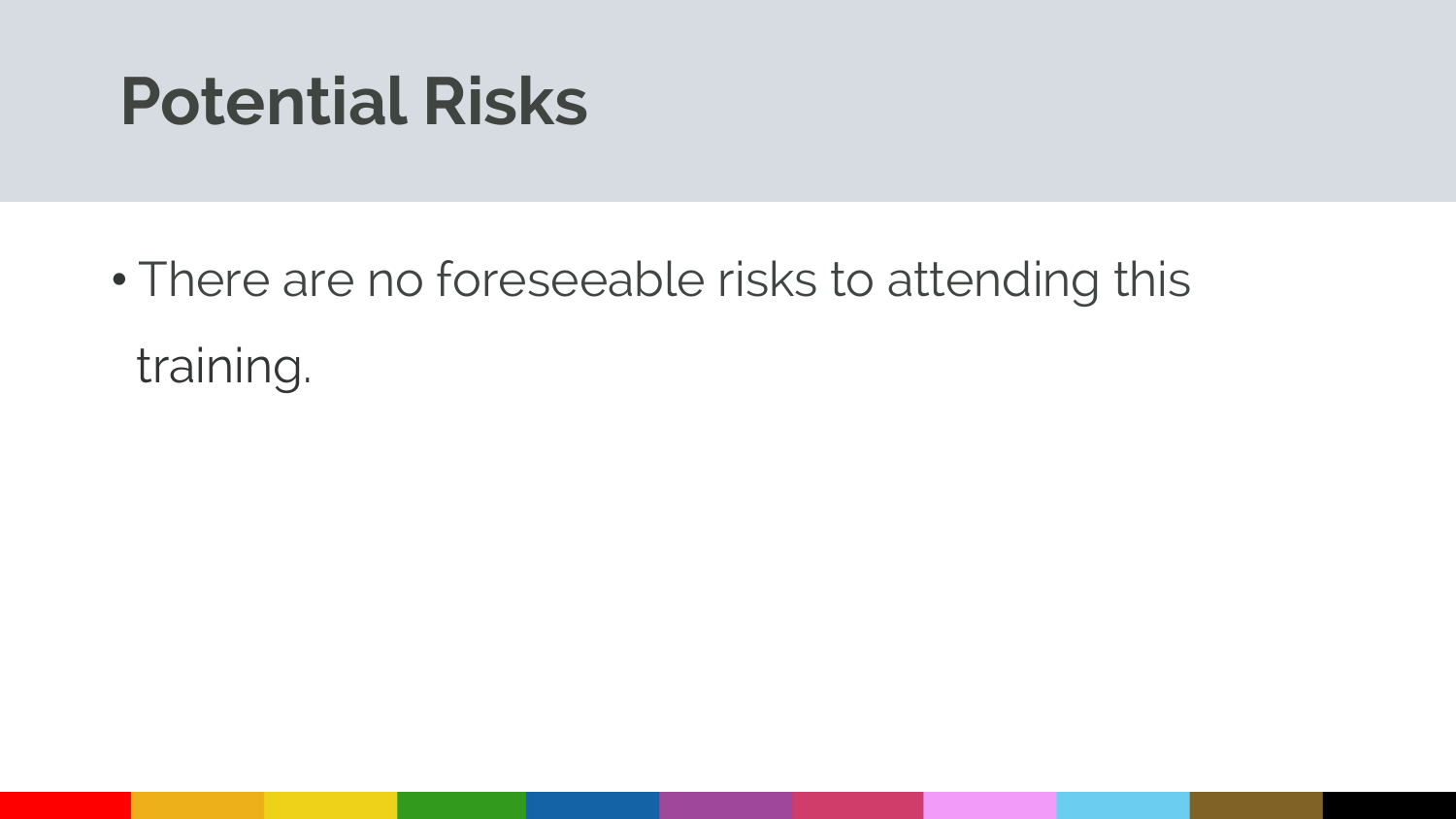### **Conflict of Interests**

• There is no reported conflict of interest.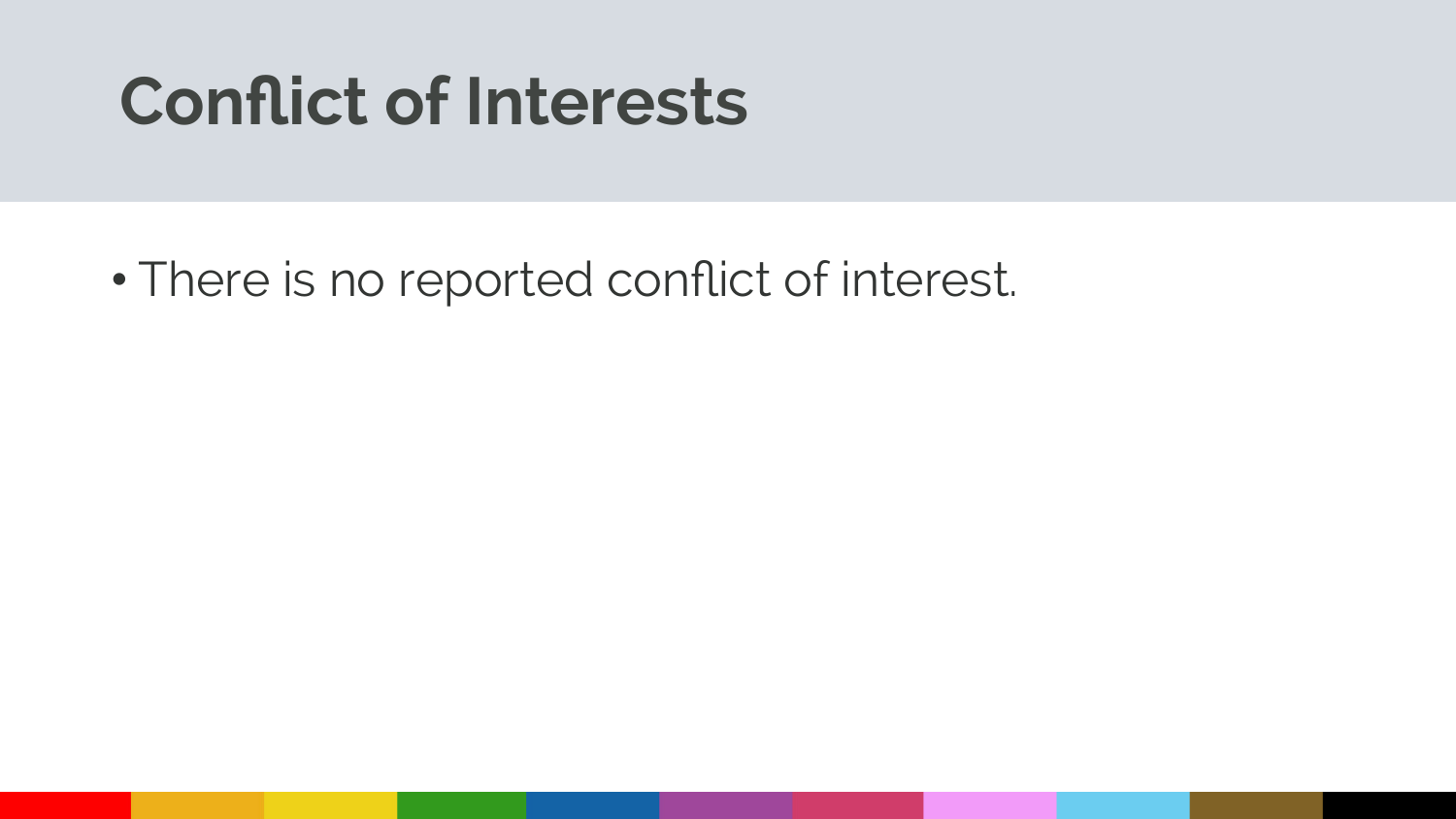# **Compensation**

• Muria Nisbett has received compensation for creation of this course and may receive bonuses based on sales.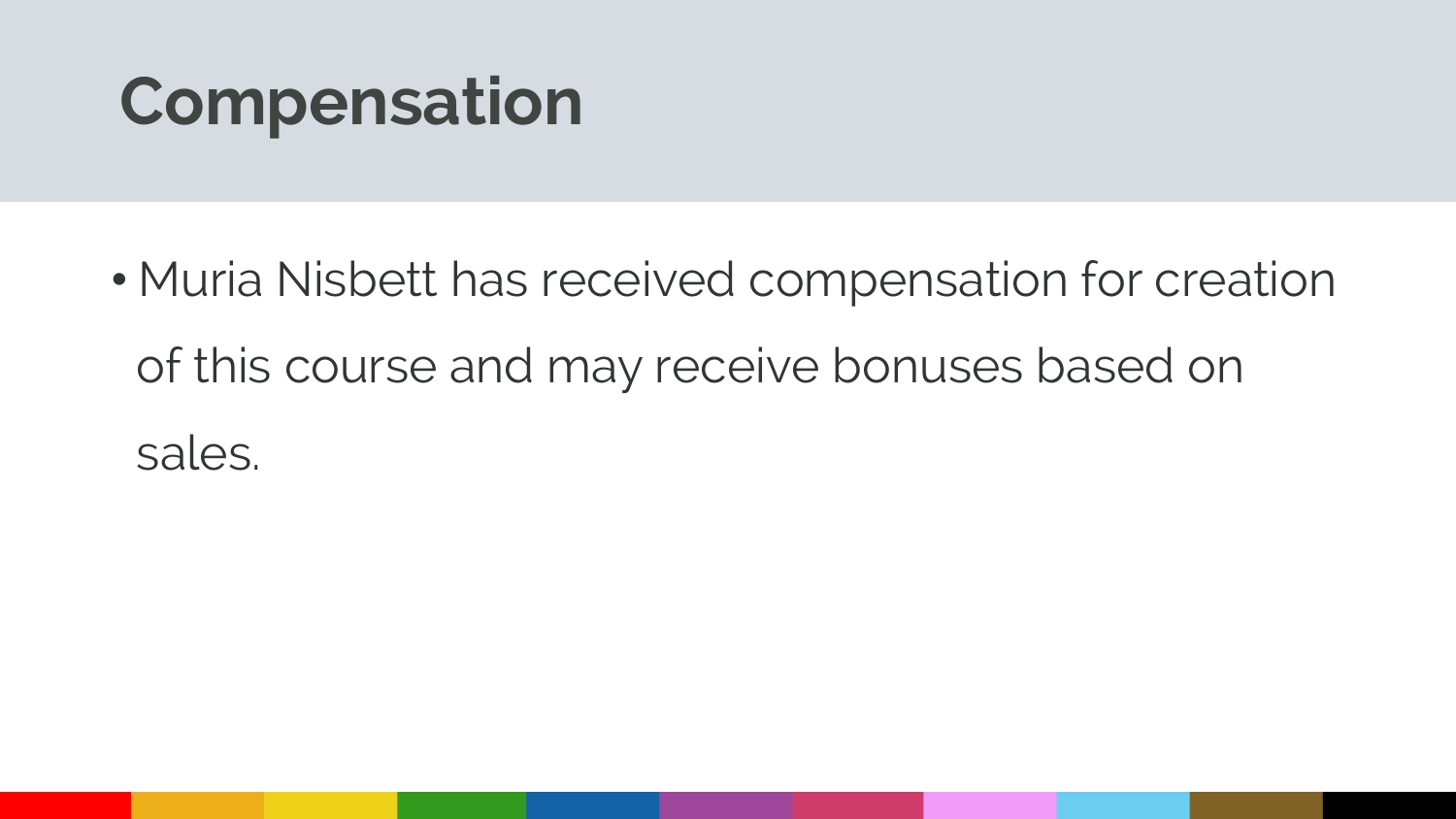# **Hypnotherapy With Black Gay Men**

- Being black and gay in the United States (HRC, 2019)
- Discriminatory treatment
	- Economic insecurity
	- Violence and harassment
	- Criminal injustice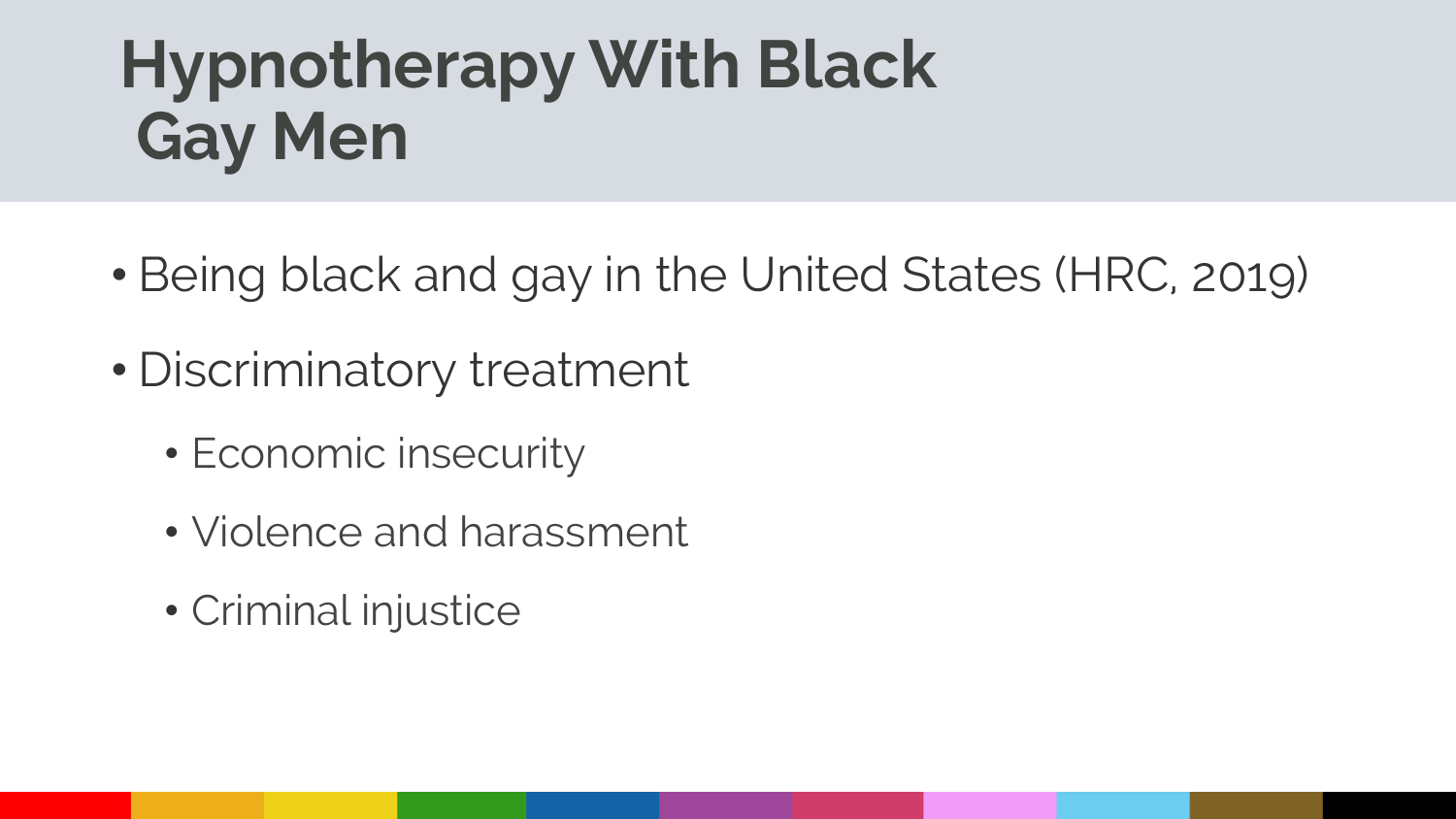

- Gender expectations and conditioning (HRC, 2019)
	- Cultural norms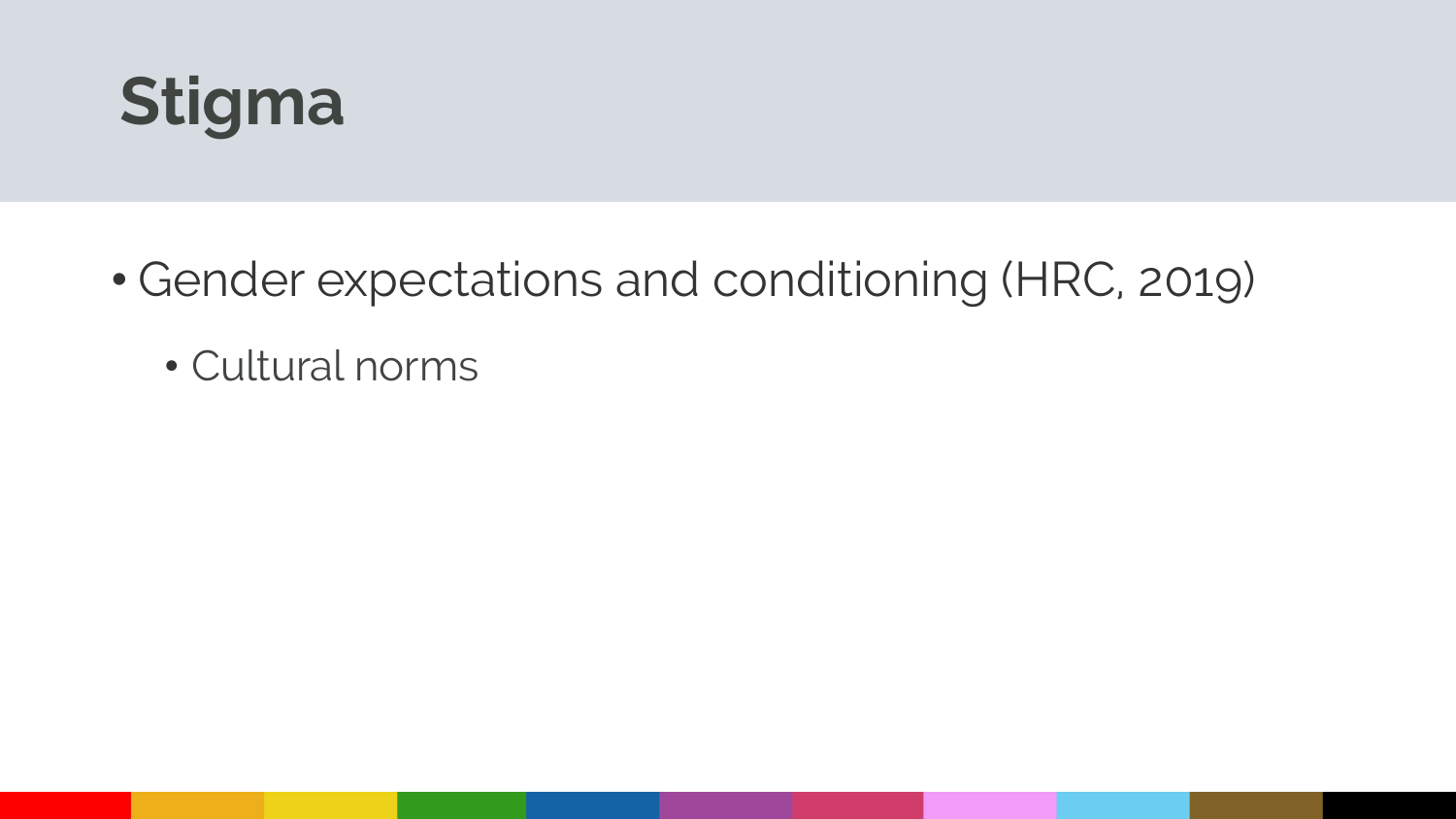# **Religious Consideration**

- Religious intolerance (HRC, 2019)
- Protective factor in the Black community
- But a source of rejection for Black Gay men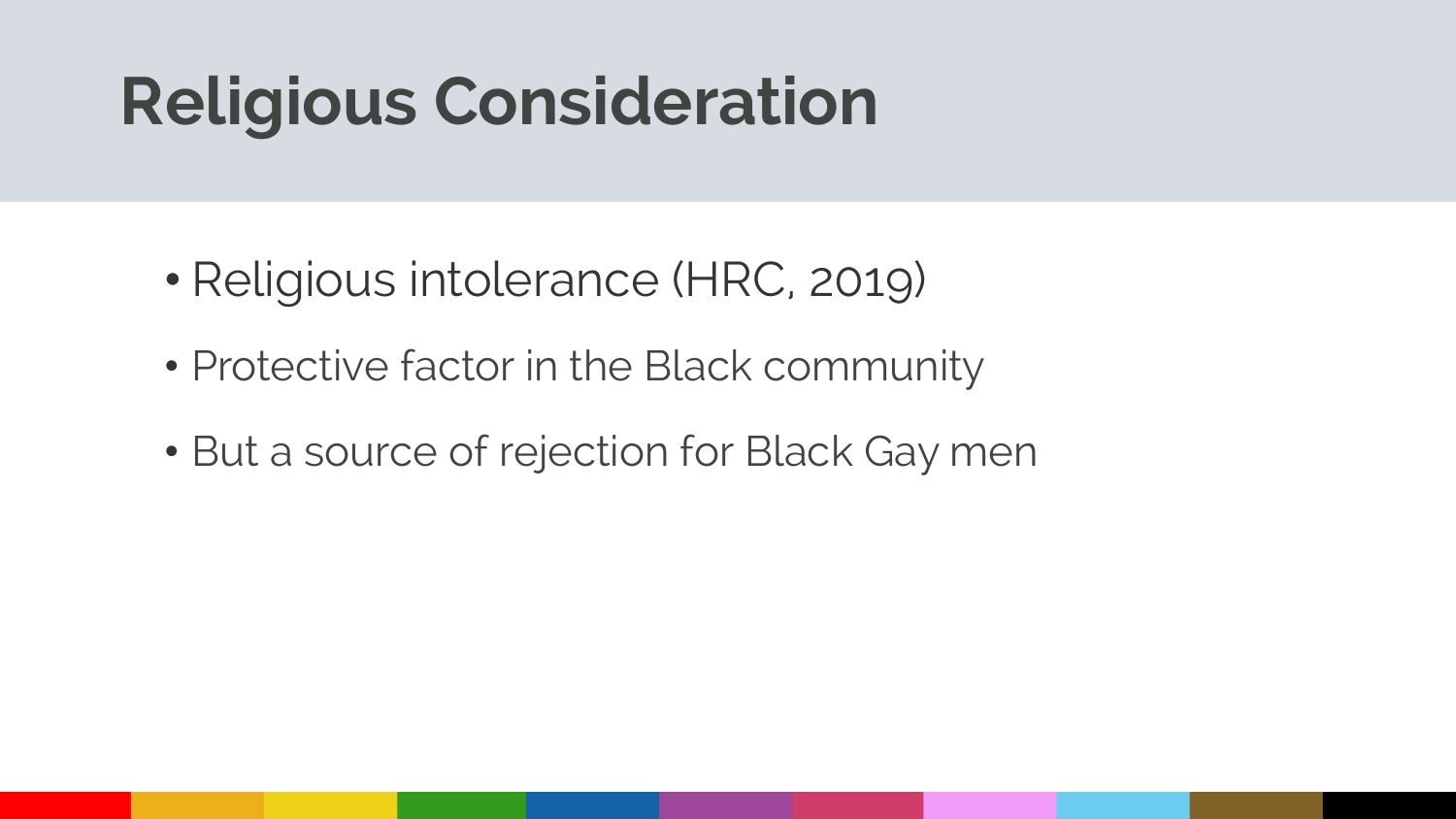### **Increased Violence**

- Multiple faces
	- Internal Violence (Lee, Oliffe, Kelly, & Ferlatte, 2017)
	- External violence (Hutchinson, 2019, Zaveri, 2019)
	- Intimate partner violence (NCADV, 2018)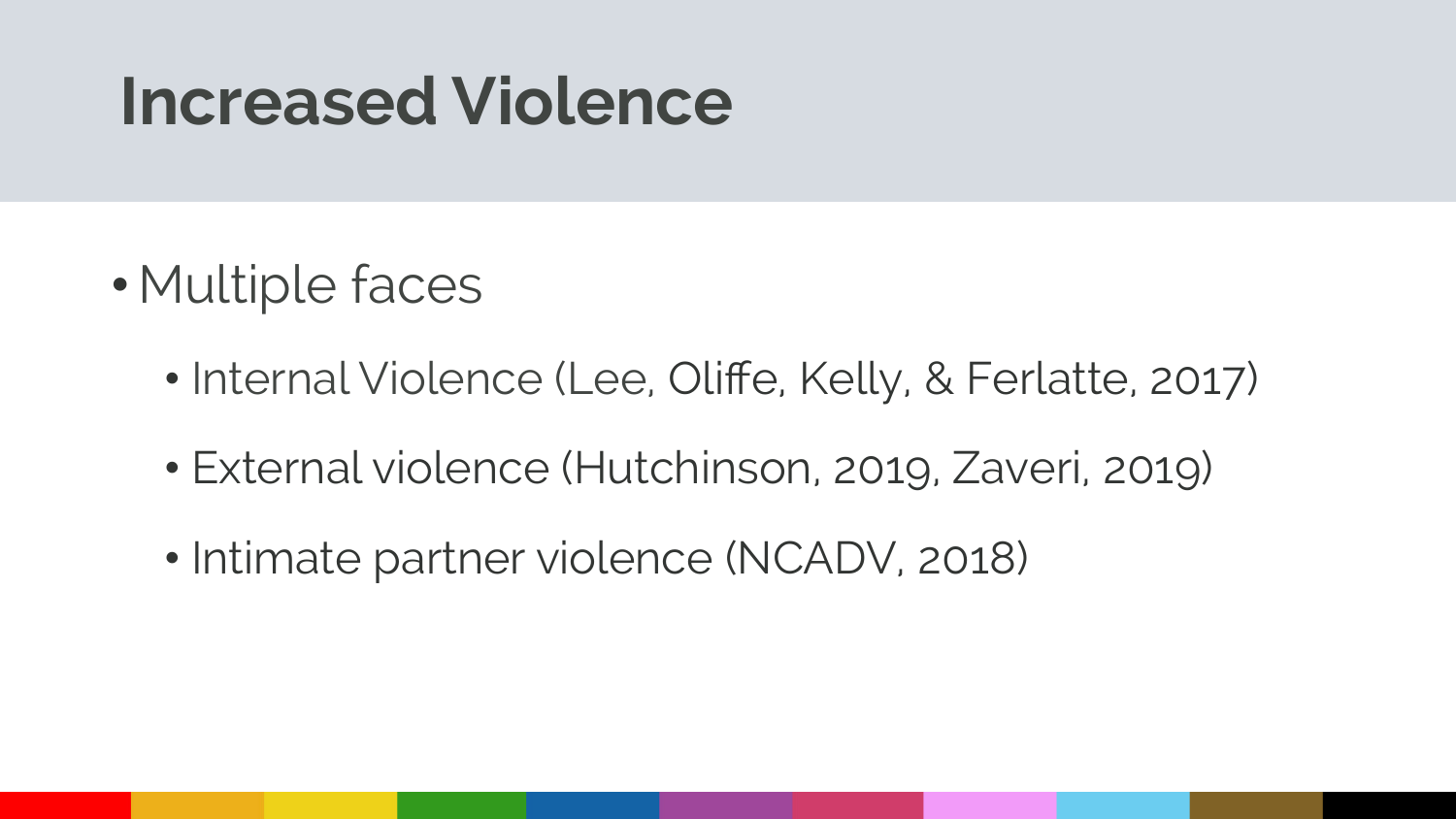# **Being Black and Mental Health**

- Being Black Means Never Having to Say You're Crazy — or Depressed
	- The terms depression and crazy are often used synonymously in the black community
		- African Americans are 20% more likely to experience serious mental health problems than the general population. (AADA, 2018)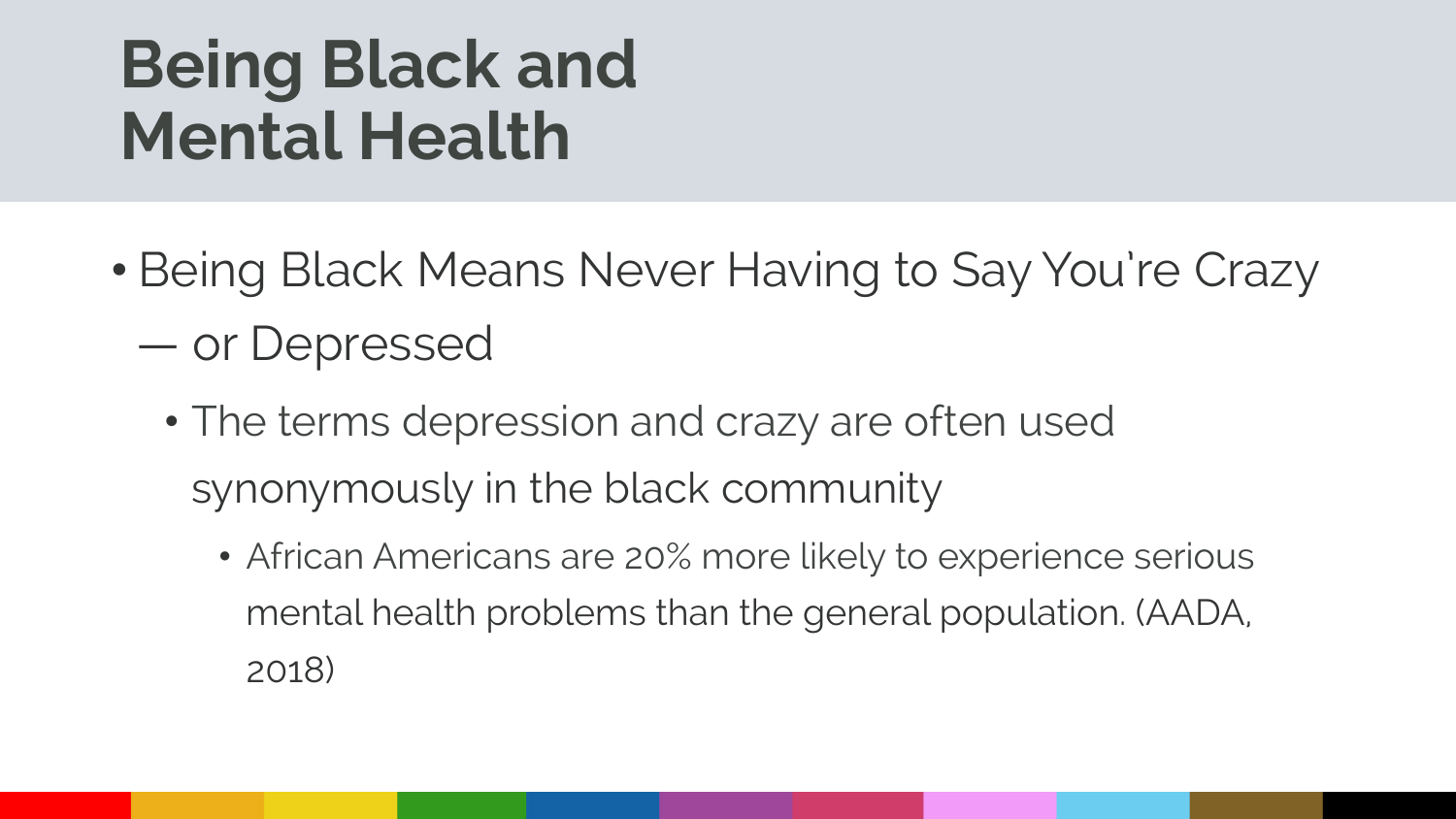# **Anxiety and Depression**

- Research has found a 32.6% prevalence of depression among black men who have sex with men. (Graham, Aronson, Nichols, Stephens & Rhodes, 2011).
- African American gay men had higher rates of anxiety and isolation but were unlikely to seek professional help (Graham, et. al, 2011)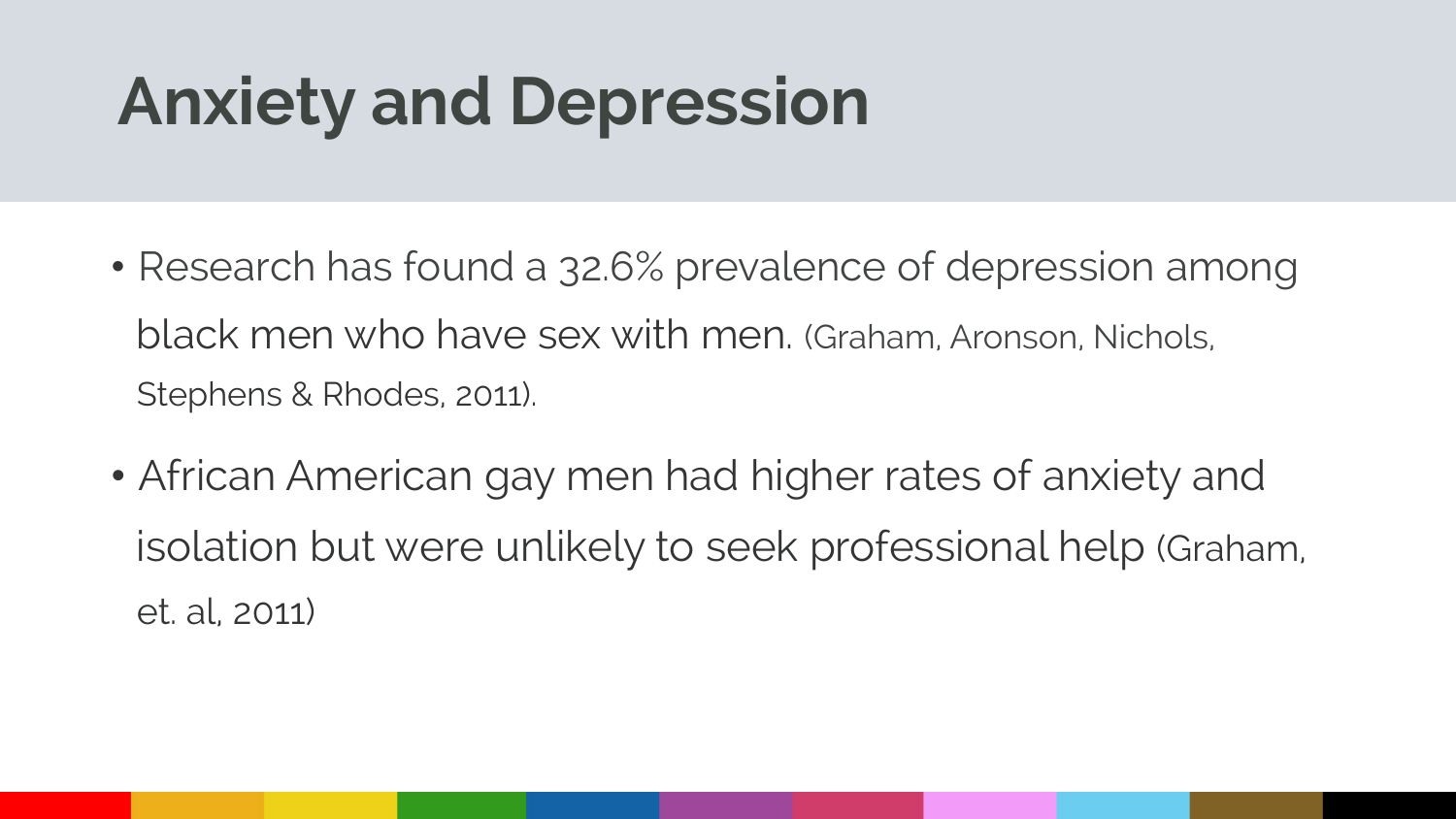### **Black, Gay, Mental Health Trifecta**

- Little is known about the specific factors that influence the psychosocial health of African American gay men (Graham, et. al, 2011).
	- Much of the research has been conducted with predominantly white participants (Graham, et. al, 2011).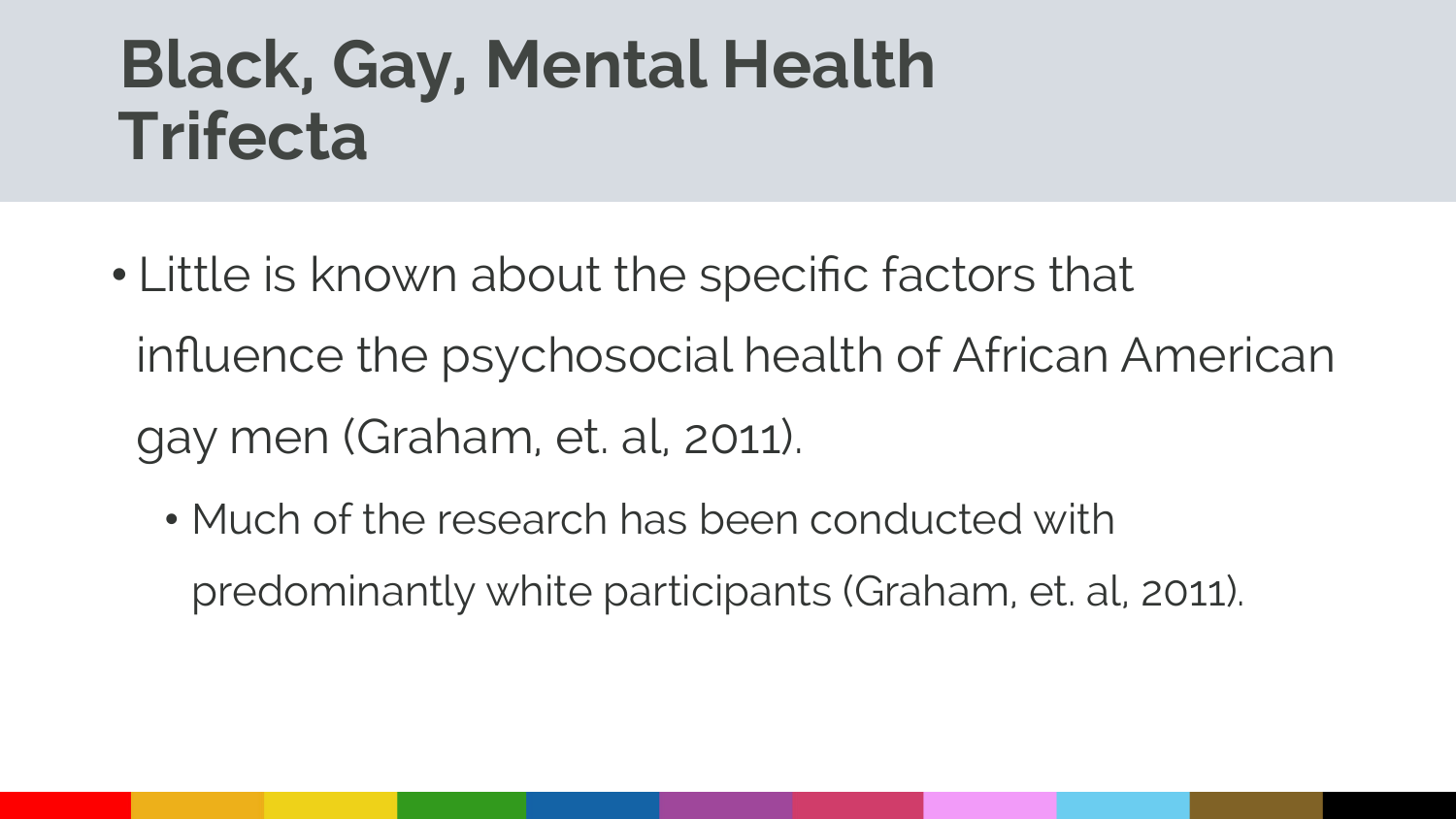### **Suicidal Ideation**

- •Black and gay
	- 2X more likely to be depressed
	- 5X more likely to have attempted suicide than

white and gay (Andriote, 2018)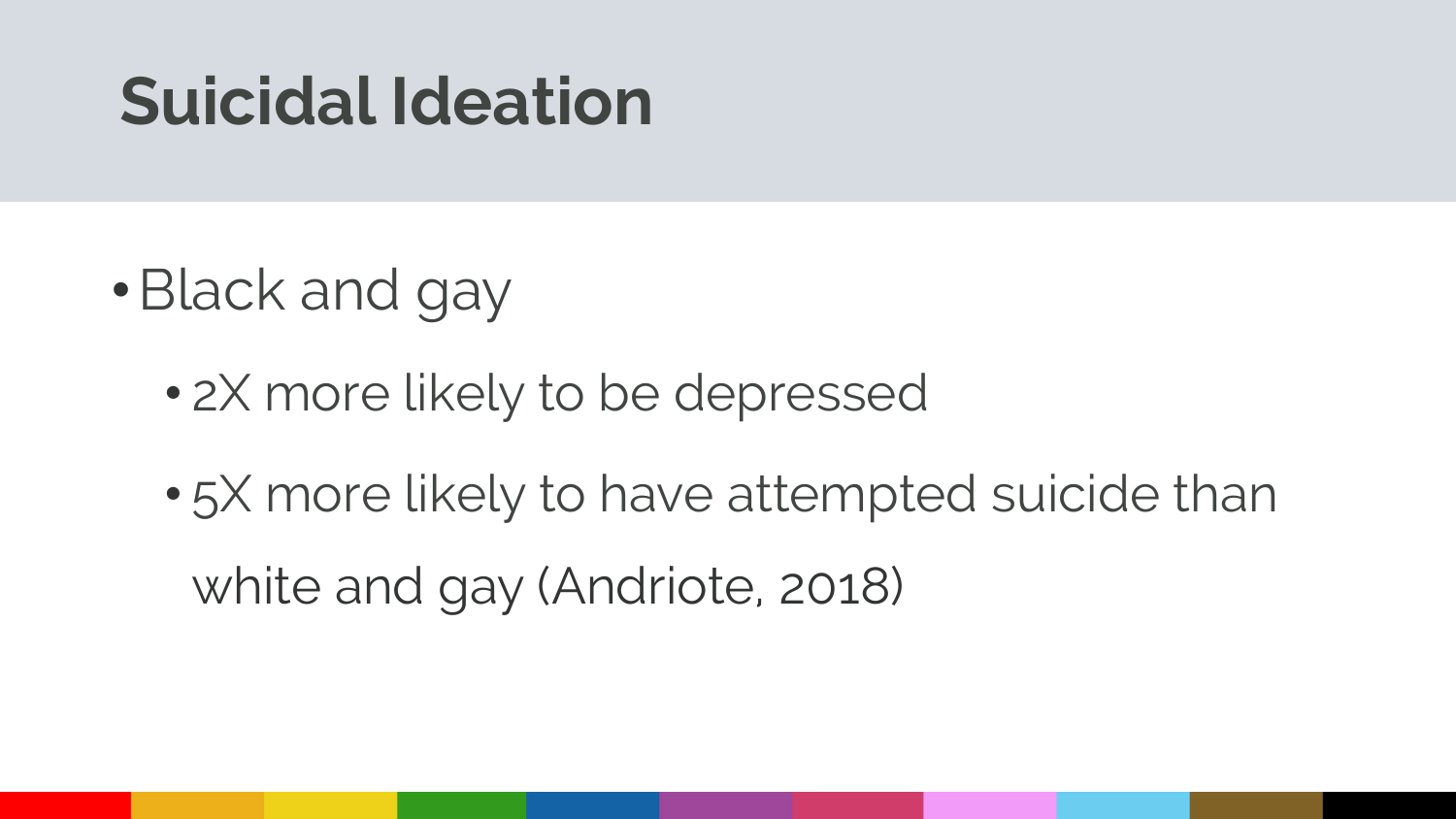# **Cognitive Behavioral 1996 Mental Health Treatment:**

- Cognitive behavioral therapy has been deemed an effective treatment for mental health disorders as it can address a wide range of issues (Mayo, 2019).
	- Help clients become aware of inaccurate or negative thinking, view challenging situations more clearly, and respond to them in a more effective way (Mayo, 2019)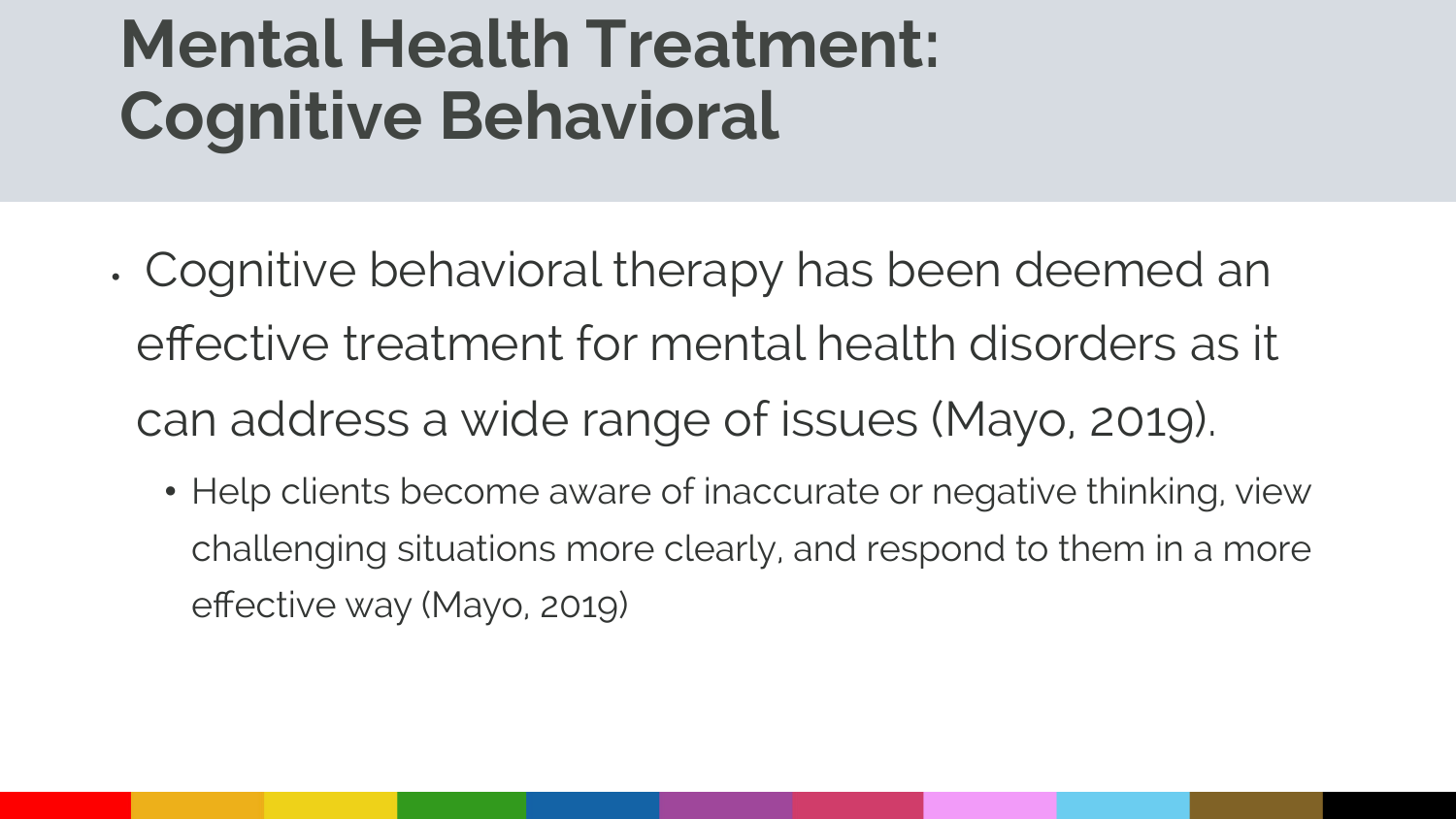### **Coanitive Behavioral cont. Mental Health Treatment: Cognitive Behavioral cont.**

- Cognitive behavioral therapy can be adapted to meet client's specific needs
	- LGB-Affirmative Cognitive-Behavioral Therapy
		- targets the universal risk factors disproportionately affecting sexual minorities (Pachankis, Hatzenbuehler, Rendina, Safren, Parsons, 2015)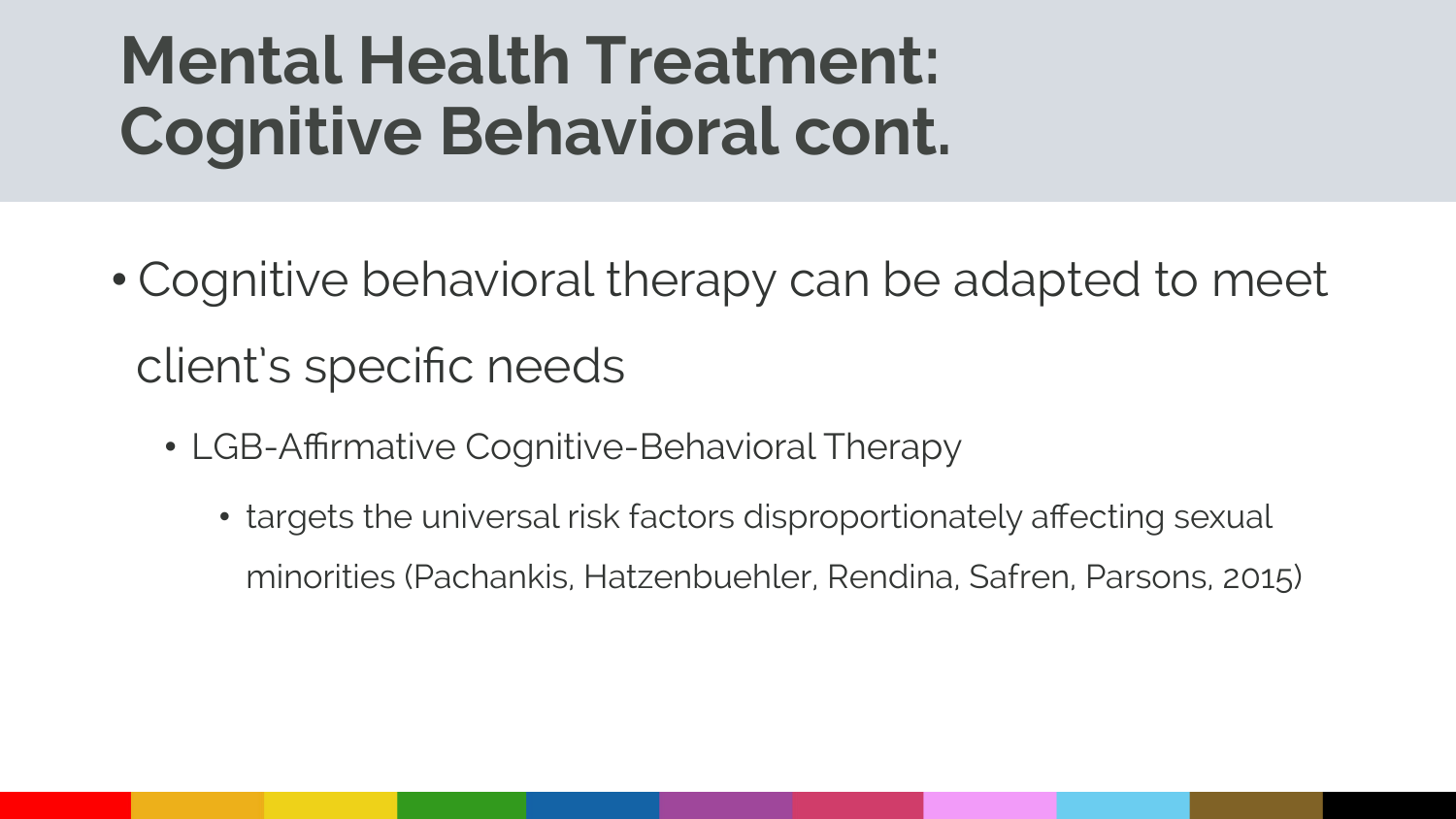#### **CBT Limitations Mental Health Treatment: CBT Limitations**

- CBT focuses primarily on cognitive restructuring via conscious reasoning (Alladin, 2008)
- Fails to consider the effects of unconscious cognitive restructuring (Alladin, 2008)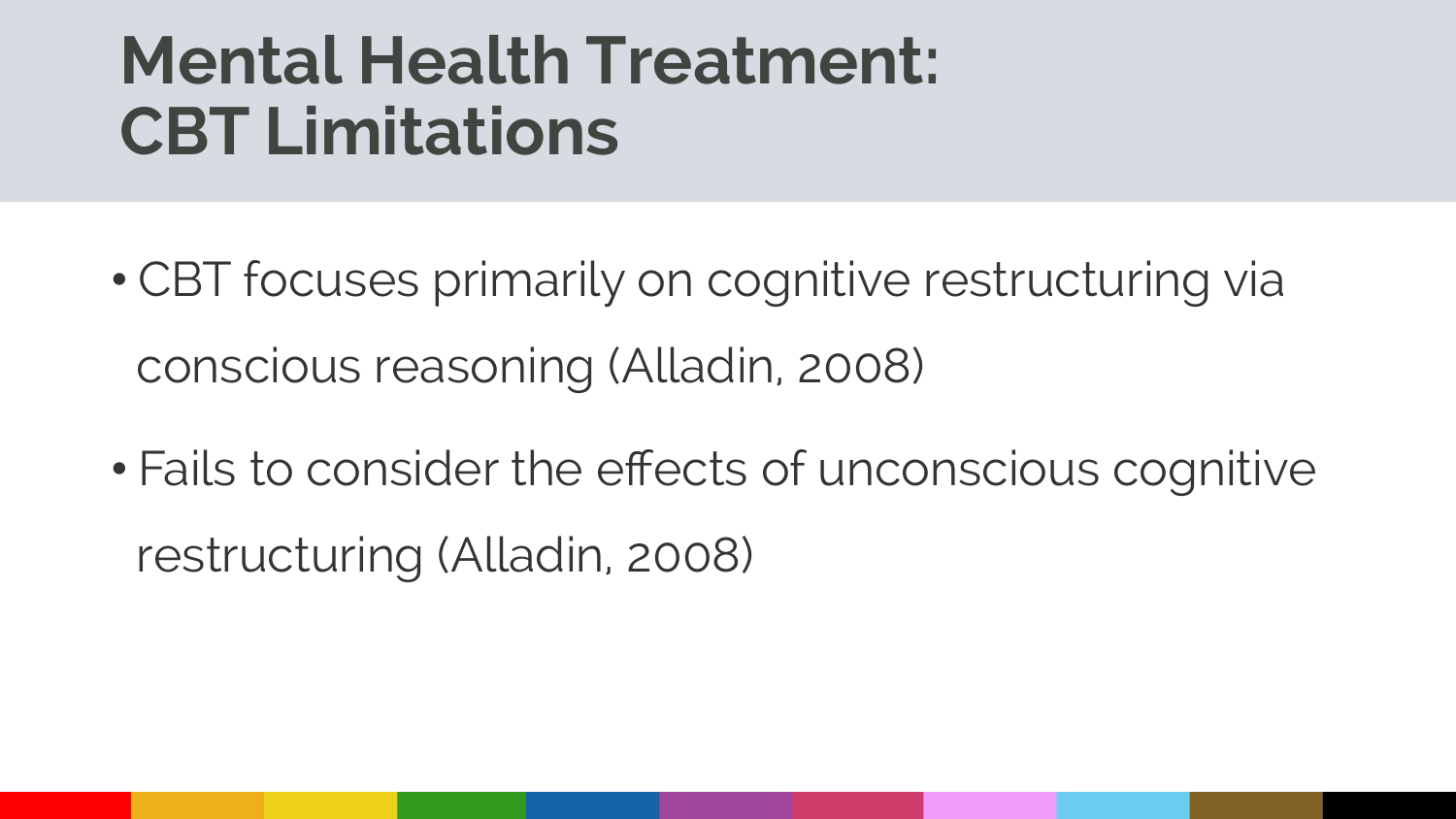### **COLLEGER THE MANUSCRIPTION Mental Health Treatment: Hypnotherapy**

- Type of therapy that involves putting people into a trance-like state (Alladin, 2008).
- Focuses on helping a person achieve a state of relaxation in which they can discuss their feelings and emotions without raising stress and anxiety levels (Alladin, 2008).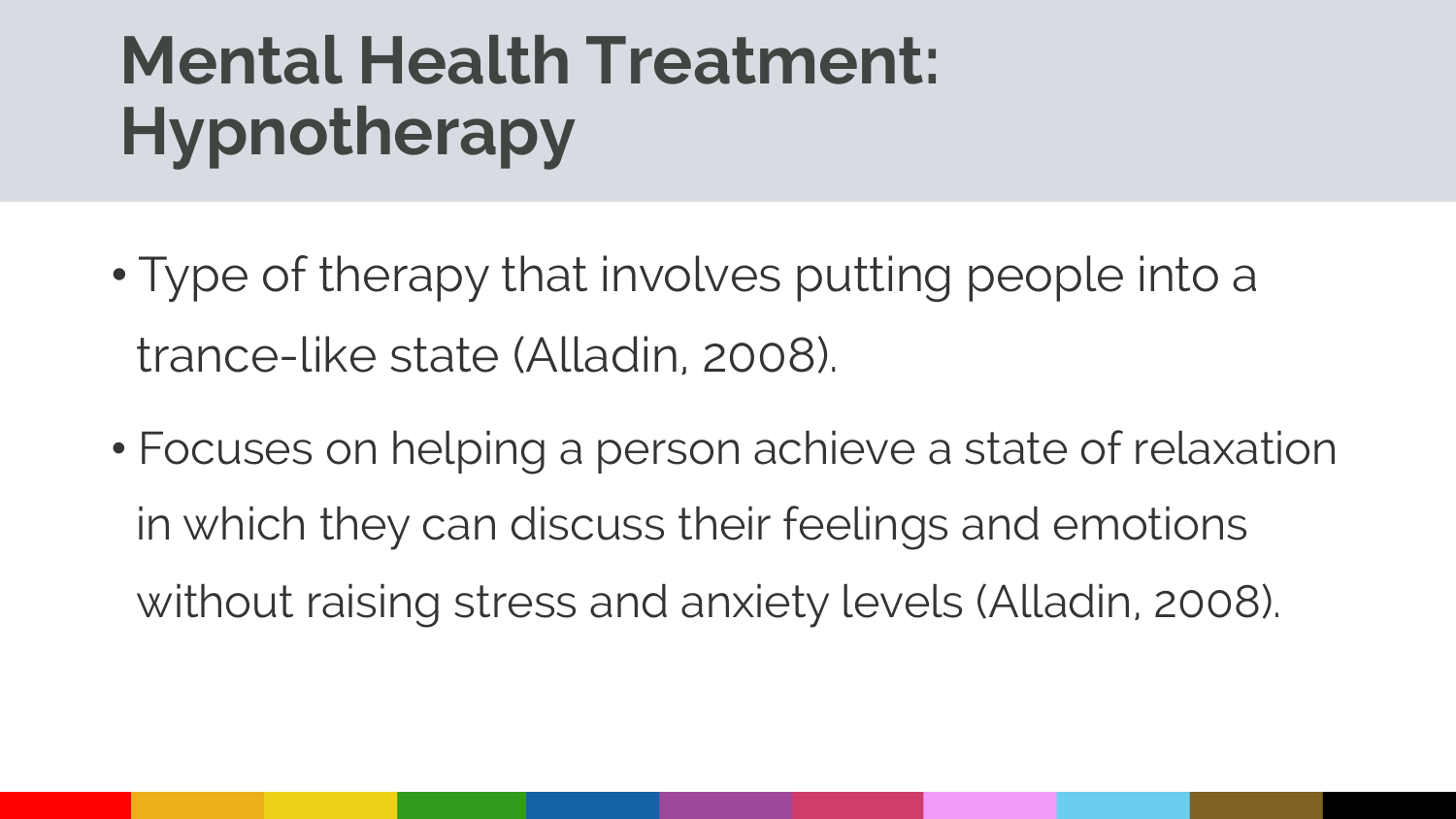### **COLLEGER THE MANUSCRIPTION Mental Health Treatment: Hypnotherapy cont.**

• Hypnotherapy can help a person learn to reduce feelings of anxiety, stress, and sadness. It can also address negative behaviors that could be worsening a person's depression (Alladin, 1994).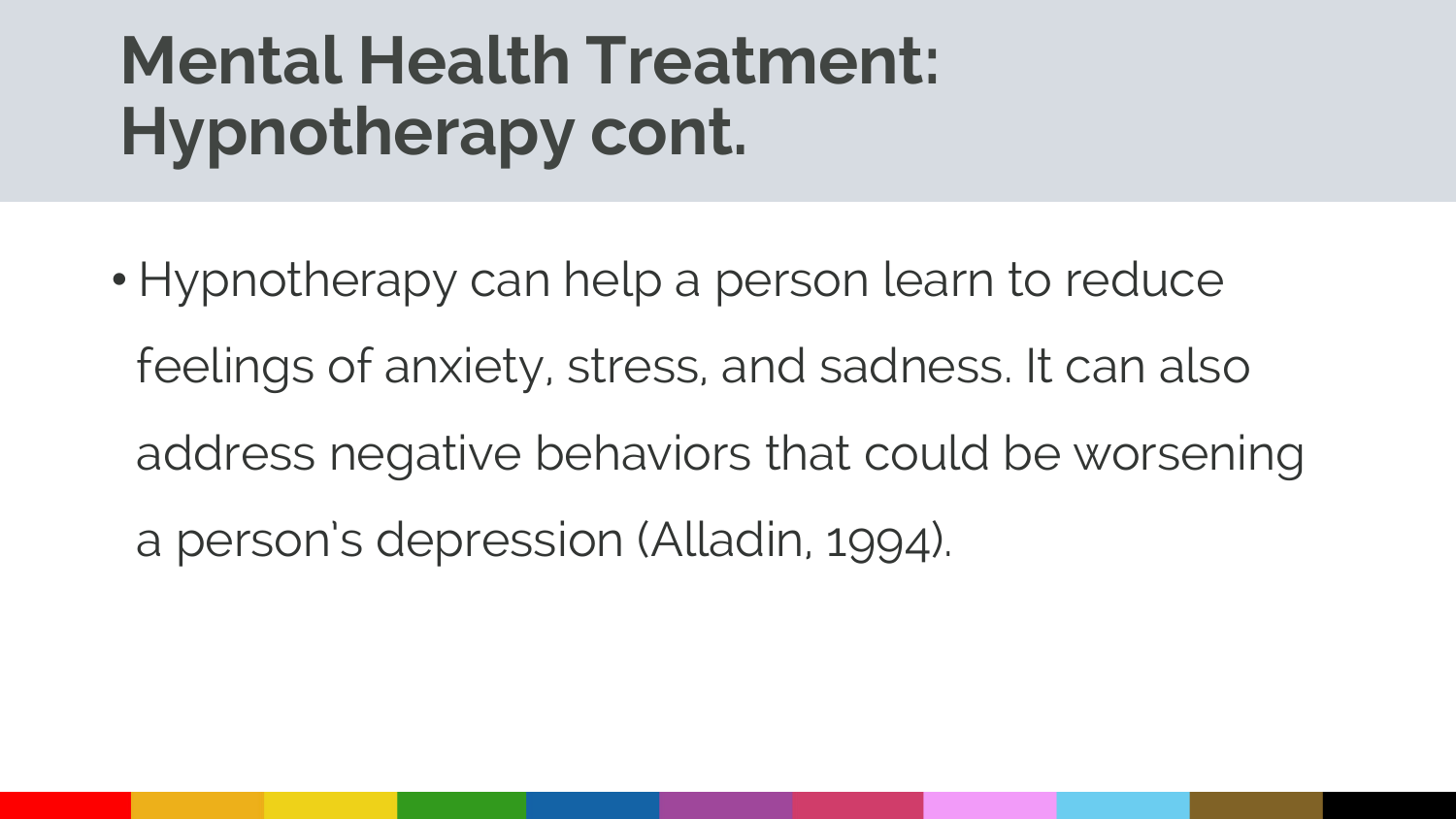# **Hypnotherapy Limitations**

- Hypnotherapy has traditionally focused on unconscious reframing, with less focus on systematic conscious restructuring of dysfunctional cognitions (Alladin, 2008).
	- Hypnotherapy can be most effective when used with cognitive behavioral therapy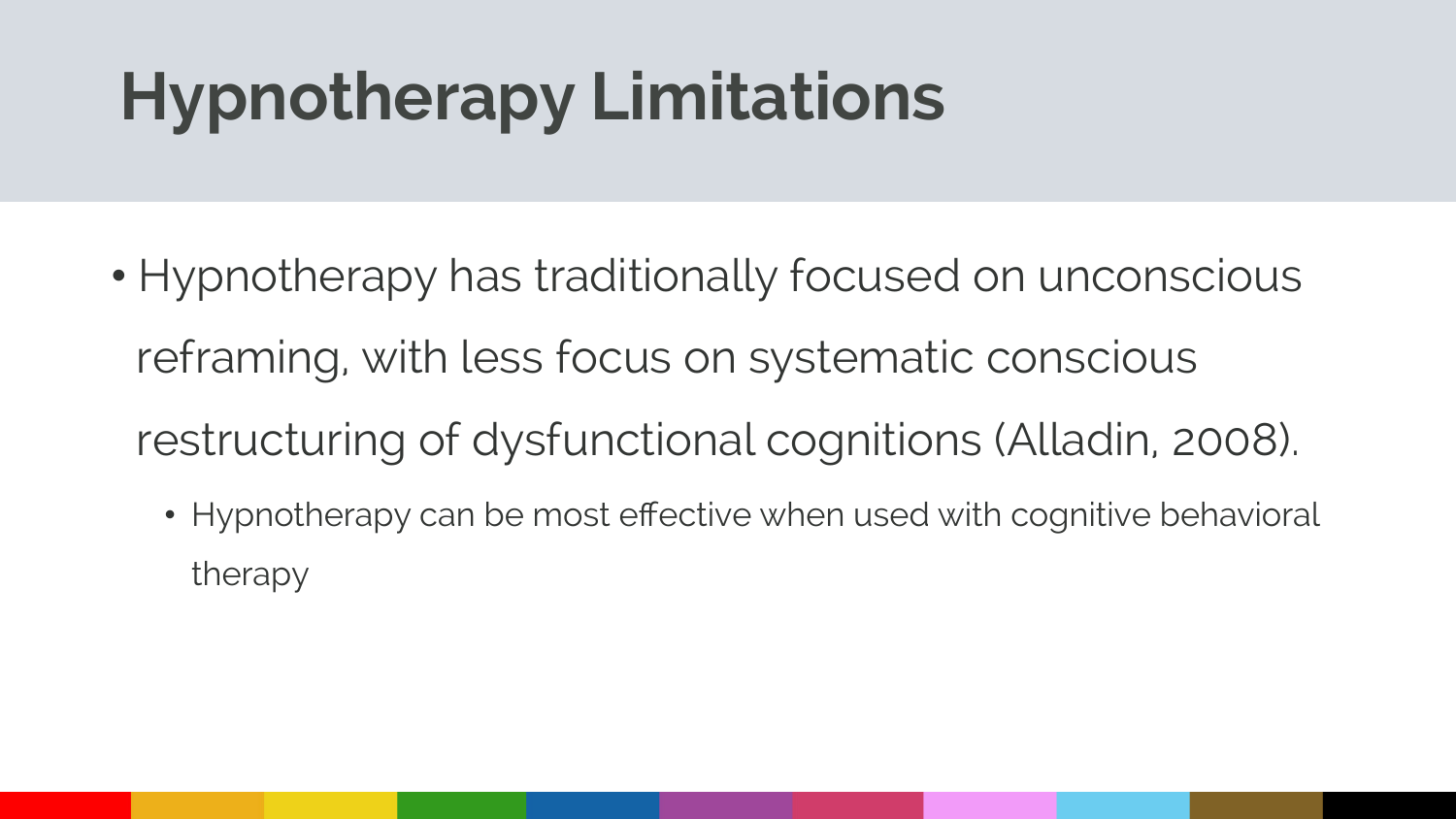# **Cognitive Hypnotherapy**

- A multimodal approach that combines CBT and hypnotic techniques, for treating emotional disorders, as an assimilative model of psychotherapy.
	- The integration of the two treatment modalities to compensate for the shortcomings of each single treatment (Alladin, 1994).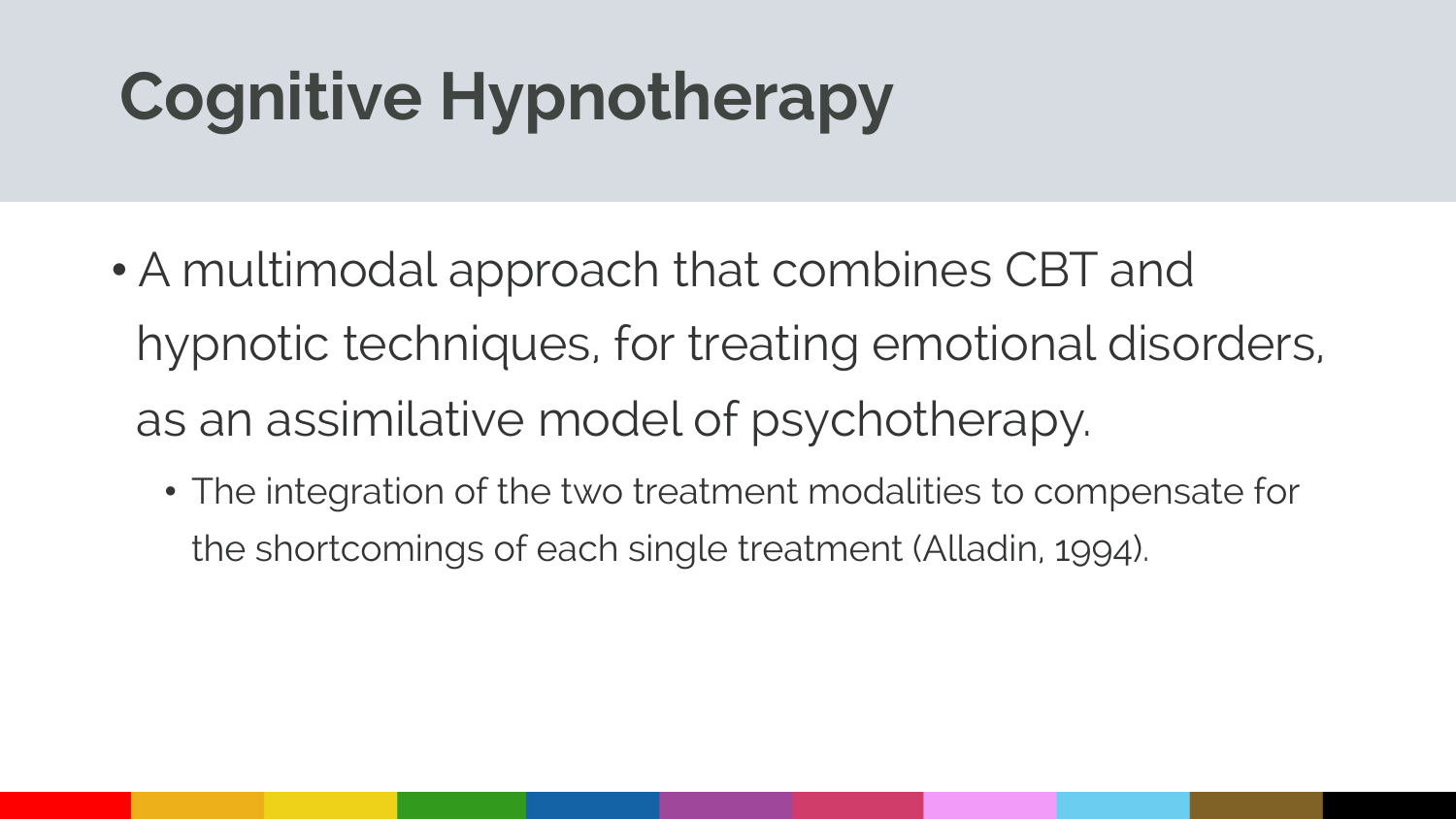### **Click to edit Massers the Master time style style style style style style style style style style style style Cognitive Hypnotherapy**

- 16 weekly sessions, or the sessions can be spread out over four to six months.
	- The number of sessions and the sequence of therapy, however, can vary according to the patient's clinical needs, areas of concern and presenting symptoms.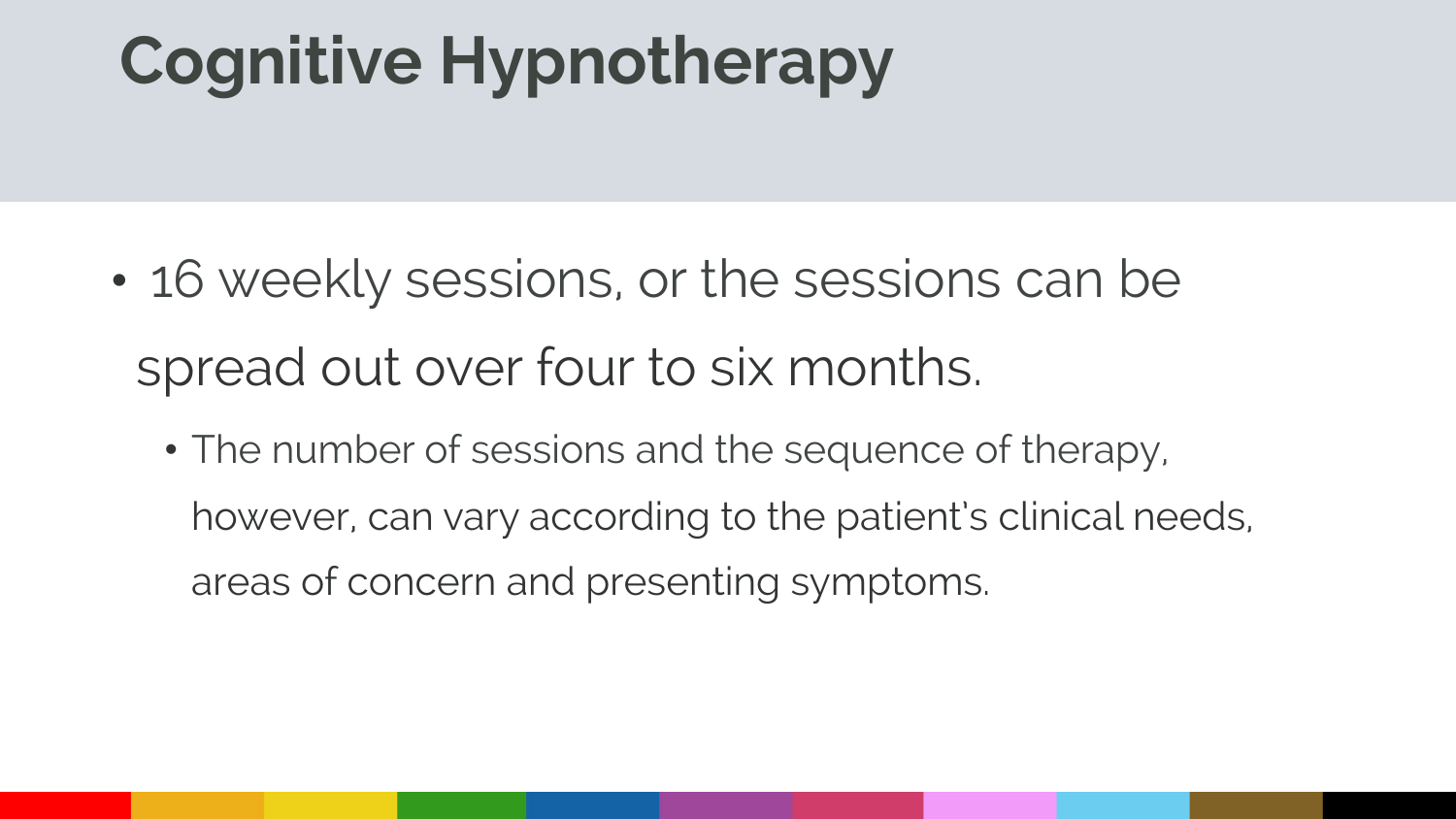### **Case Vignette** Style **1999 Cognitive Hypnotherapy Case Vignette**

Michael is a 27-year-old gay African-American male attending a historically Black university. He has not formally come out about his sexual orientation, but rumors have been spreading throughout the halls of the university. Michael has been dealing with bullying from other college students that entails homophobic slurs, being omitted from activities, and having his contributions overlooked in group projects. He also reported harassment by campus police, but his reports were all determined to be unfounded and dismissed. Michael spends most of his time in his room and isolates himself as much as possible. He often feels different and like an outsider. He is often depressed and self-medicates with alcohol to dull the feeling of low self-worth and negative self-image. Michael also has these feelings at home because his family members tell him that he has to 'pray away the gay.' Michael's presenting symptoms include depression, anxiety, difficulty sleeping, headaches, and passive suicidal ideation. He has decided to seek therapy to manage his symptoms, but due to previous experience in therapy, he is not hopeful for a positive outcome. This case will be used to demonstrate the application of CH.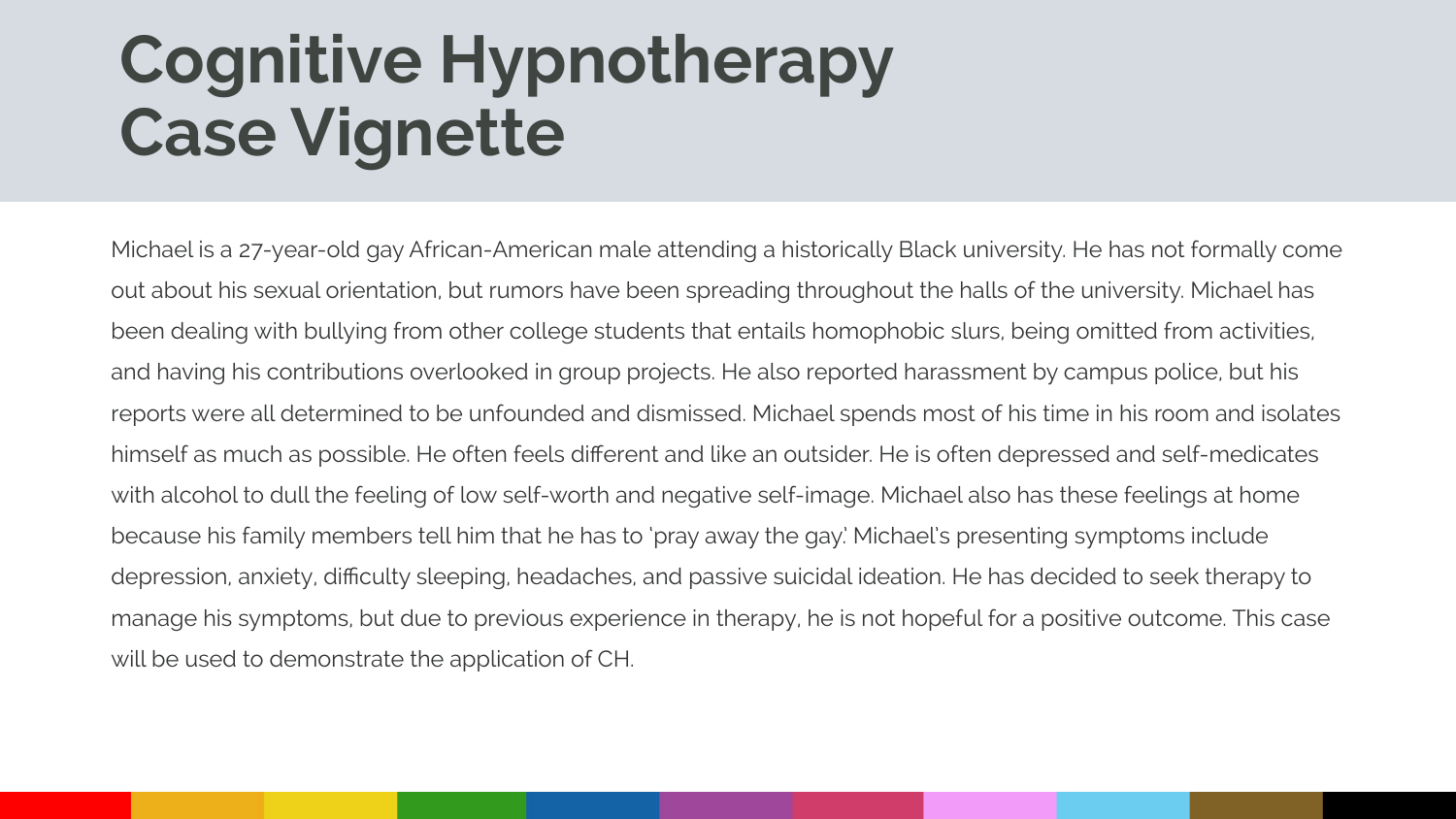### **Click to edit Master title style Phase 1: Clinical Assessment**

- Before implementing CH, a detailed clinical history is required to identify the essential psychological, physiological and social aspects of the patient's behaviors.
	- This is done via a case formulation approach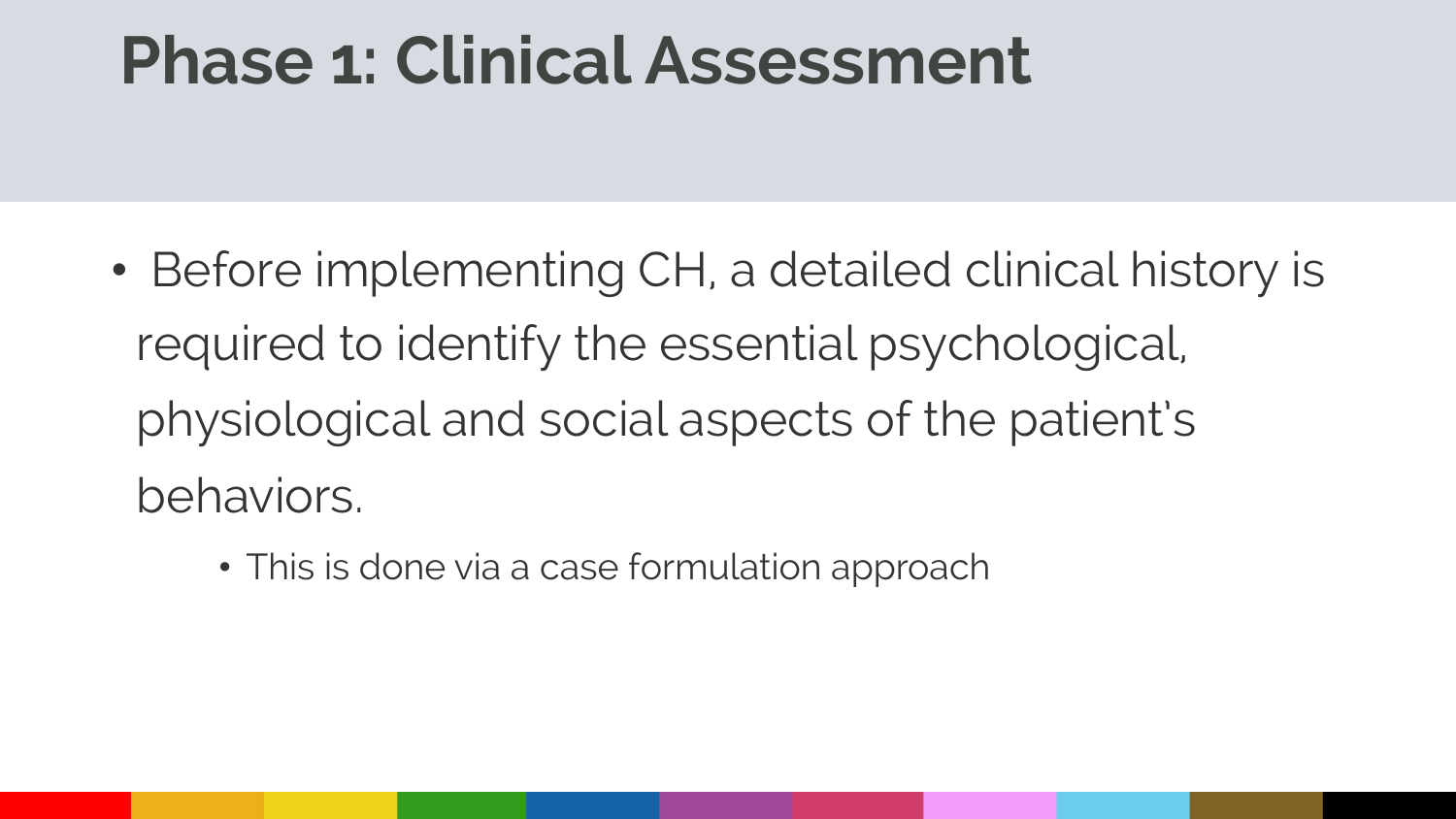- Identifying Information:
	- Today's date; name; age; gender; relationship status; ethnicity; occupational status; living situation; referral information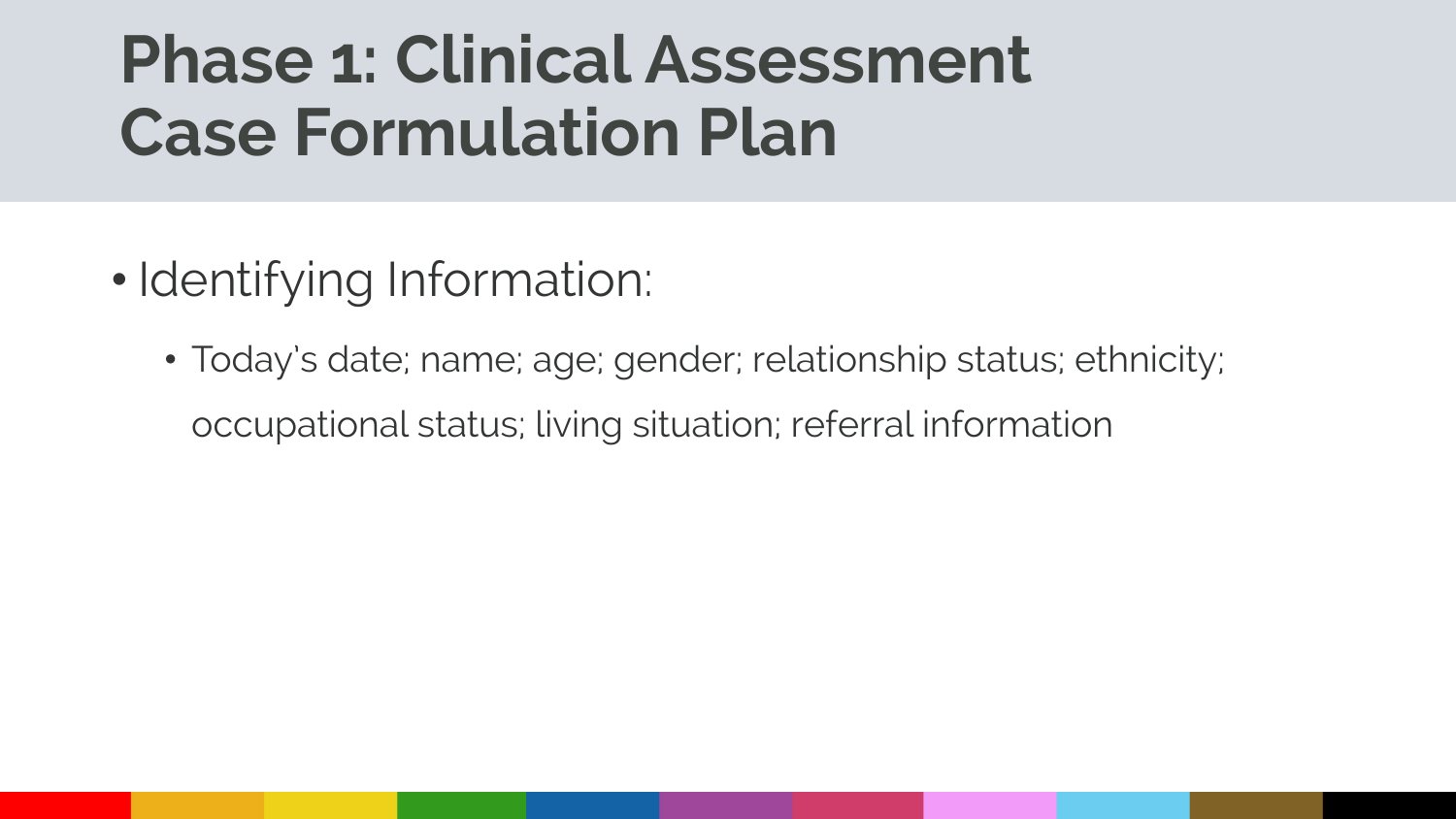- Problem List: List all major symptoms and problems in functioning
	- Psychological/psychiatric symptoms; medical problems; interpersonal difficulties; occupational problems; financial difficulties; housing problems; legal issues; leisure activities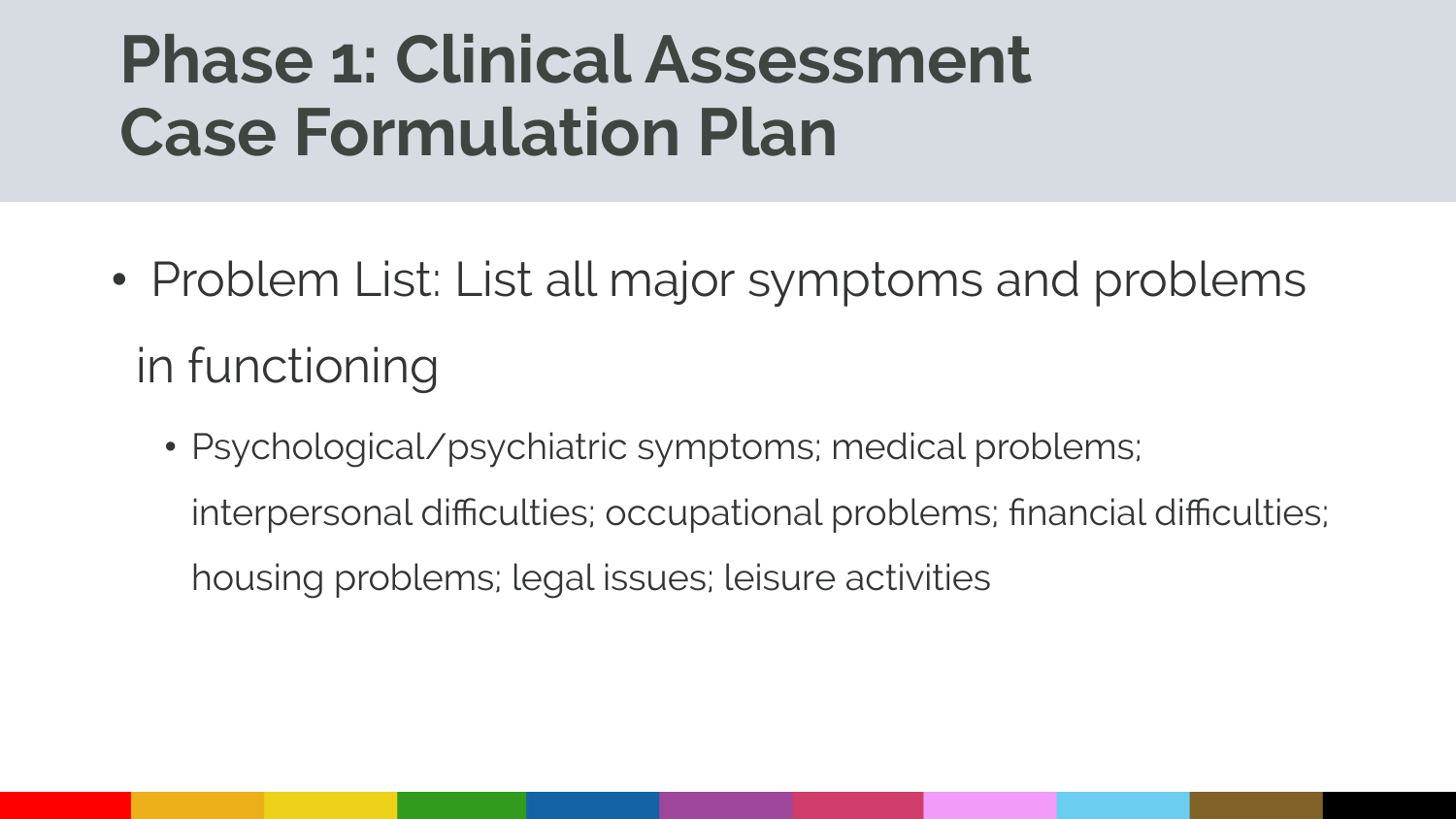- Diagnosis:
	- Based on criteria outlined in the DSM-5
	- If qualified, some clients come with dx and that can be used or the clinician make a dx if qualified. If not clinical impression using an assessment tool such as the BDI, PCL5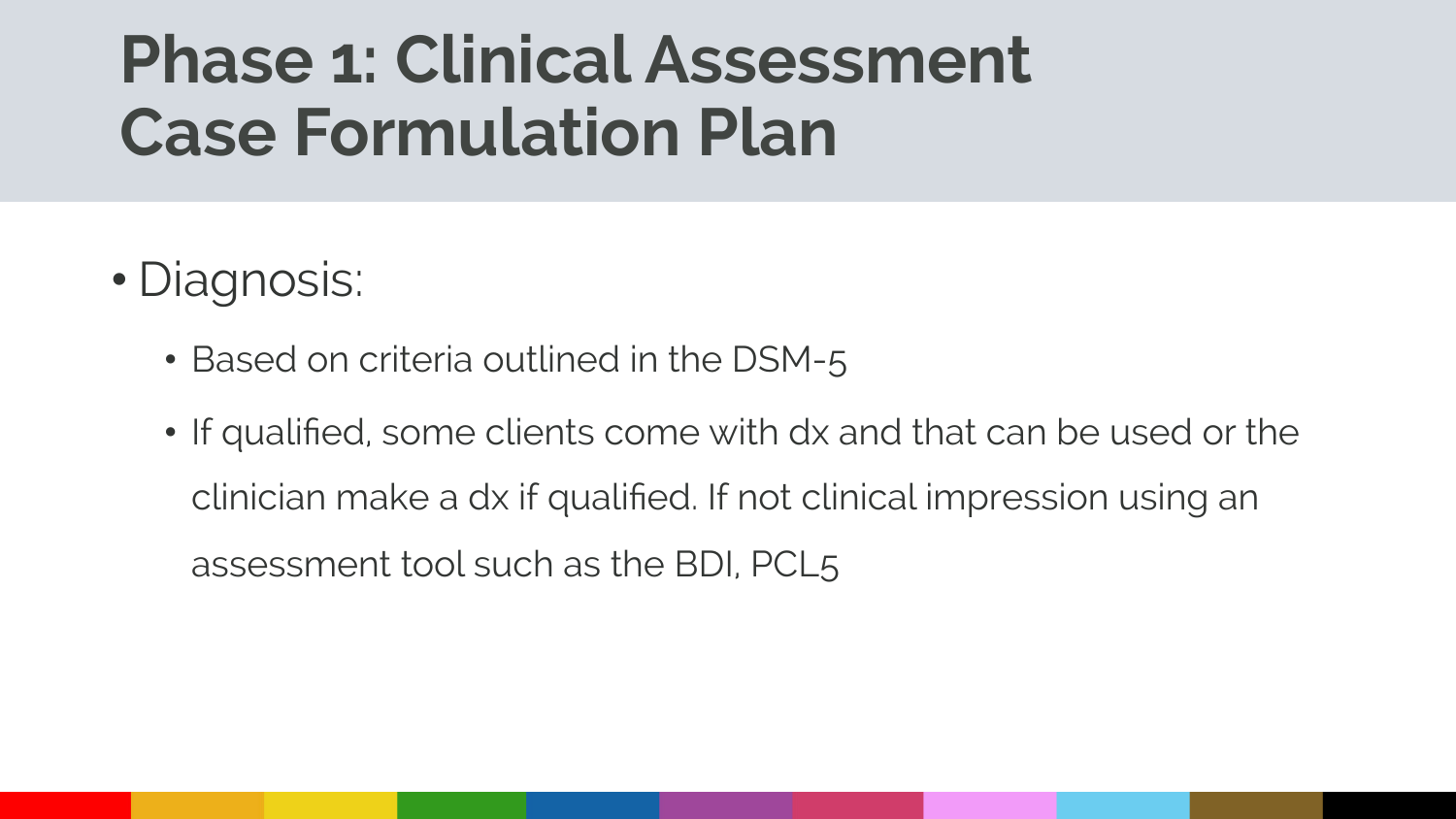- Working Hypothesis: Hypothesize the underlying mechanism producing the listed problems
	- Assess schemas related to: self; other; world; future; recurrent core beliefs; rumination/negative self-hypnosis; hypnotic suggestibility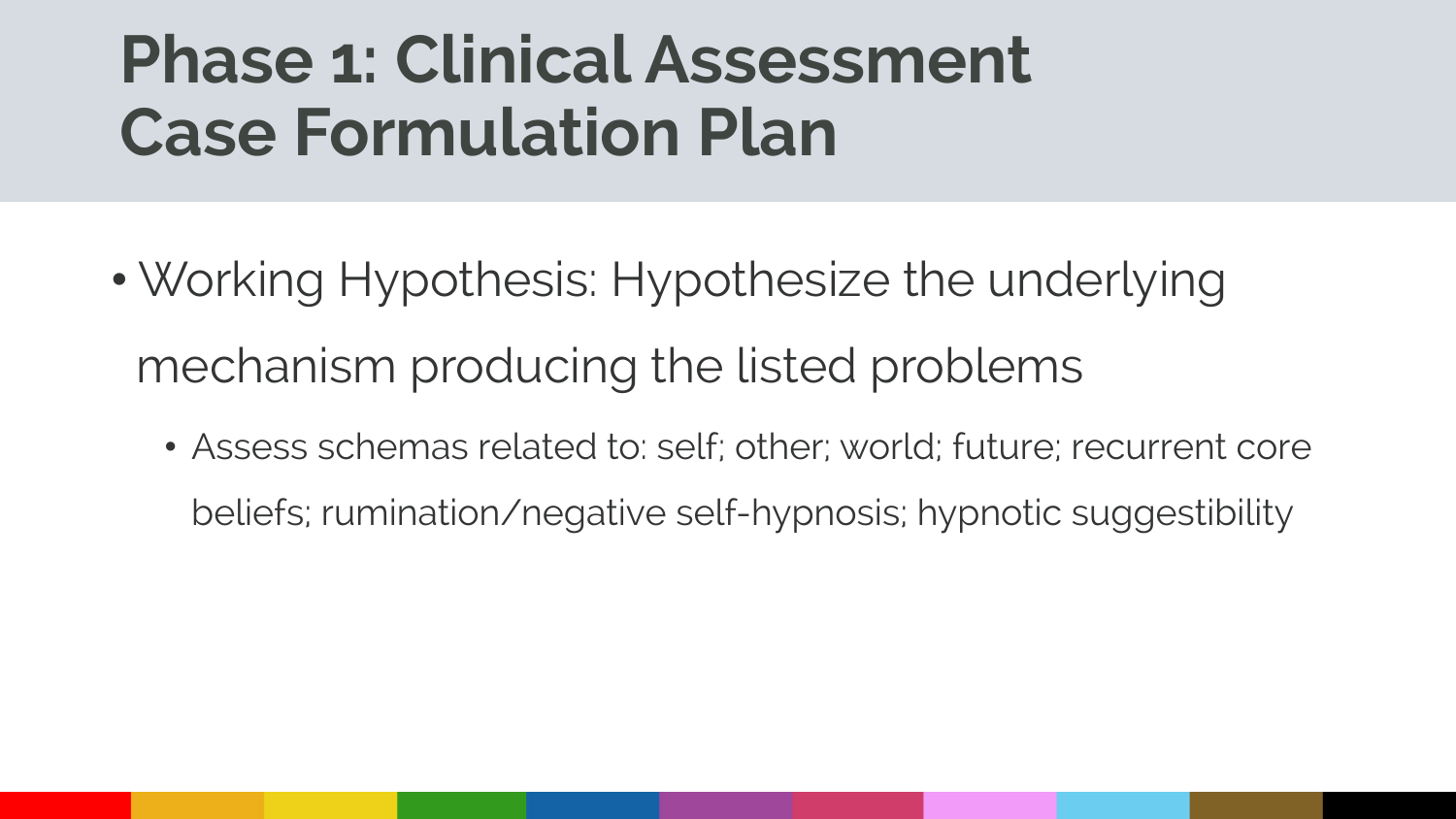- Precipitant/Activating Situations: List triggers for current problems, establish connection between underlying mechanism and triggers
	- Triggers: Are triggers congruent with self-schemas/ rumination/self-hypnosis?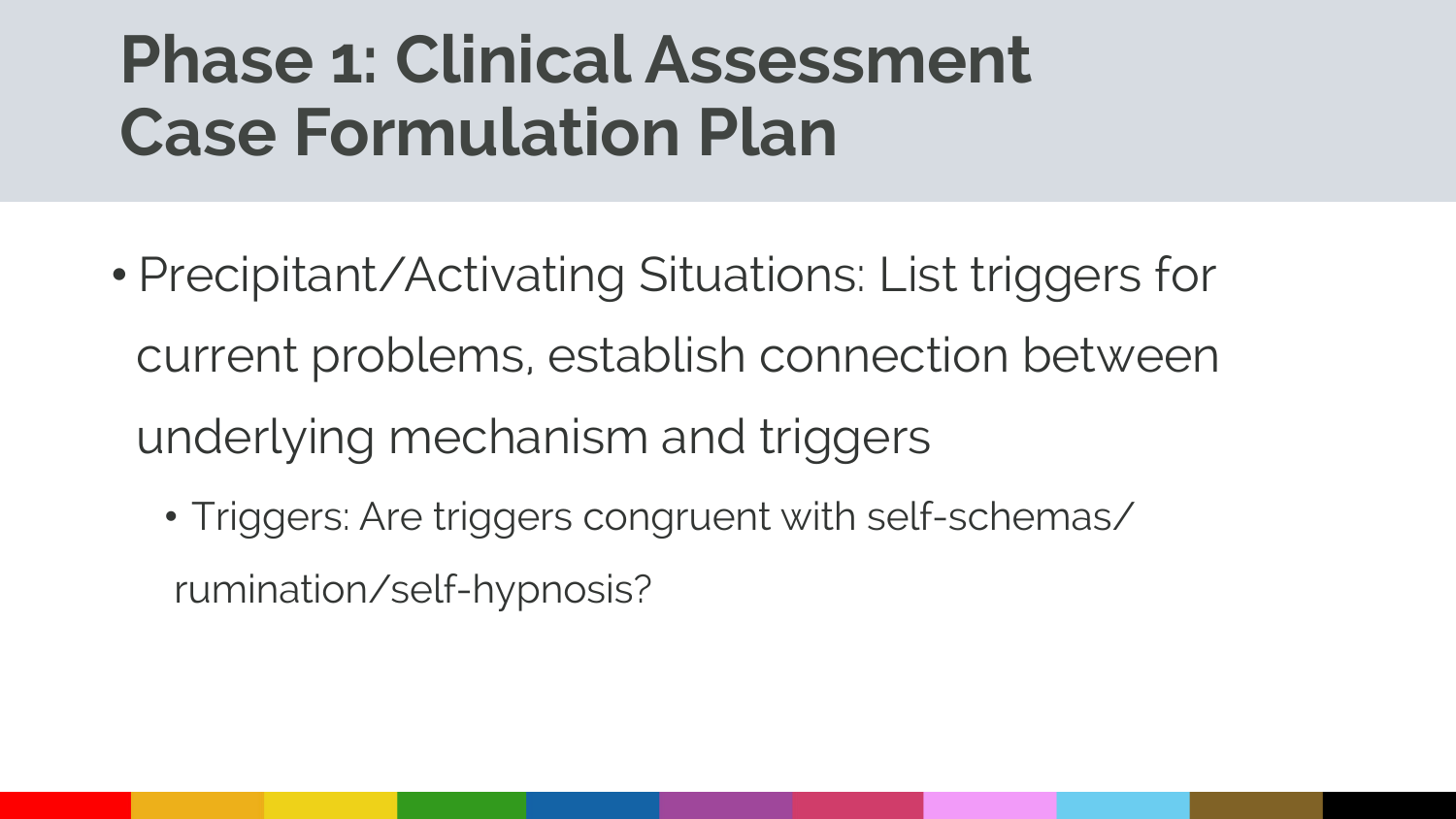- Origins of core beliefs: Establish origin of core beliefs from childhood experiences
	- Early adverse negative life events
	- Genetic predisposition
	- History of treatment (include response)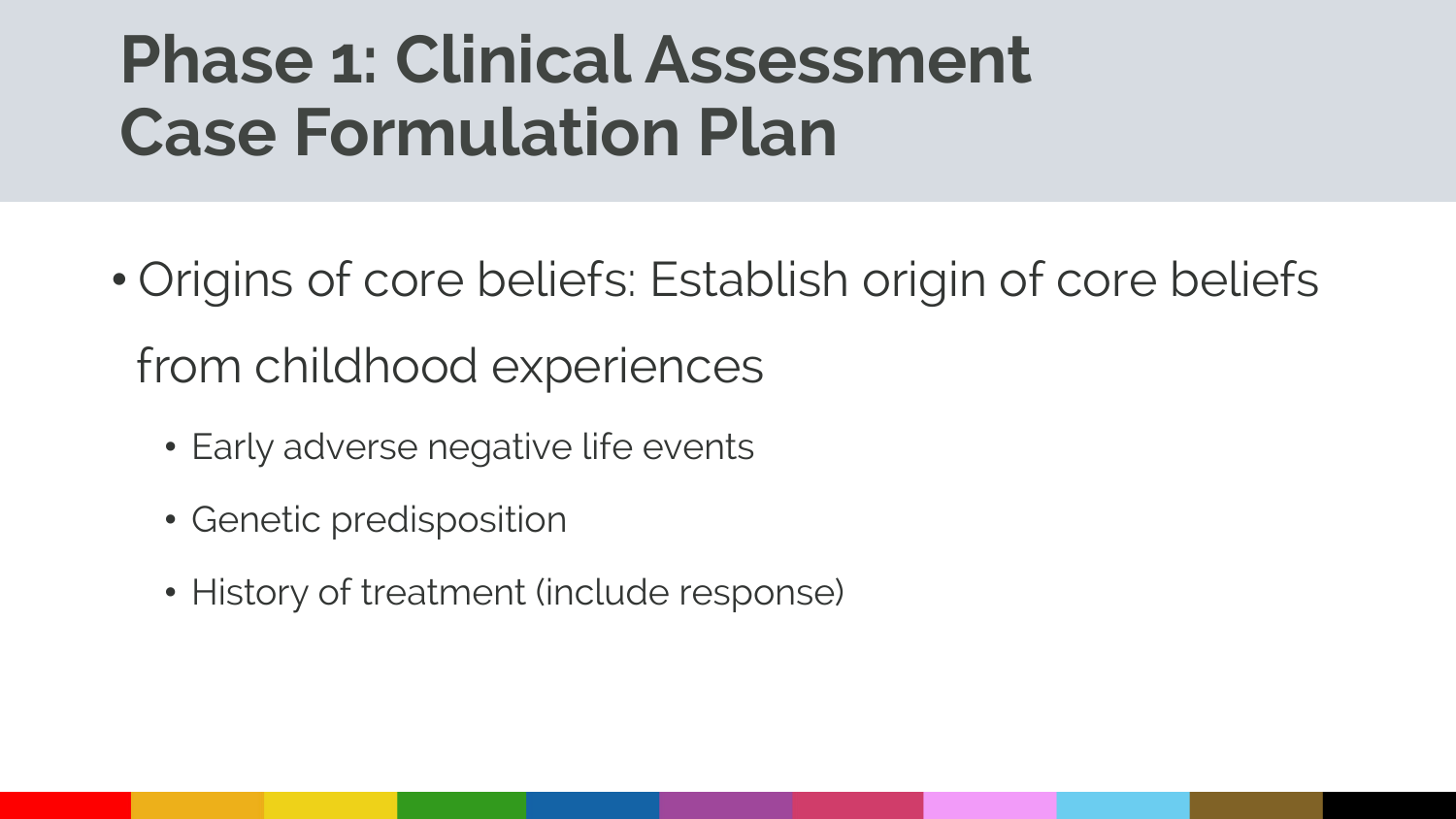- Strengths and Assets: Based on the formulation, predict obstacles to treatment that may arise
	- 1.
	- 2.
	- 3.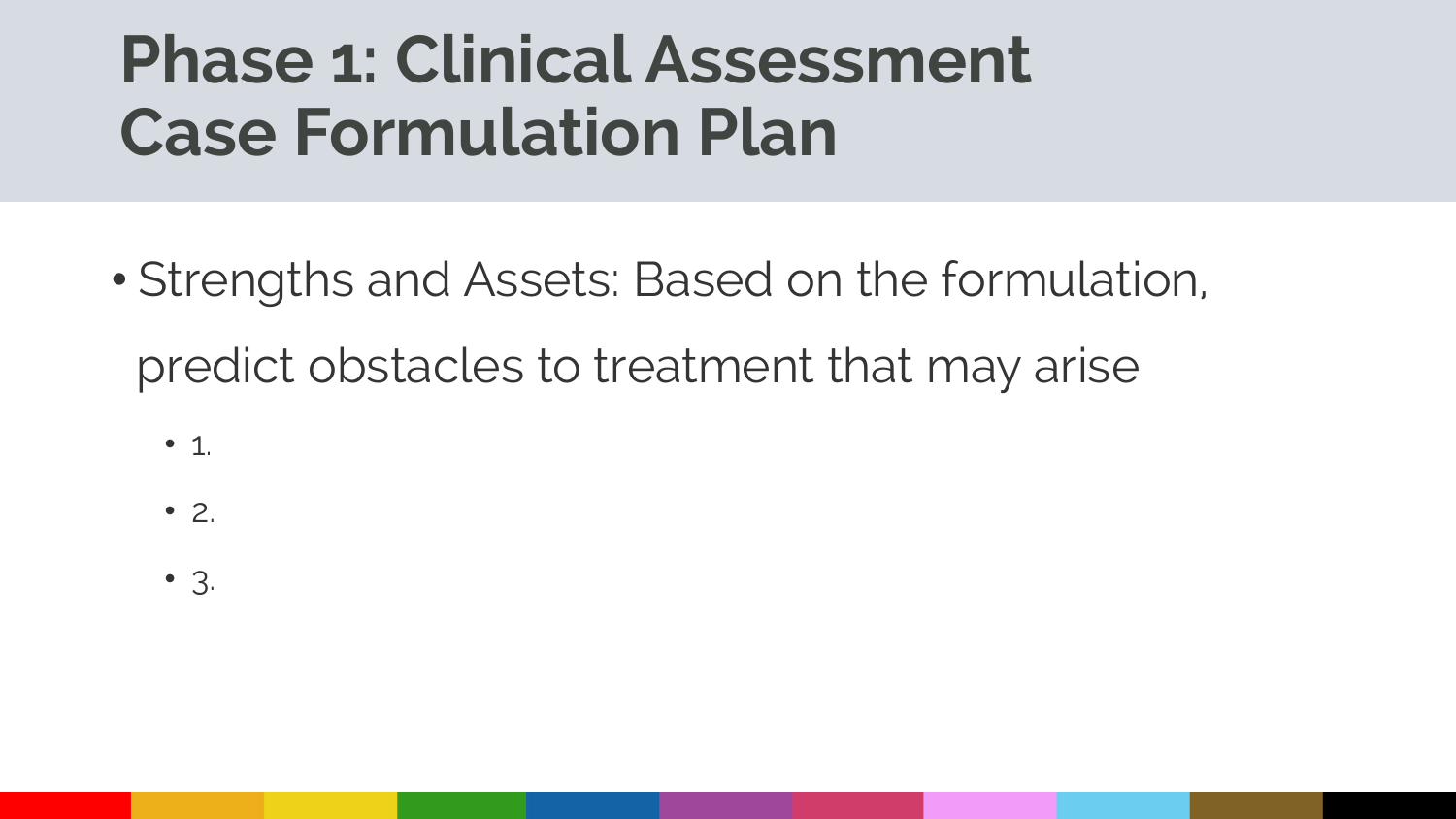- Treatment Plan:
	- 1. 2. 3. 4
- Components:
	- goals; modality; frequency; interventions; adjunct therapies; obstacles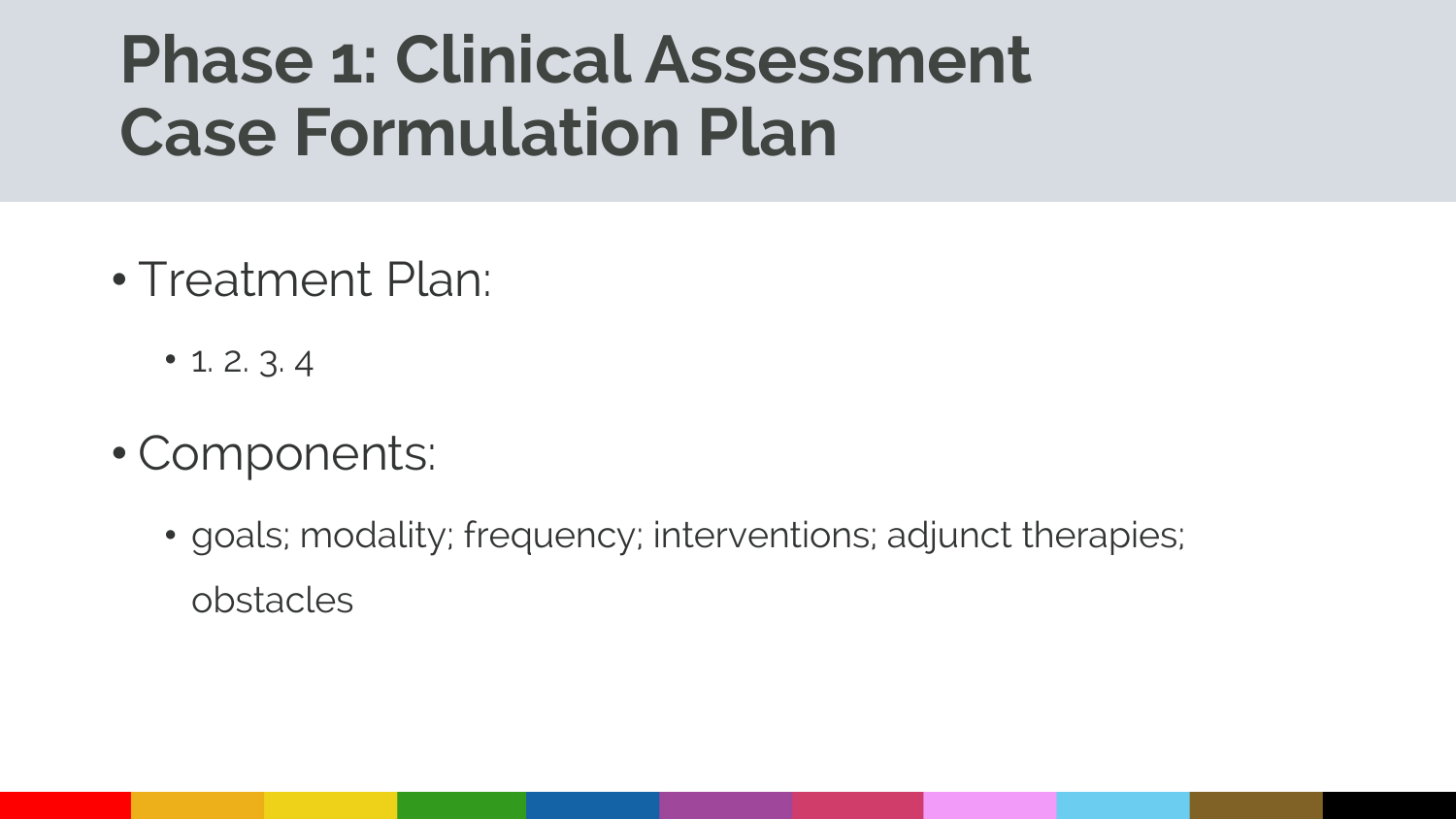• Based on the information gathered during the case formulation, clinician will determine appropriate strategies for each individual patient, the number of sessions required, and the sequence of the stages of cognitive hypnotherapy are determined.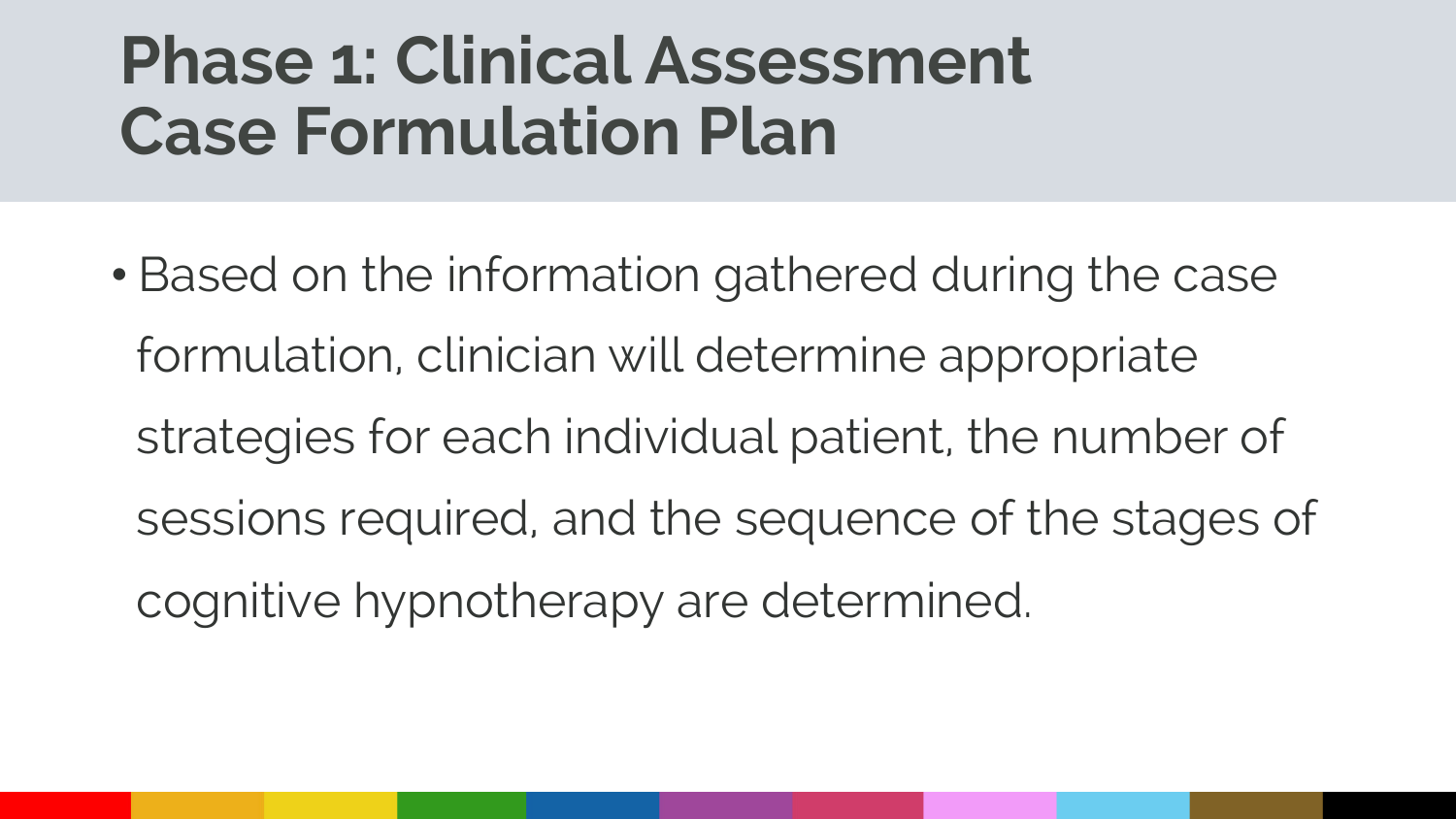### **COLLEGE THE MANUSCRIPTION CONTROLLER STATES IN A SERVICE STATES IN A SERVICE STATES IN A SERVICE STATES IN A SERVICE STATES IN A SERVICE STATES IN A SERVICE STATES IN A SERVICE STATES IN A SERVICE STATES IN A SERVICE STAT Phase 2-5: Cognitive Behavior Therapy**

- The primary goal of CBT here is to educate client on various techniques that will allow them to examine and modify their depressogenic beliefs and behaviors.
	- recognize and modify their idiosyncratic style of thinking
	- identify and restructure their dysfunctional beliefs that reinforce their depressive affect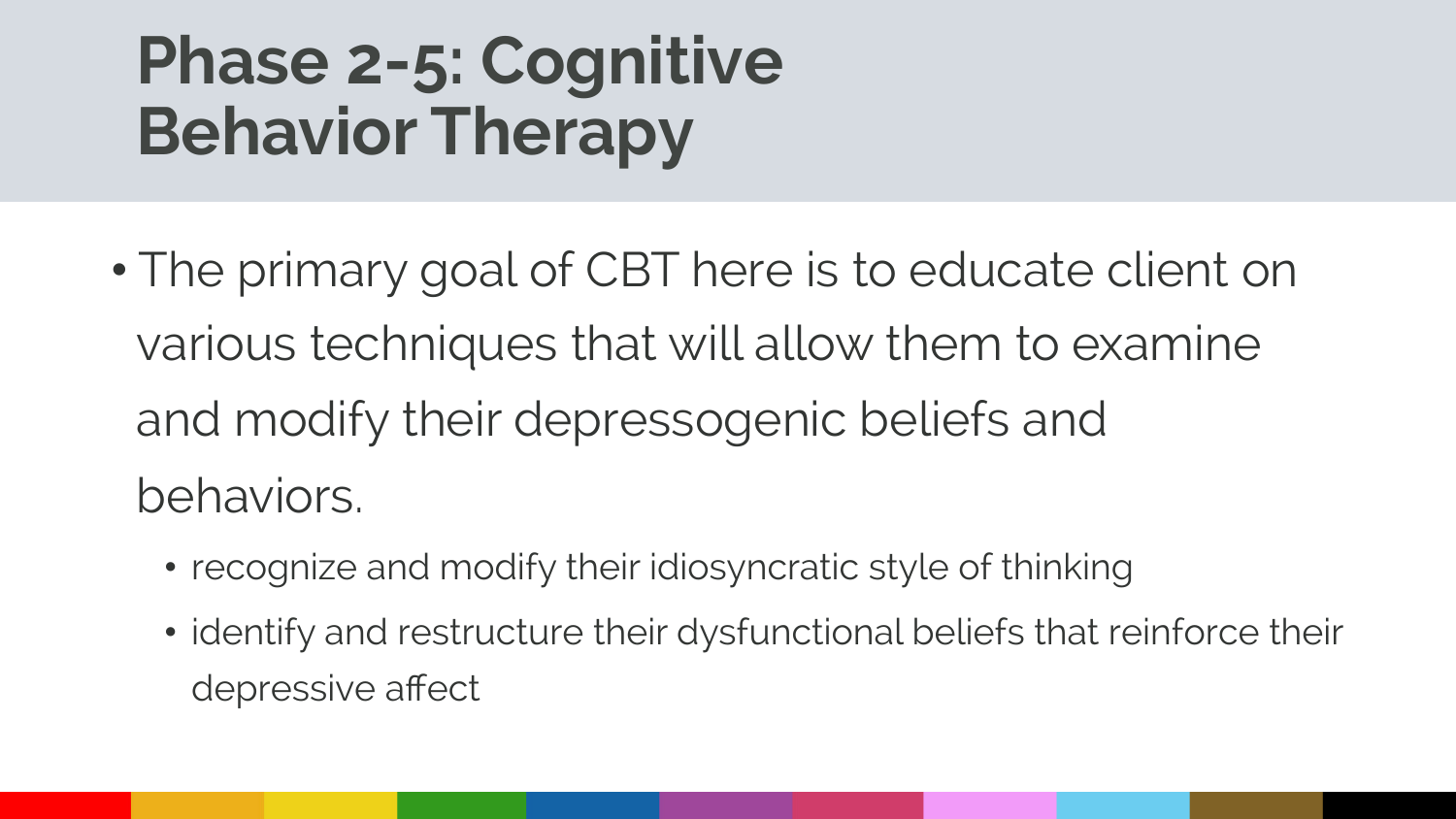### **COLLEGE THE MANUSCRIPTION CONTROLLER STATES IN A SERVICE STATES IN A SERVICE STATES IN A SERVICE STATES IN A SERVICE STATES IN A SERVICE STATES IN A SERVICE STATES IN A SERVICE STATES IN A SERVICE STATES IN A SERVICE STAT Phase 2-5: Cognitive Behavior Therapy**

- Over four to six sessions, the client will:
	- Be provided with a simple but practical explanation of the cognitive model
	- Be encouraged to identify cognitive distortions
	- Use the ABC form as homework to log: A = Event; B = Automatic Thoughts; C = Emotional Responses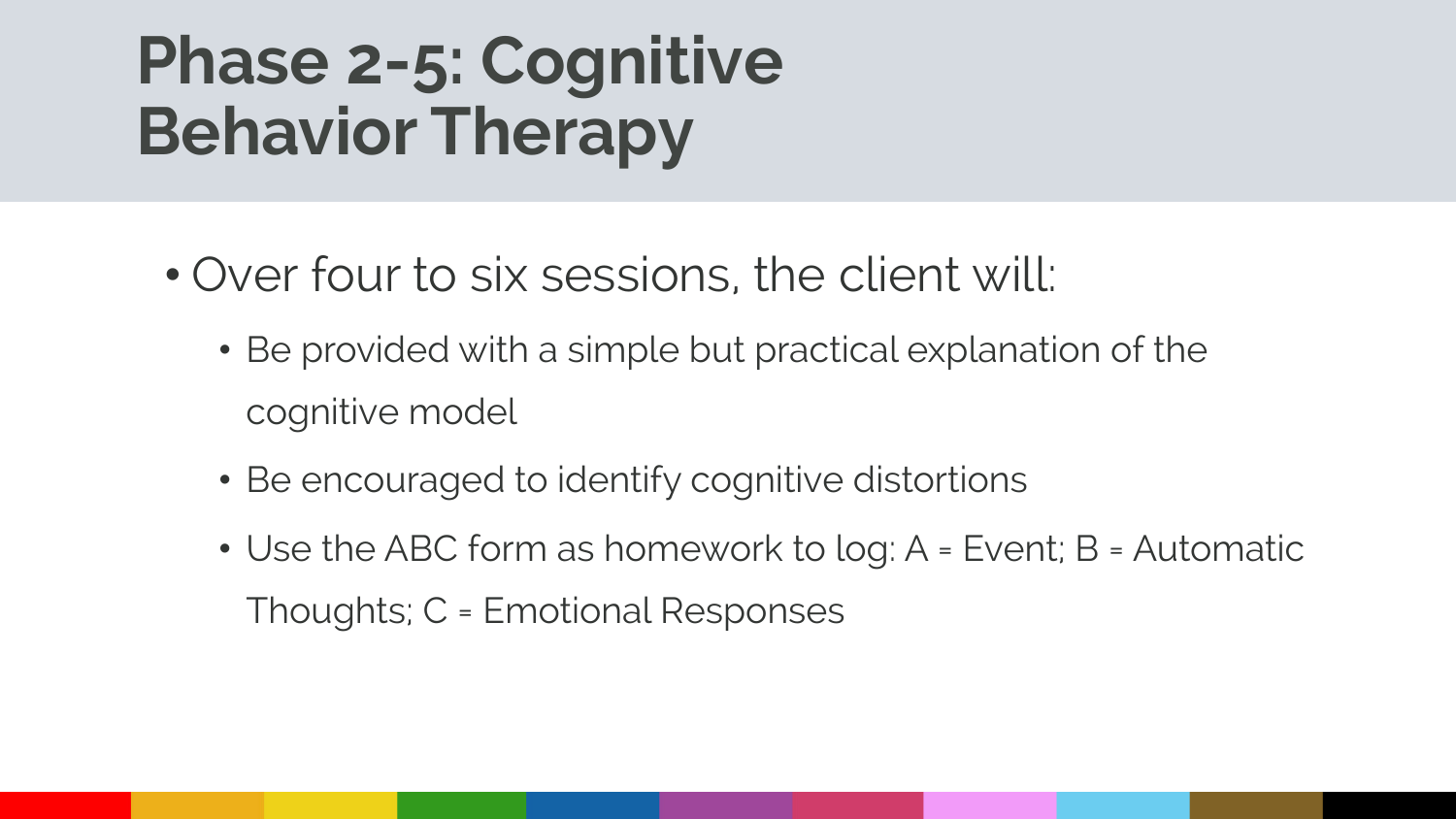#### **COLLEGE THE MANUSCRIPTION CONTROLLER STATES IN A SERVICE STATES IN A SERVICE STATES IN A SERVICE STATES IN A SERVICE STATES IN A SERVICE STATES IN A SERVICE STATES IN A SERVICE STATES IN A SERVICE STATES IN A SERVICE STAT Phase 2-5: Cognitive Behavior Therapy**

| <b>DATE</b> | $C =$ EMOTIONS                                                                  | $A =$ FACTS OR<br><b>EVENTS</b>                                                                                                                             | $B =$ AUTOMATIC<br><b>THOUGHTS ABOUT A</b>                                                                                                                                |
|-------------|---------------------------------------------------------------------------------|-------------------------------------------------------------------------------------------------------------------------------------------------------------|---------------------------------------------------------------------------------------------------------------------------------------------------------------------------|
|             | 1. Specify<br>sad/anxious/<br>angry, etc.<br>2. Rate degree of<br>emotion 0-100 | Describe:<br>1. Actual event that<br>activated unpleasant<br>emotion/reaction<br>2. Images, daydreams,<br>recollections leading<br>to unpleasant<br>emotion | 1. Write automatic<br>thoughts that preceded<br>emotions/reactions<br>2. Rate belief in automatic<br>thoughts 0-100%                                                      |
| Nov.06/04   | Scared (100)<br>Anxious (100)<br>Depressed (85)<br>Miserable (90)               | Thinking of going to<br>Christmas party<br>organised by husband's<br>office                                                                                 | I won't enjoy it (100)<br>I will lose control (100)<br>Everyone will hate me (90)<br>I will spoil it for<br>everyone (90)<br>I can never go out and<br>enjoy myself (100) |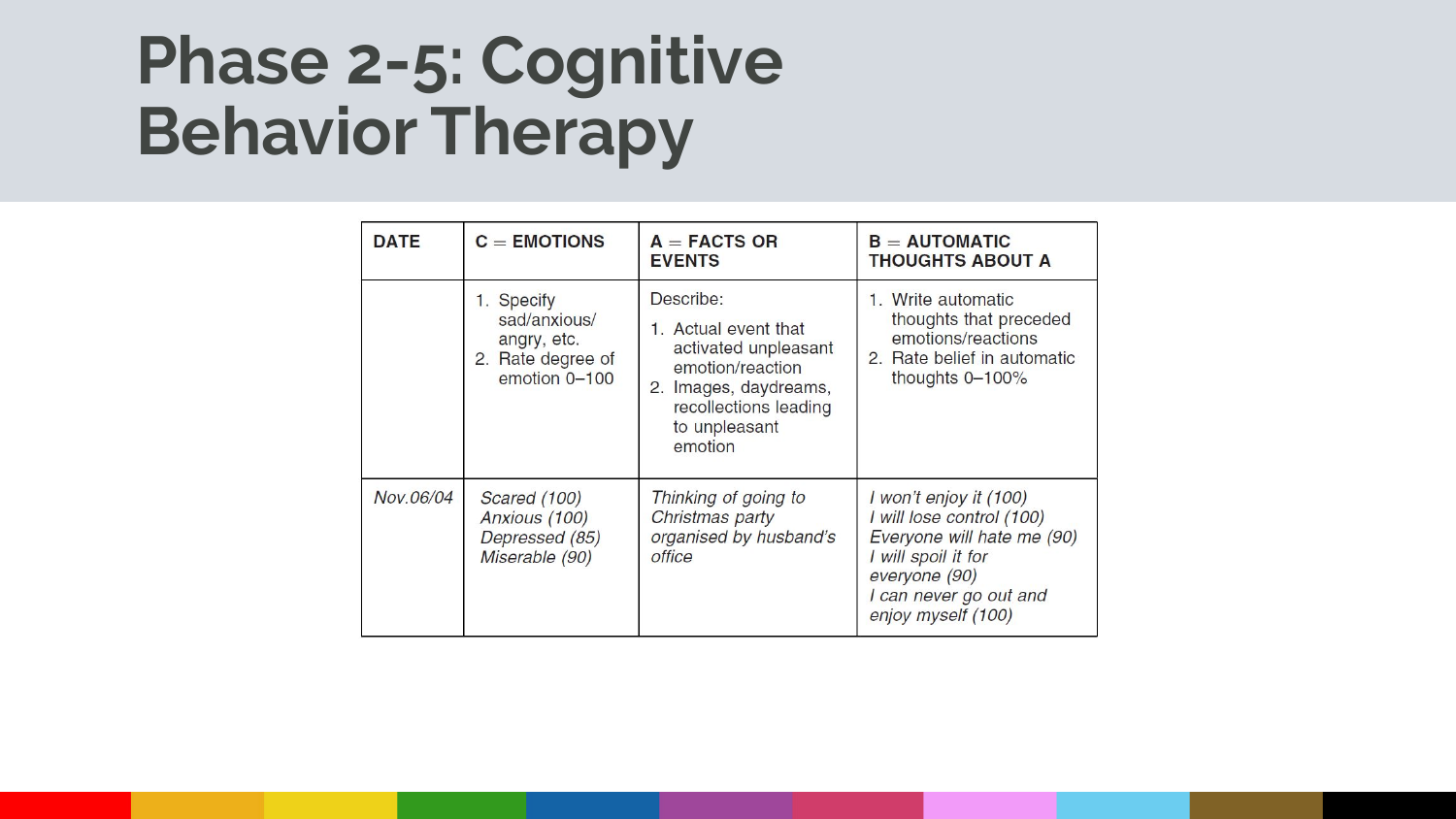- Clients are expected to complete the ABC form for one week.
	- The Cognitive Restructuring (ABCDE) form is then introduced to log disputation and the effects of disputation over negative affect. This form is an expanded version of the ABC form and includes two more columns (D=Disputation; E=Consequences).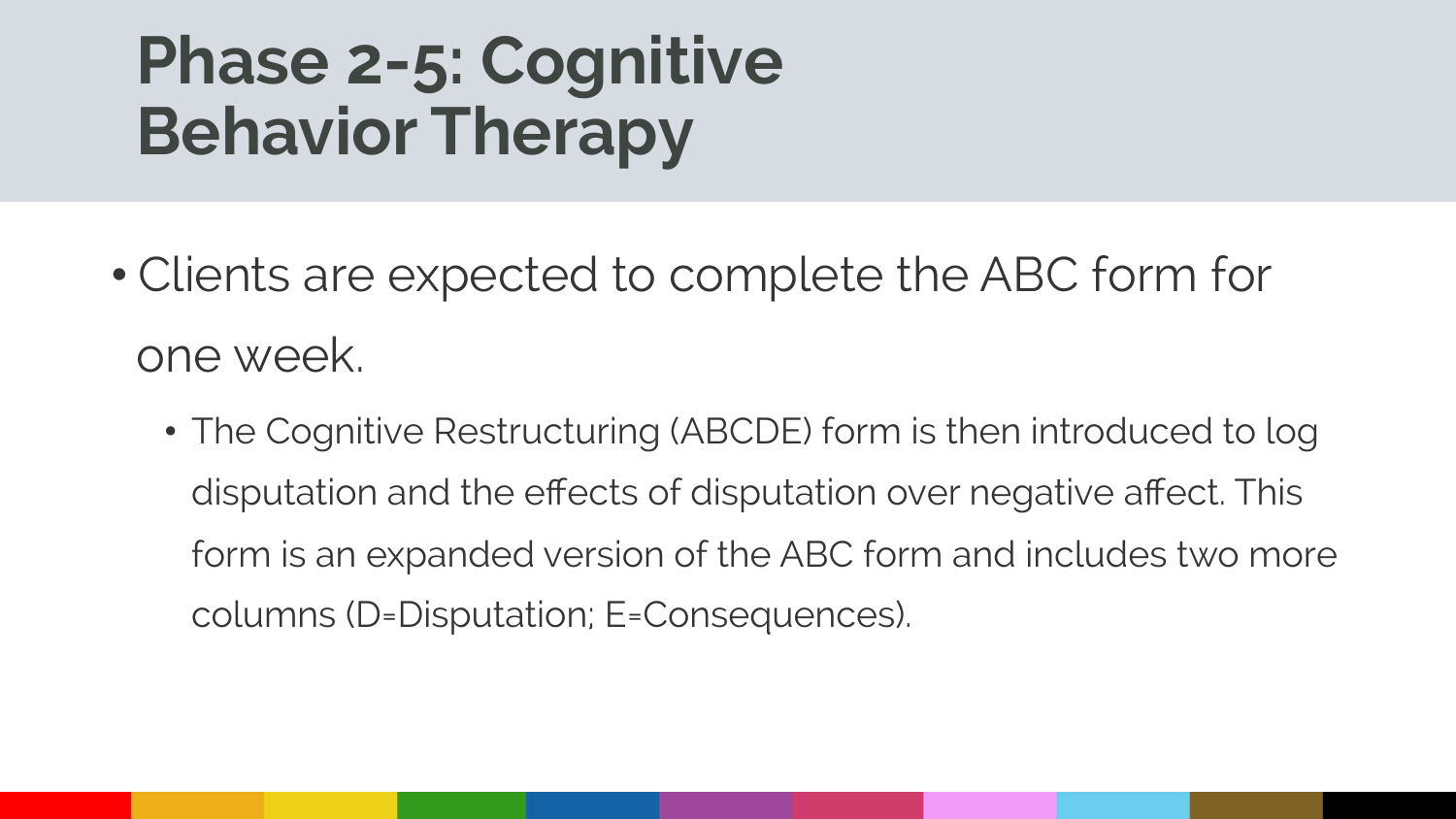• Client is given a completed version of the Cognitive Restructuring form, which provides them with the opportunity to identify and restructure their cognitive distortions.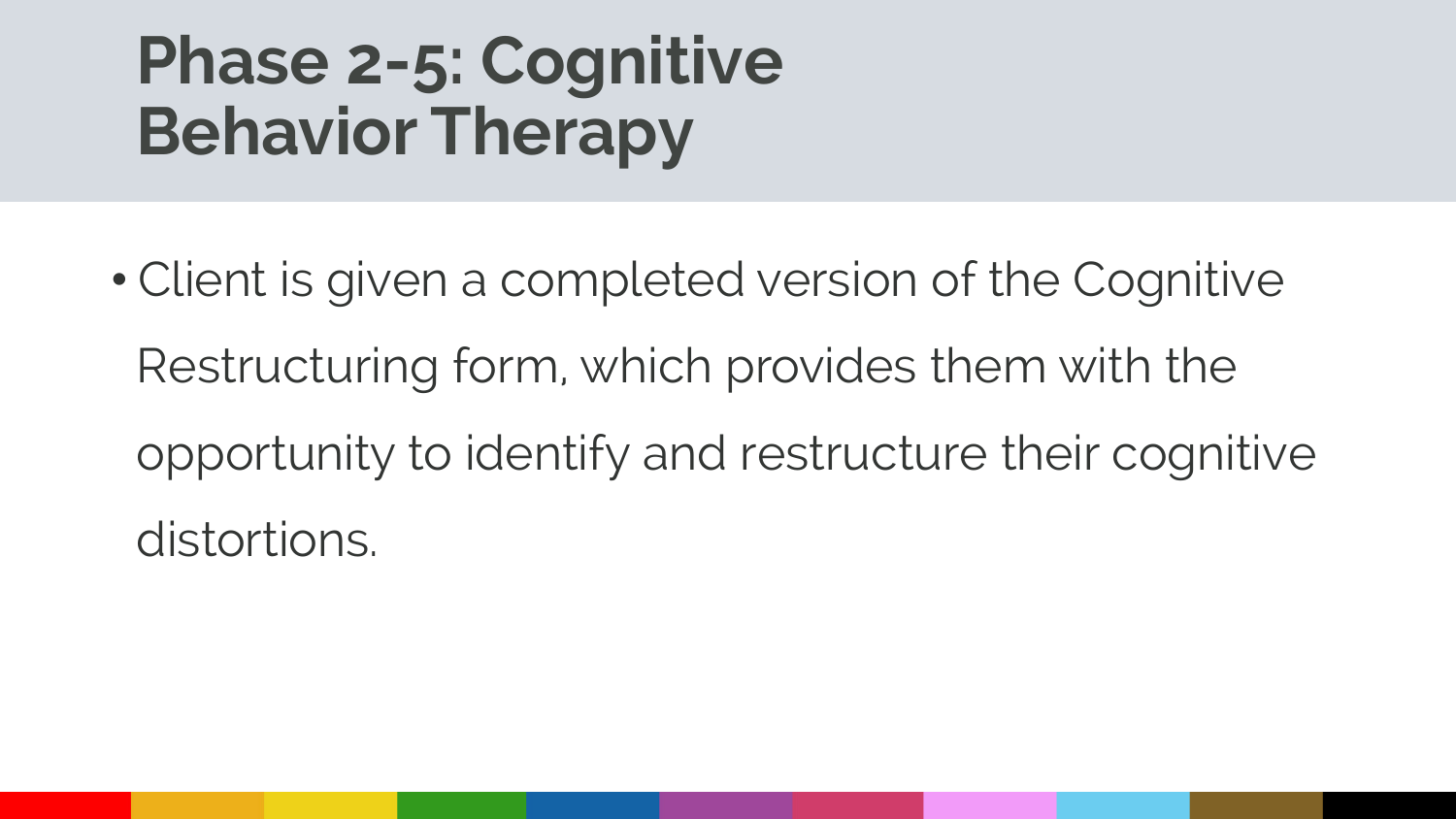• Patients learn to differentiate between surface or automatic cognitive distortions ('I can't' ) and deeper or enduring ('I'm a failure') negative cognitive structures (self-schemas) using different techniques to restructure the deeper self-schemas.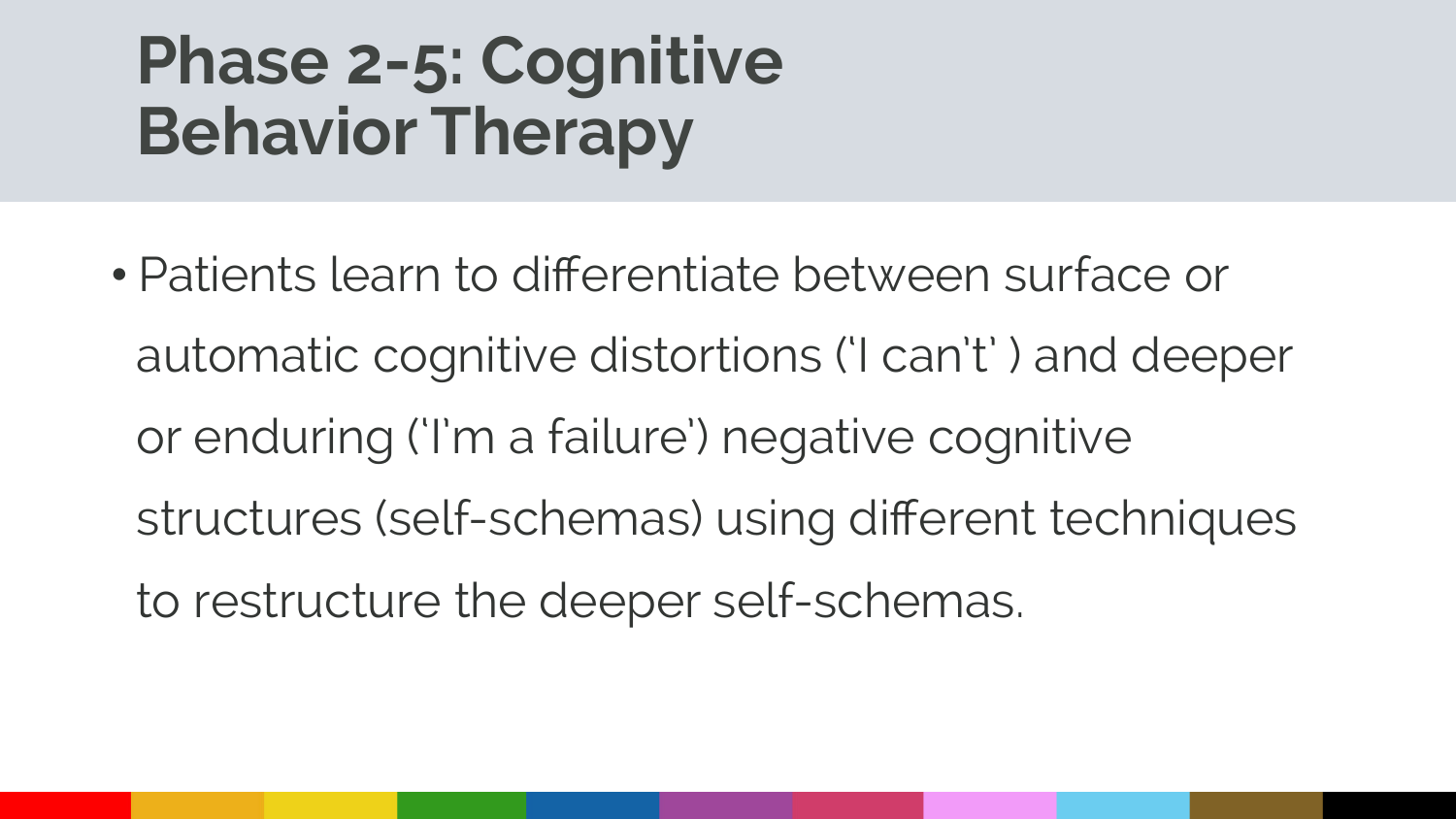- Techniques
	- Downward Arrow Method
		- Uncovering core beliefs
	- Circle of Life Technique
		- Restructuring core beliefs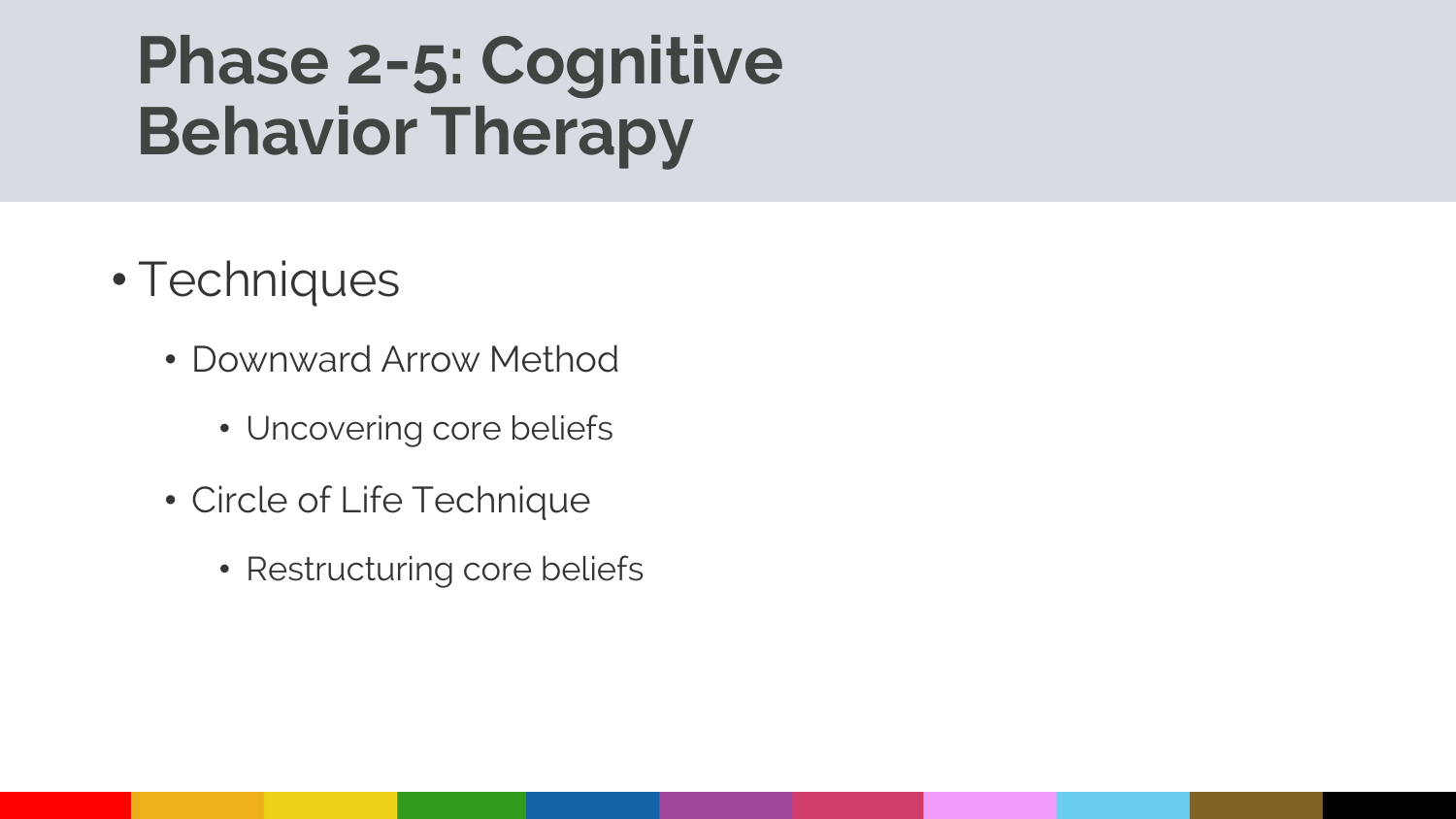• The patient is advised to constantly monitor and restructure negative cognitions until this becomes a habit.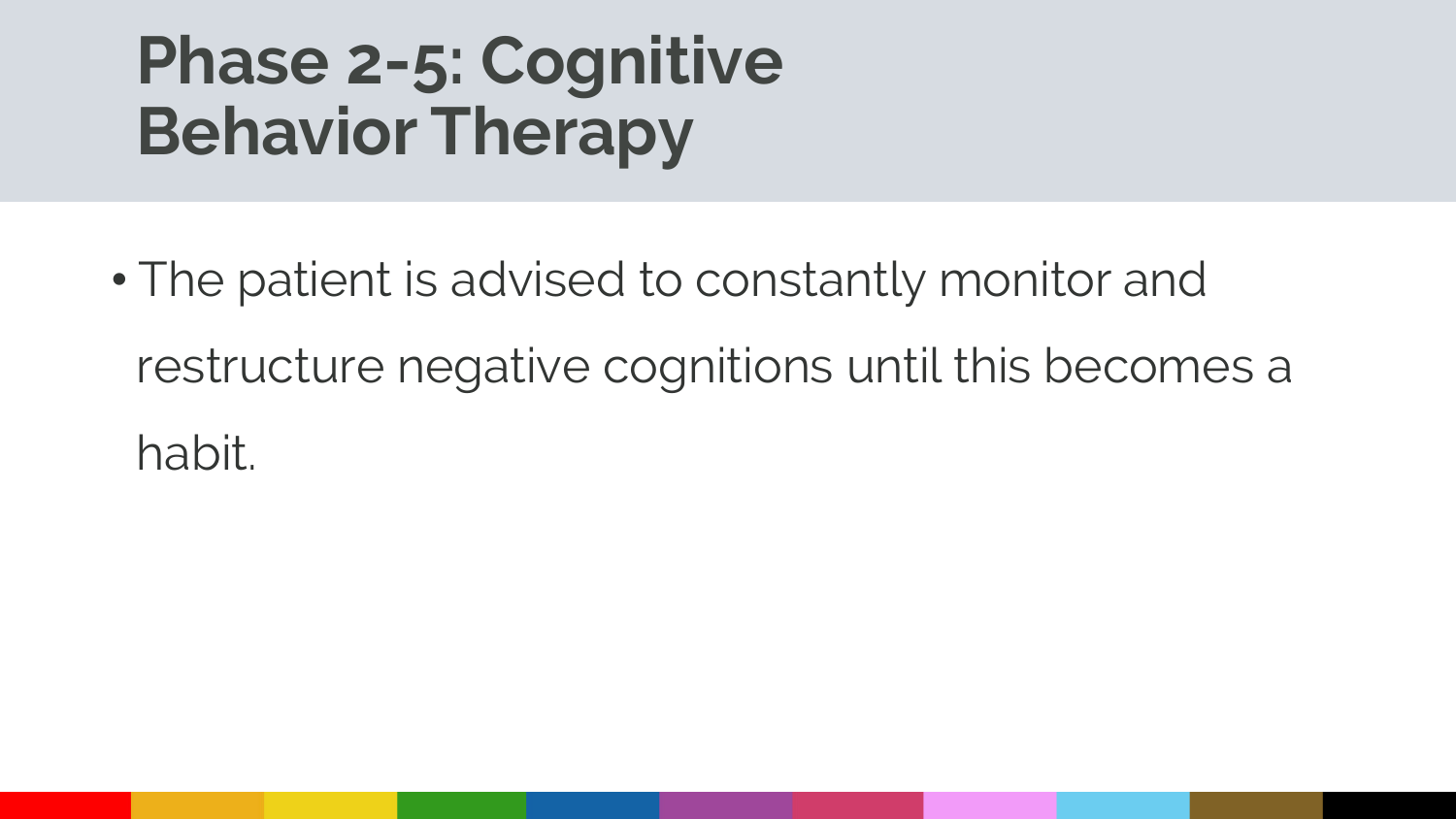# Phase 6-7: Hypnotherapy

- Relaxation Training
- Producing somatosensory changes
- Demonstration of the power of mind
- Expansion of Awareness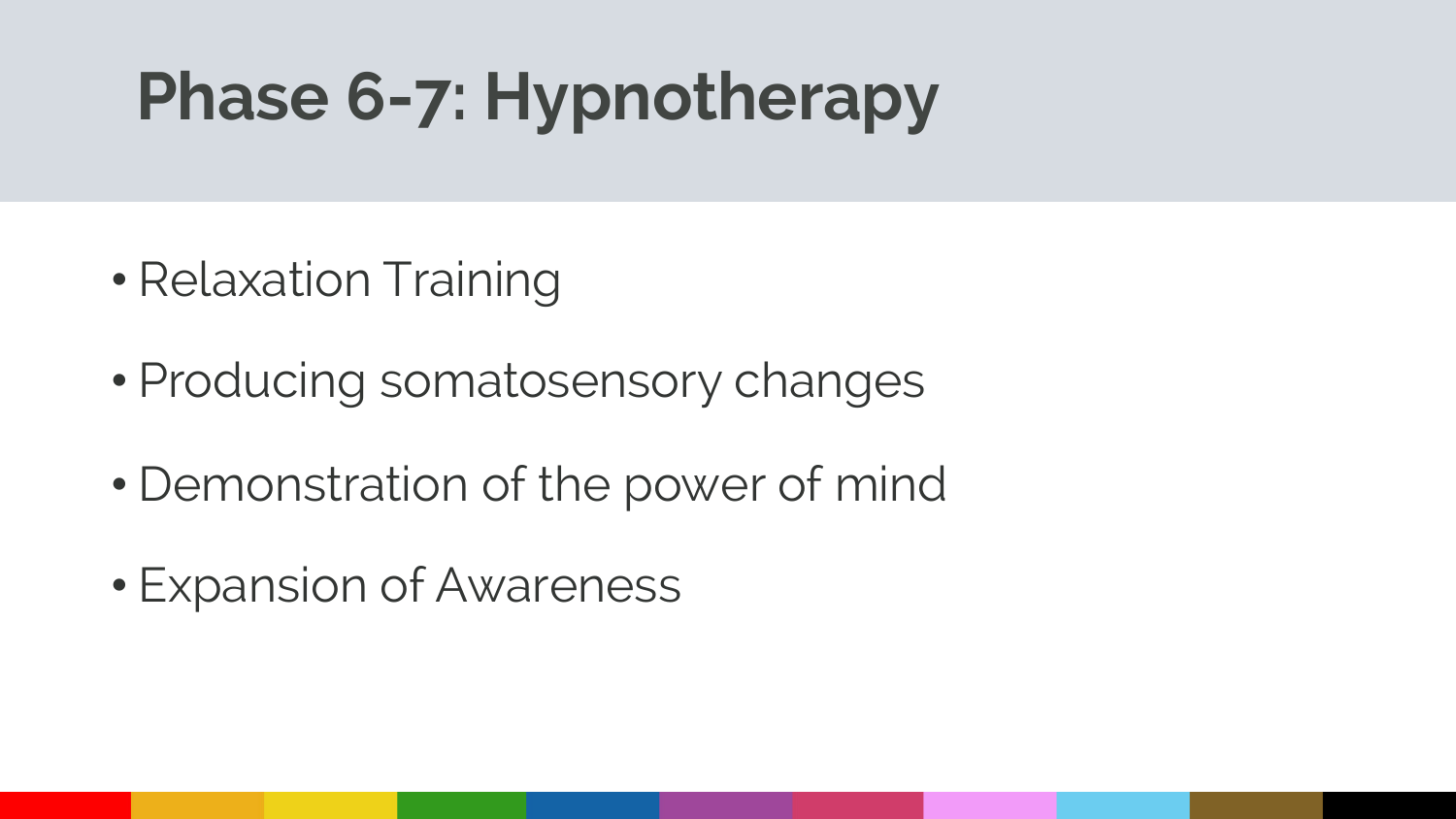# Phase 6-7: Hypnotherapy

- Ego strengthening
- Post-hypnotic suggestions
- Self-hypnosis training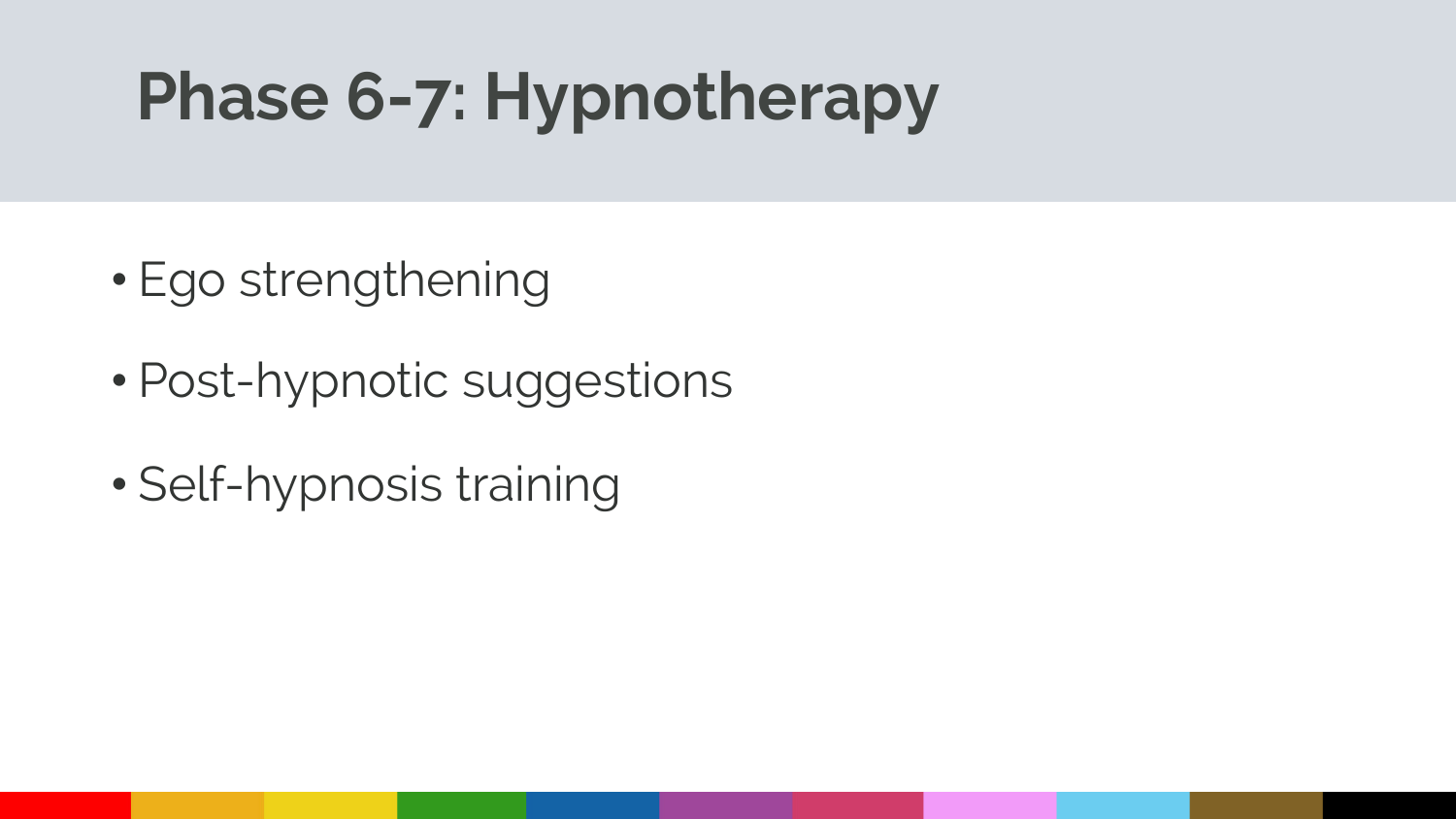# Phase 6-7: Hypnotherapy

- Most depressed patients experience high levels of anxiety either due to comorbid anxiety
- Hypnosis within the CH context is used to induce relaxation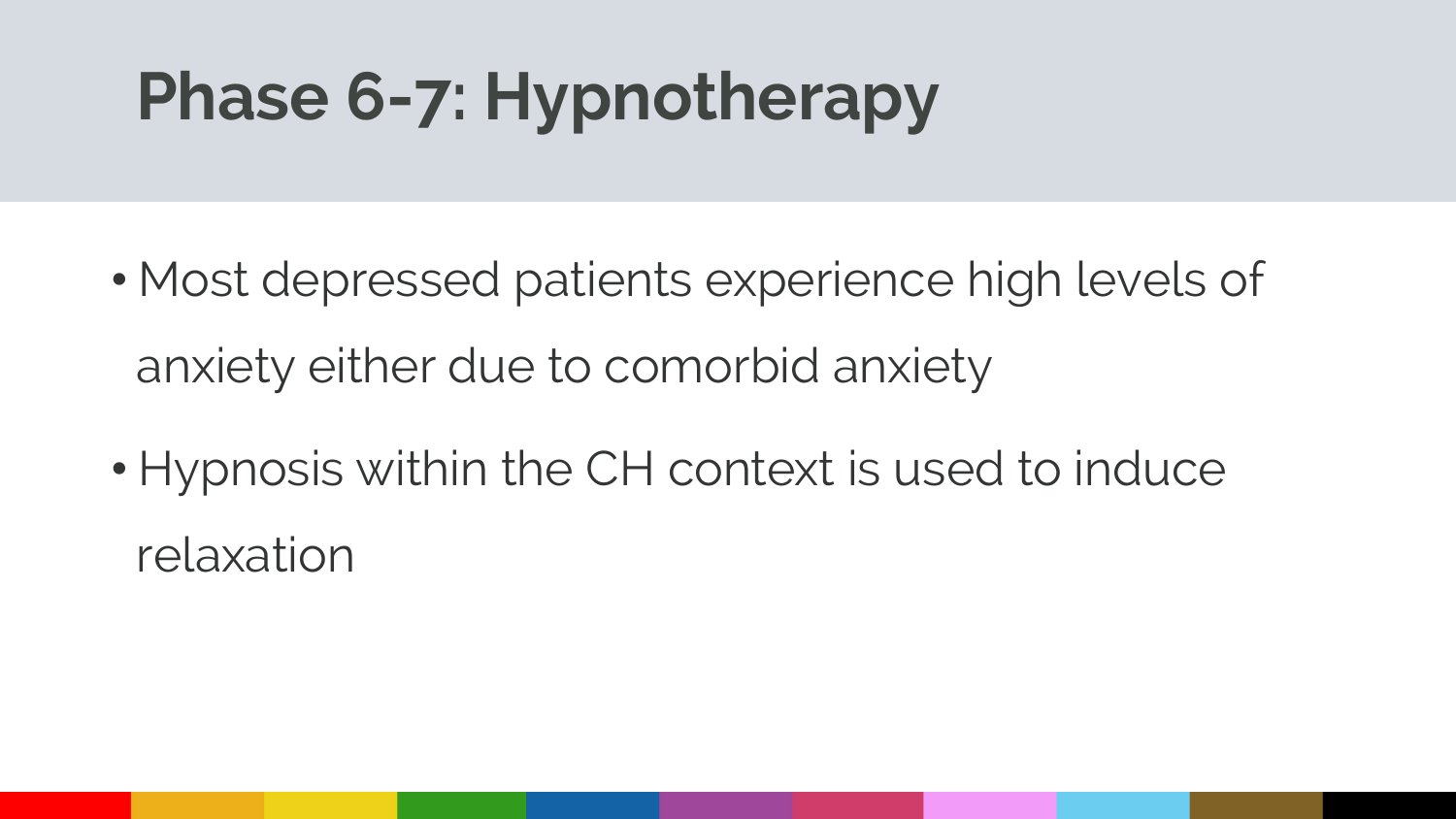# **Click to edit Master the Style Style Style Style Style Style Style Style Style Style Style Style Style Style Style Style Style Style Style Style Style Style Style Style Style Style Style Style Style Style Style Style Styl Sessions 8–10: Cognitive Restructuring**

- The next three sessions introduce cognitive and hypnotic strategies in the treatment.
	- Client's unconscious cognitive processing, non-conscious cognitive distortions, and self-schemas can be easily retrieved and restructured under hypnosis. This is achieved by directing the patient's attention to the psychological content of an experience or situation.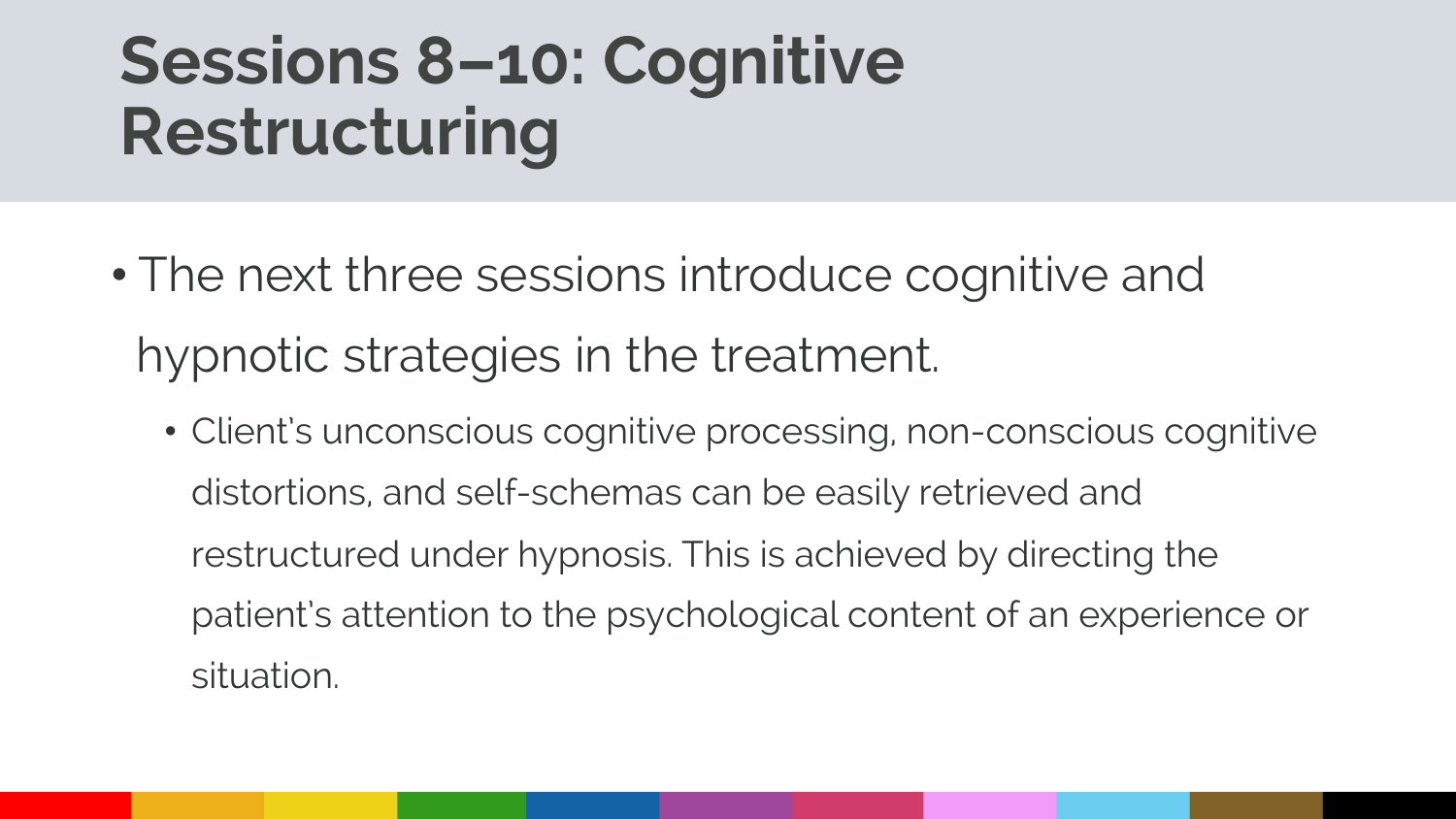# **Click to edit Master the Style Style Style Style Style Style Style Style Style Style Style Style Style Style Style Style Style Style Style Style Style Style Style Style Style Style Style Style Style Style Style Style Styl Sessions 8–10: Cognitive Restructuring**

- Subconscious cognitive distortions can be explored and expanded using the following strategies:
	- regression to the event that triggered the negative affect;
	- regression to the original traumatic event;
	- editing and deleting the unconscious file; and symbolic imagery techniques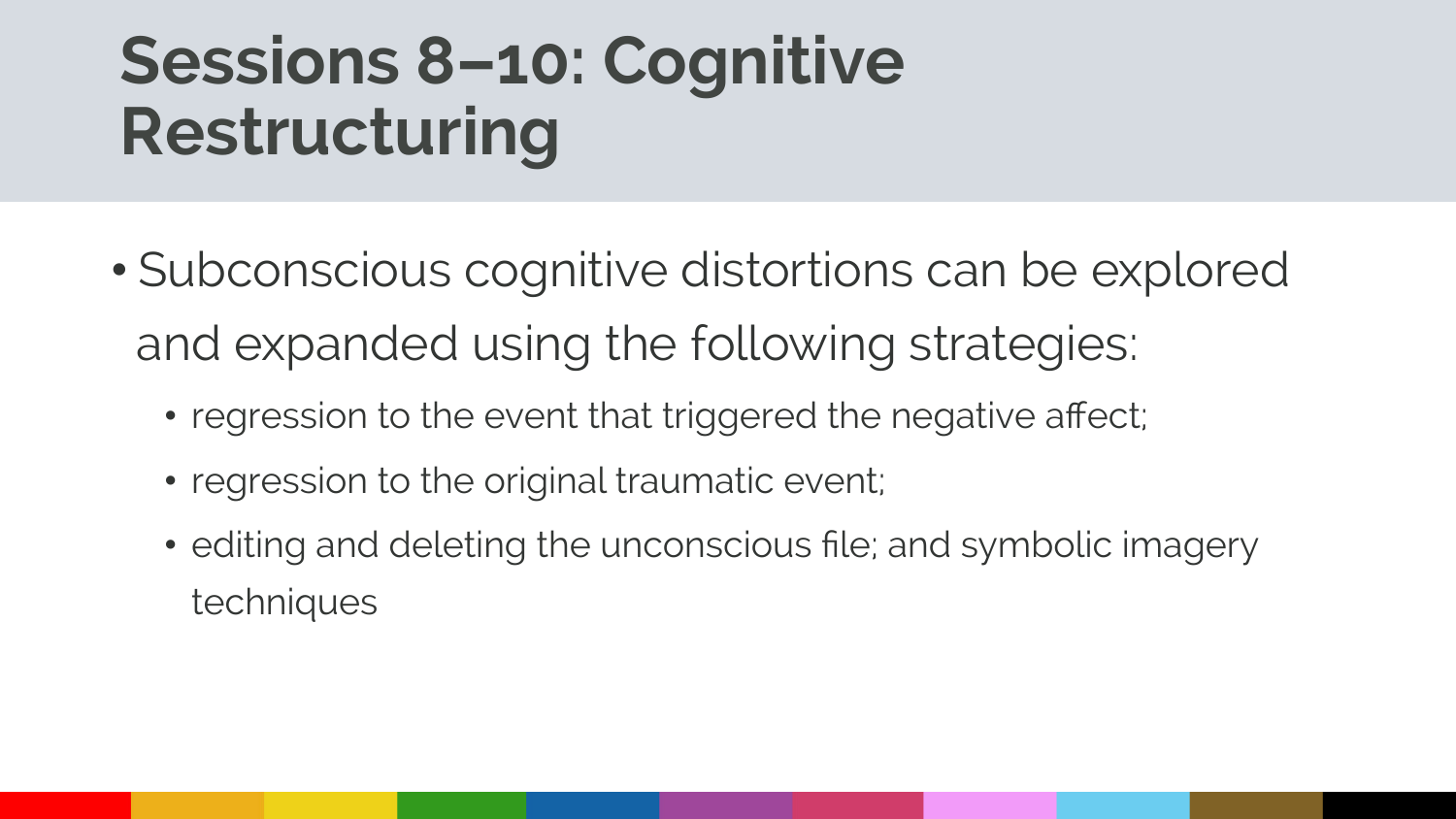- Regression to the event
	- It is suggested that while in a deep hypnotic trance state, the patient imagines a situation that normally causes upset. The patient is then instructed to focus on the emotional, physiological, and behavioral responses, and then to become aware of the associated dysfunctional cognitions.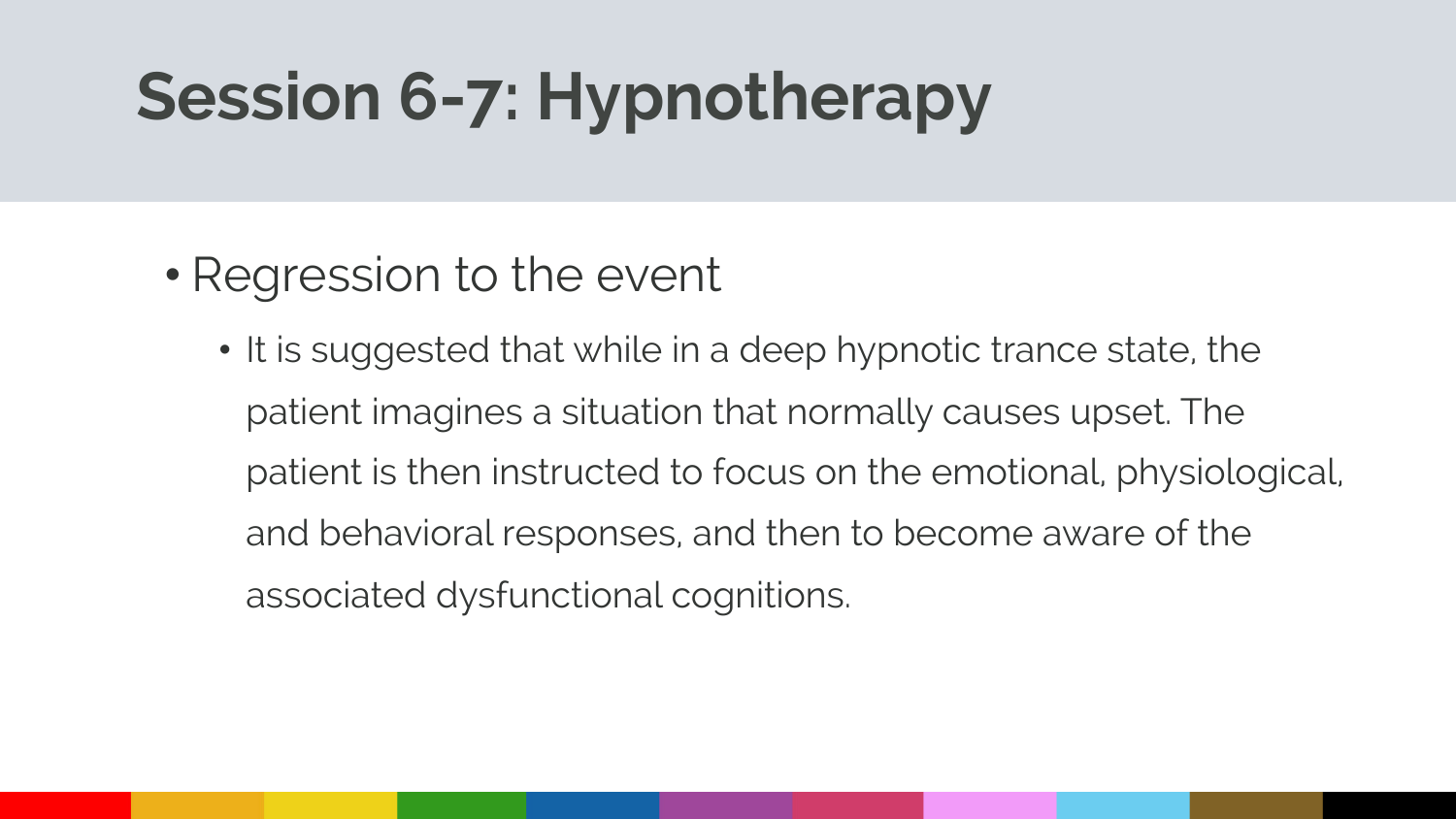• Encouragement is given to identify or 'freeze' (frame by frame, like a movie) the faulty cognitions in terms of thoughts, beliefs, images, fantasies, and daydreams.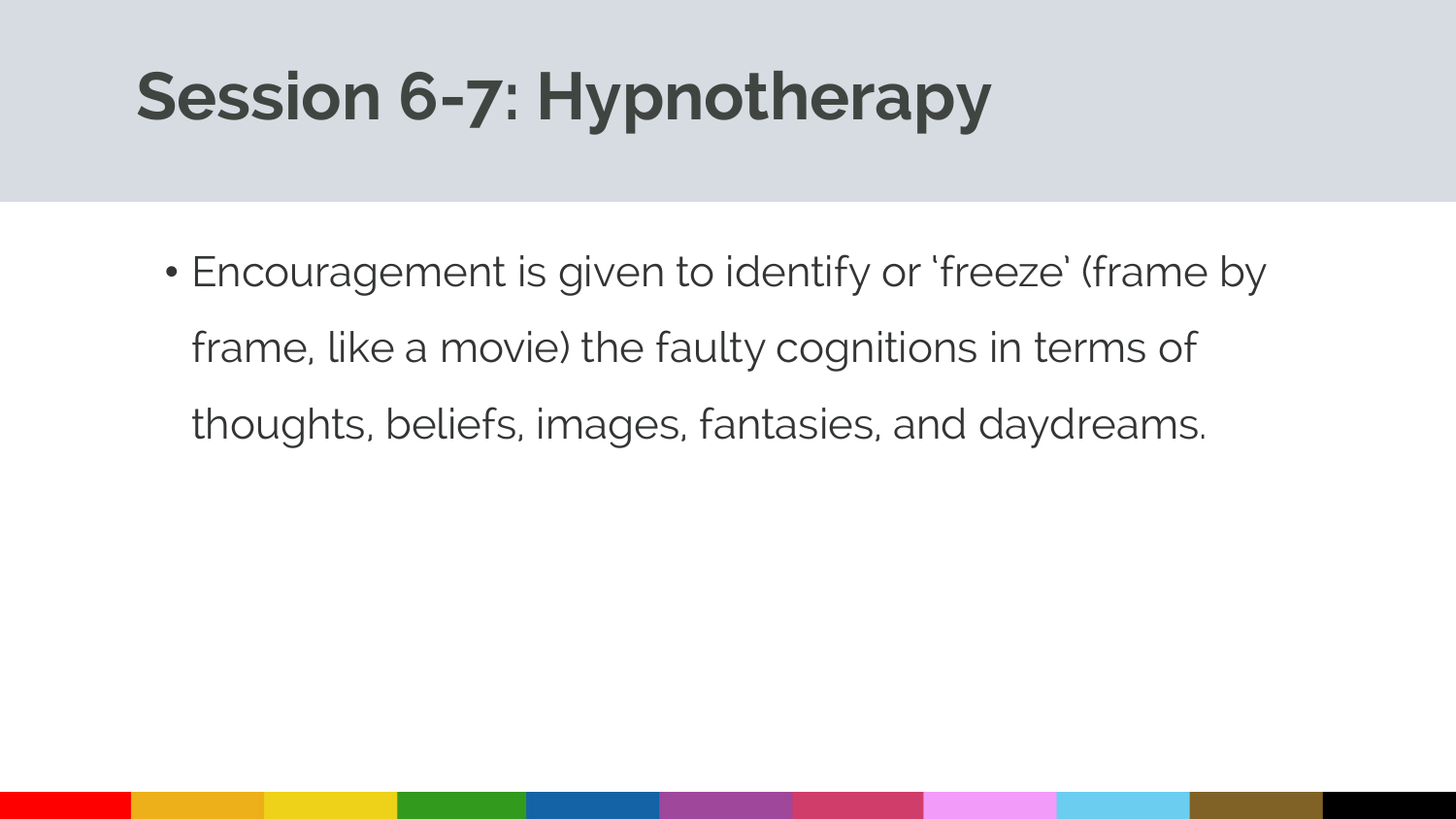• Once a particular set of faulty cognitions is frozen, client is coached to replace it with more appropriate thinking, and then to attend to the resulting (desirable) response.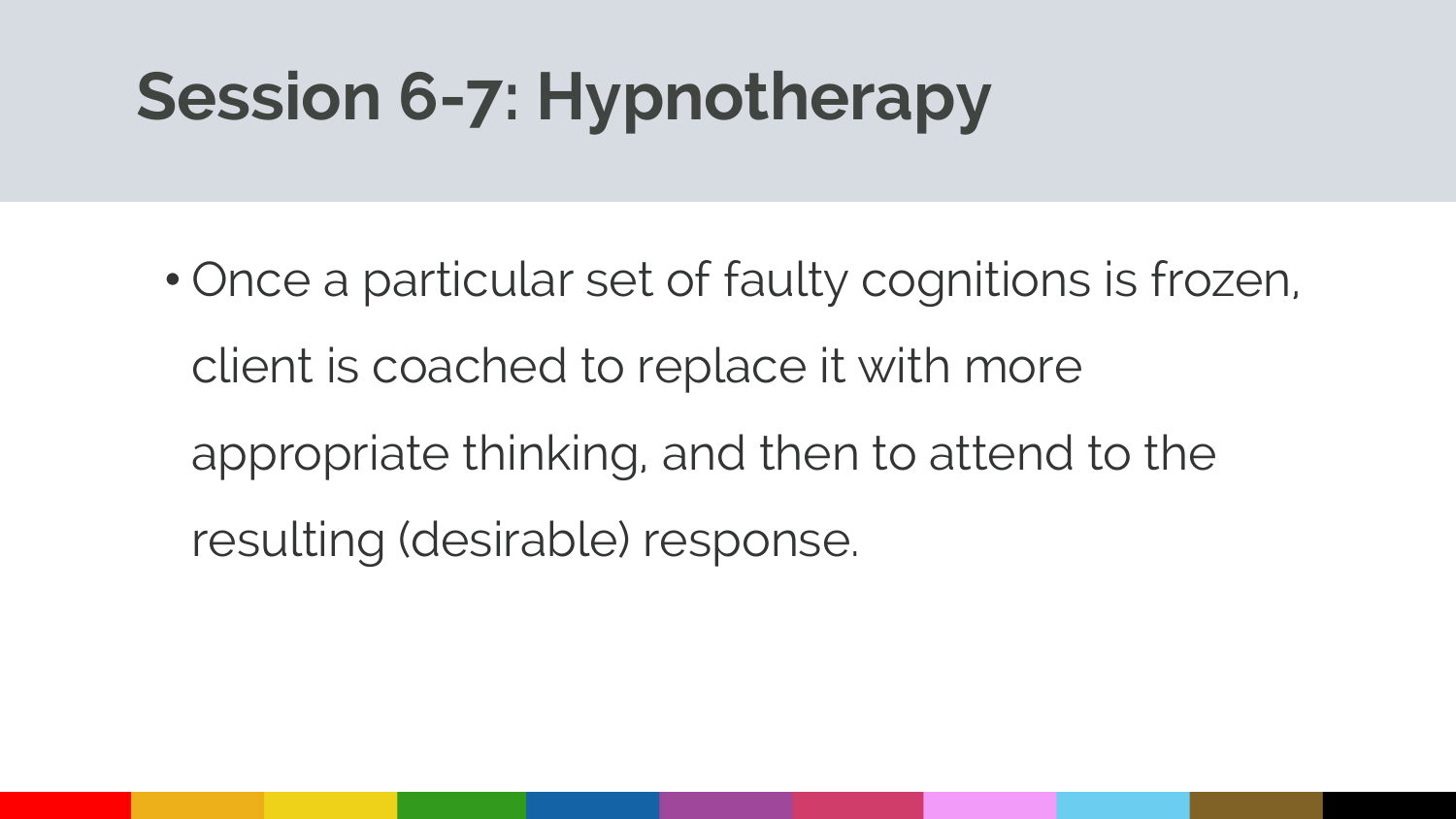- This process is repeated until the set of faulty cognitions related to a specific situation is considered to be successfully restructured.
	- Example: Client felt depressed at a party. Restructures faulty cognitions until she can think of this event without feeling upset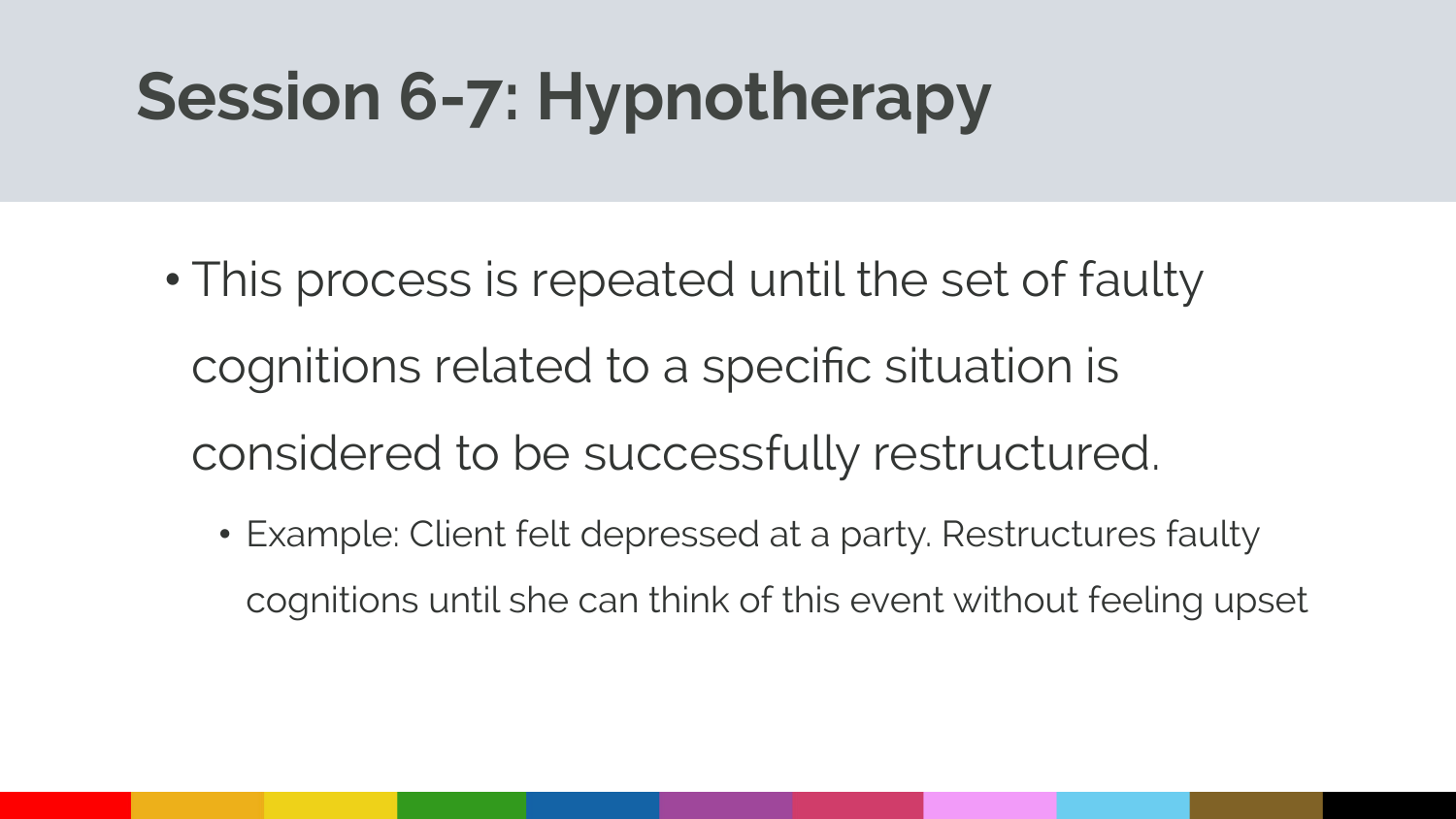- Regression to the trauma
	- This is used to identify the origin of a core belief.
	- Hypnotic regression helped to bridge the link between client's affect and cognition.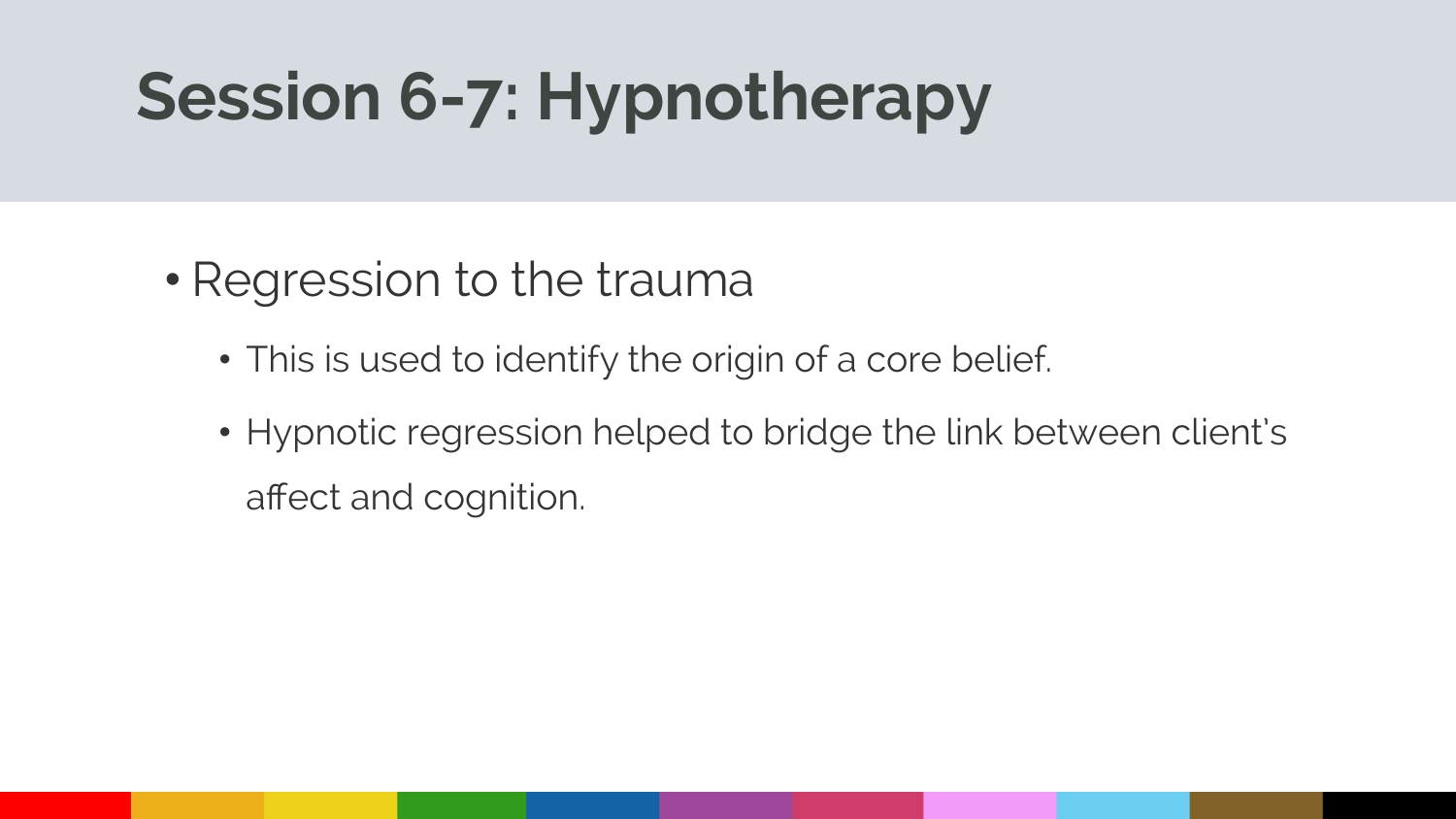- Editing and deleting the unconscious files
- A contemporary method of cognitive restructuring under hypnosis uses the metaphor of editing or deleting old computer files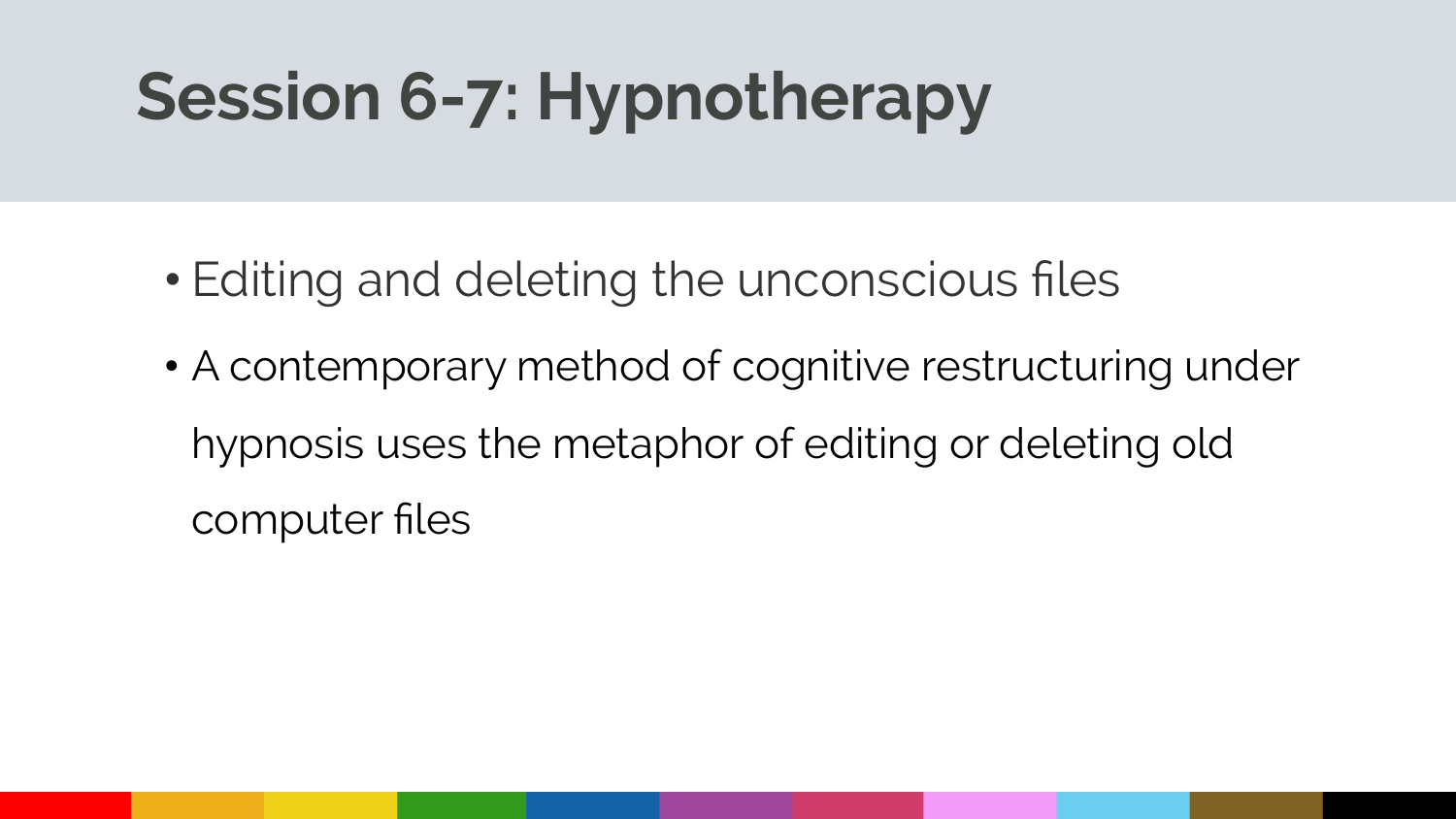- Symbolic imagery techniques
	- The Door of Forgiveness
	- Dumping the rubbish
	- Room and fire
	- The red balloon technique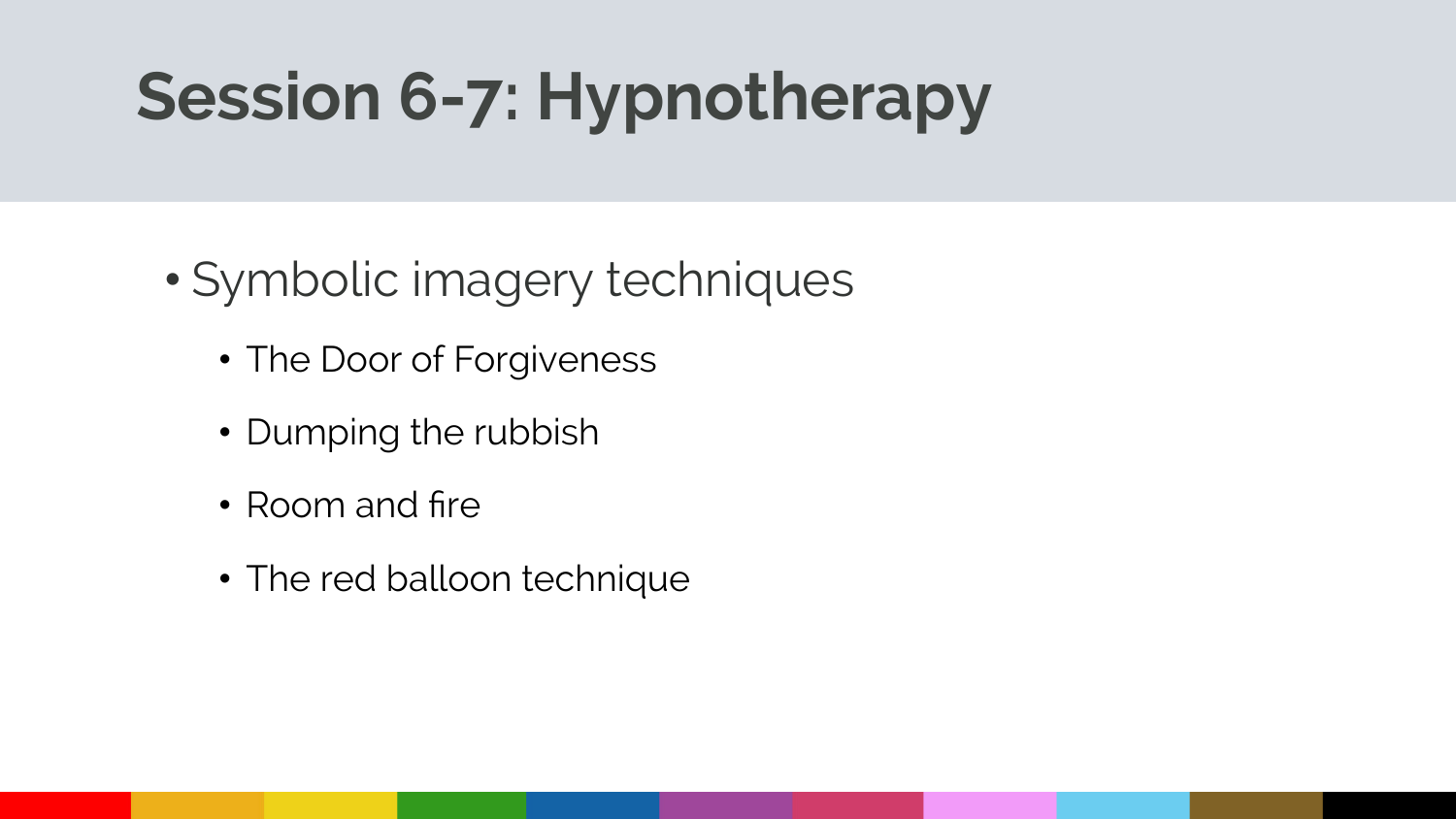### **Switching and Positive Mood Switching Sessions 11–12: Attention Switching and Positive Mood Induction**

• Clients with anxiety have the tendency to become preoccupied with catastrophic thoughts and negative images. Such ruminations can easily become obsessional in nature and may also cause the brain to develop depressive pathways, thus impeding therapeutic progress.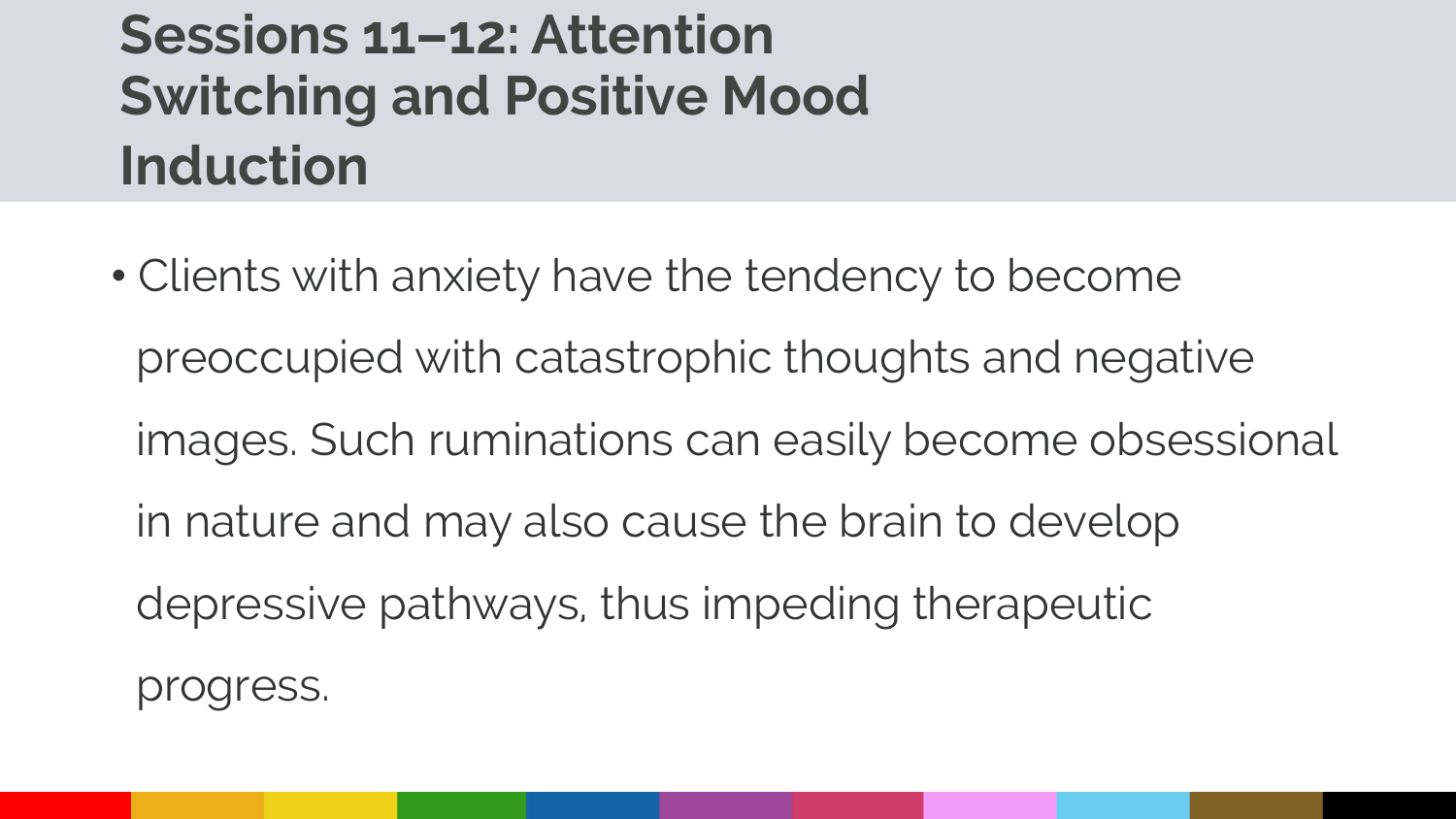#### **Switching and Positive Mood Switching and Positive Mood Sessions 11–12: Attention Switching and Positive Mood Induction**

• To counter the development of depressive pathways, the Positive Mood Induction technique is used and attention-switching exercises are introduced to break the negative ruminative cycle.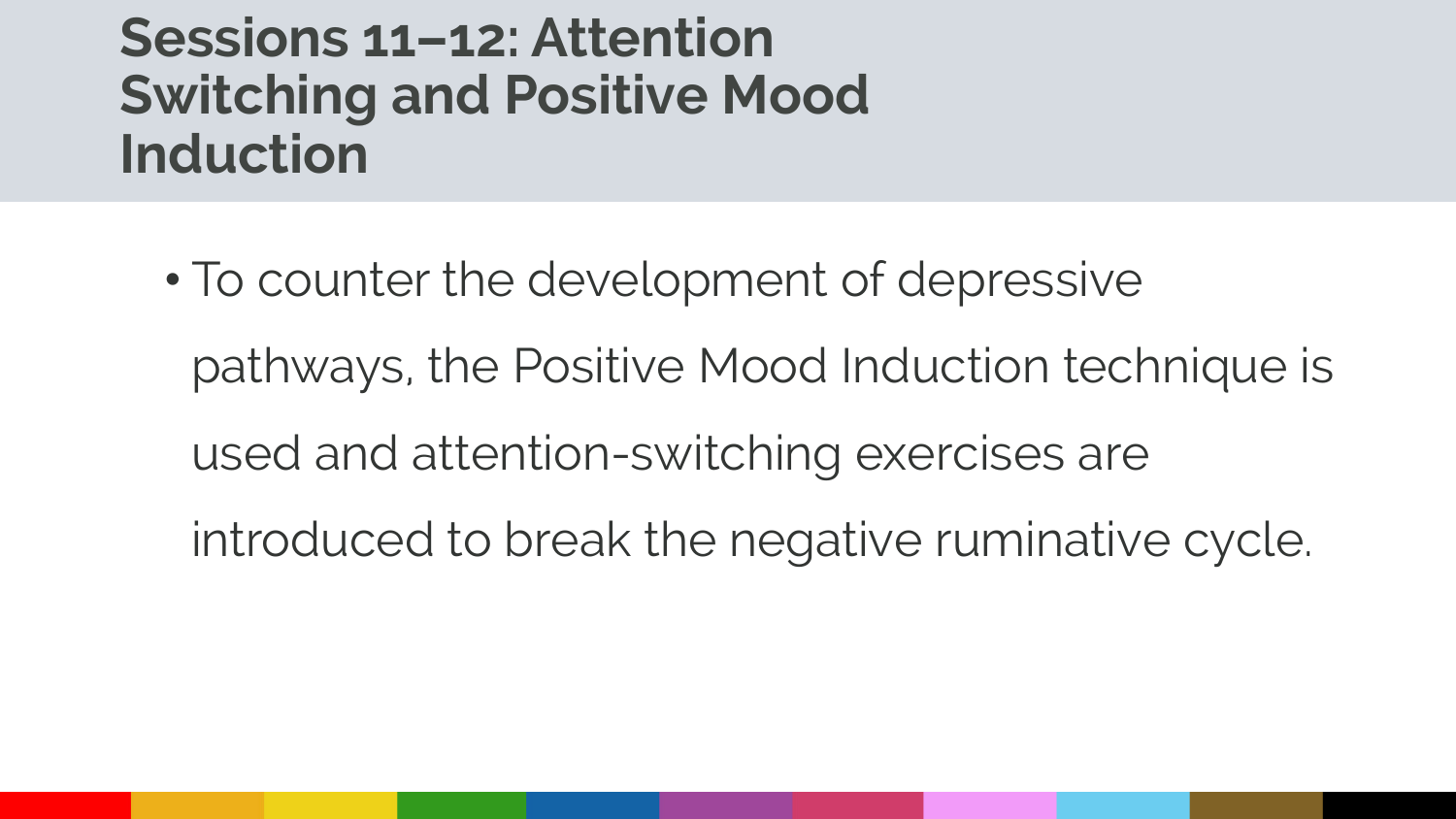#### **Switching and Positive Mood Switching and Positive Mood Sessions 11–12: Attention Switching and Positive Mood Induction**

• Just as the brain can be kindled to produce depressive pathways through conscious negative focusing, it can also be kindled to develop antidepressive or happy pathways by focusing on positive imagery.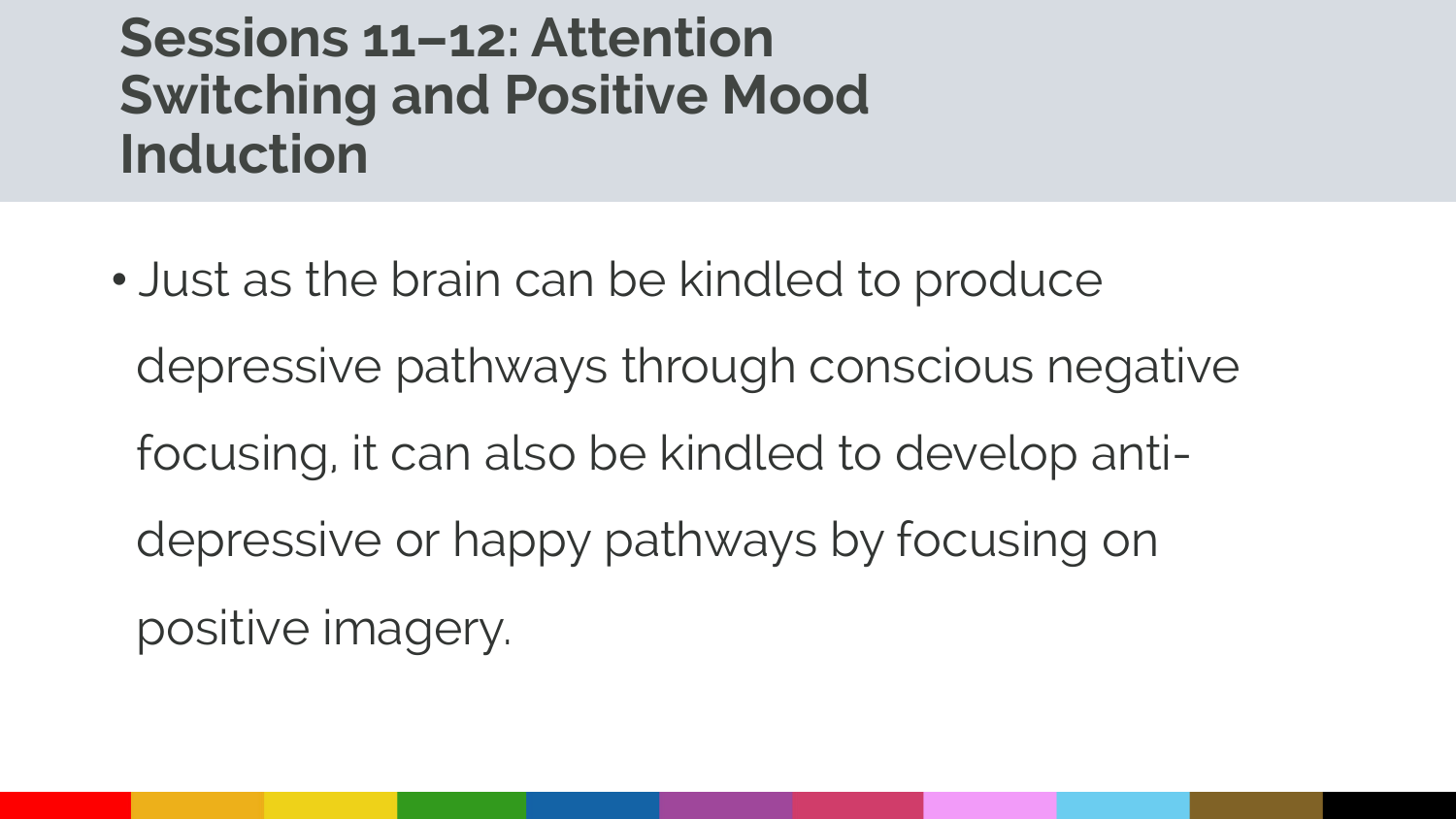# **Switching and Positive Mood 2018 Sessions 11–12: Attention Induction**

- Step 1: education
- Step 2: making a list of positive experiences
- Step 3: positive mood induction
- Step 4: post-hypnotic suggestions
- Step 5: home practice

Closed Captions  $-$  Do not use this space for your slides.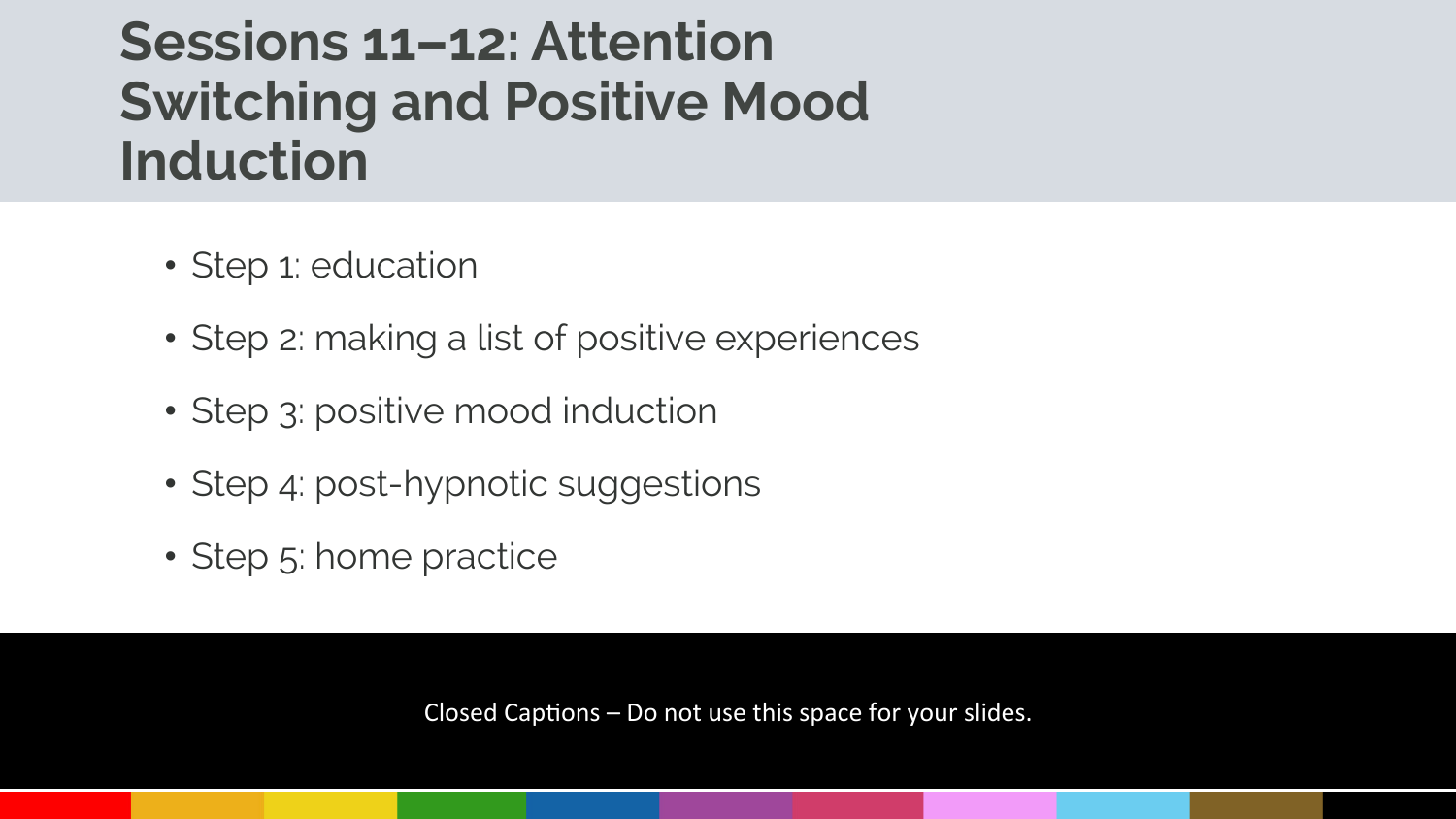### **Switching and Positive Mood Switching Sessions 11–12: Attention Switching and Positive Mood Induction**

- Education
	- Client is provided with a scientific rationale for developing antidepressive pathways.
- Making a list of positive experiences
	- Client is advised to make a list of 10 to 15 pleasant or positive experiences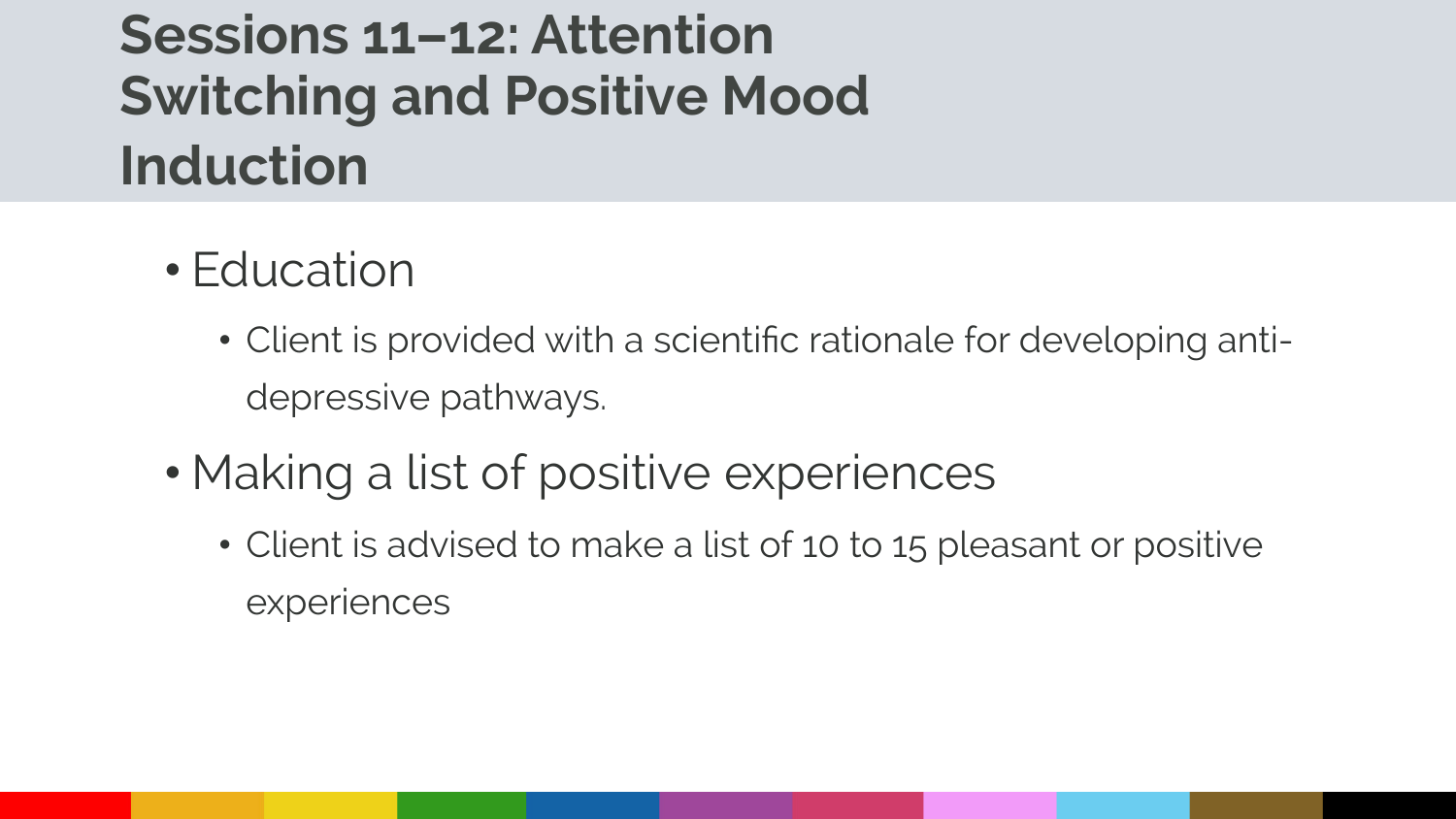# **Switching and Positive Mood 2018 Sessions 11–12: Attention Induction**

- Positive Mood Induction
	- The patient is instructed to focus on a positive experience from the list of positive experiences (repeated three times).
- Post-hypnotic suggestions/home practice
	- Post-hypnotic suggestions are provided so that the patient will be able to regress completely when practicing at home with the list.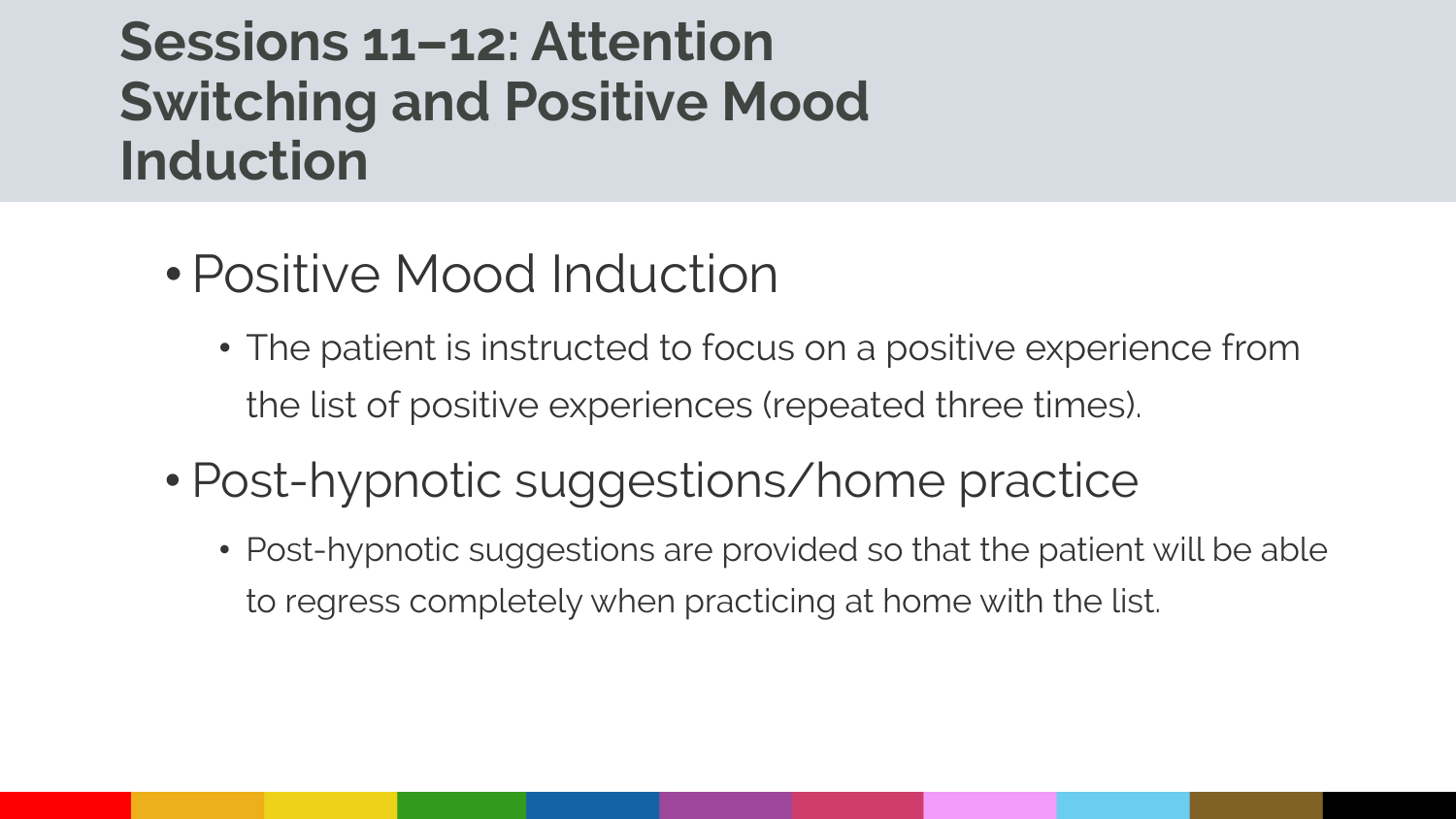# **Switching and Positive Mood 2018 Sessions 11–12: Attention Induction**

- Attention switching
	- Client is encouraged to practice with the list four or five times a day to switch off from negative or 'undesirable' experiences; whenever the patient becomes aware of dwelling on these, they are instructed to 'put them out of your mind and replace them with one of the pleasant items from your list.'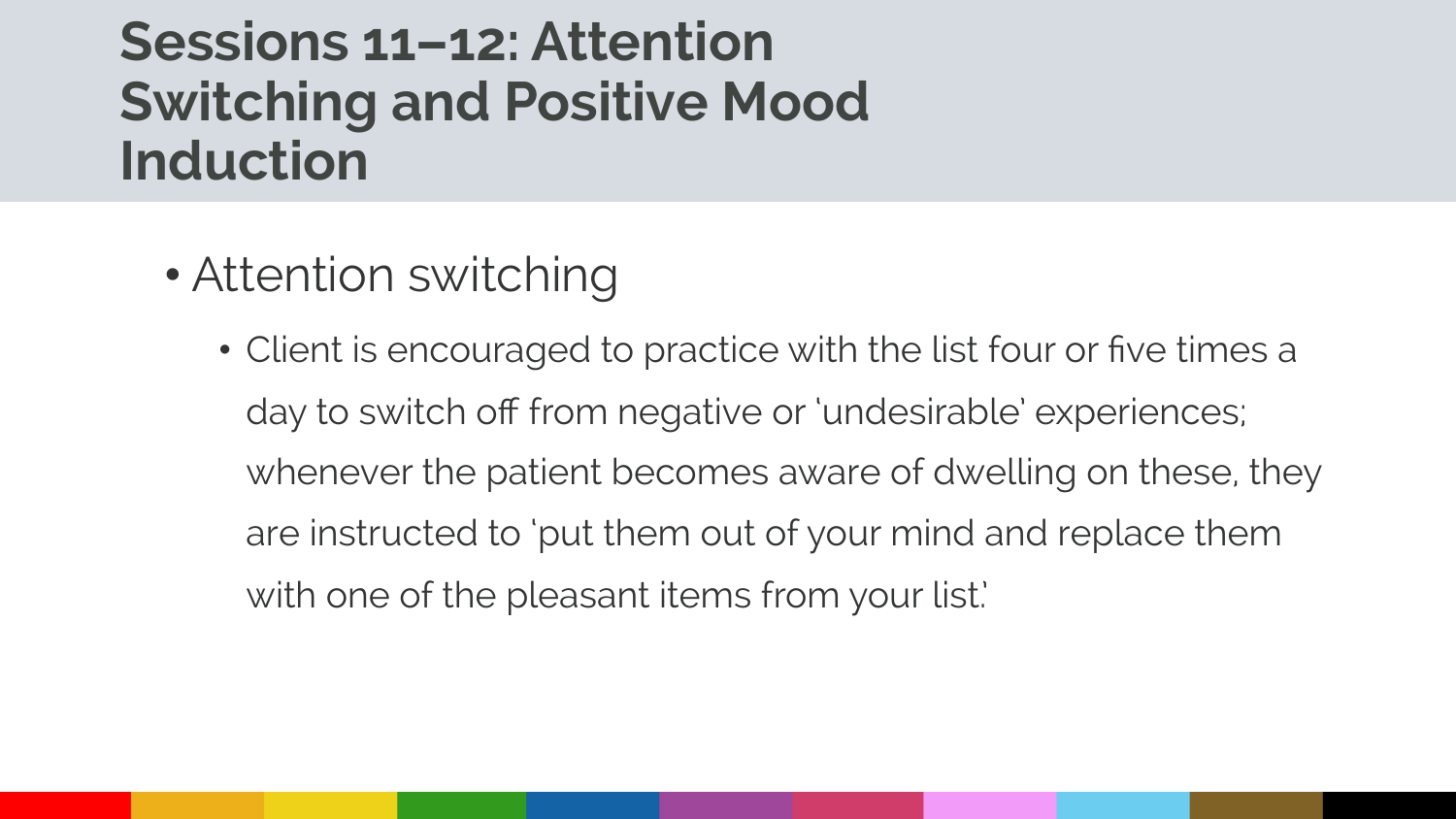### **Switching and Positive Mood Switching Sessions 11–12: Attention Switching and Positive Mood Induction**

- This procedure provides another technique for weakening the depressive pathways and strengthening the 'happy pathways'
	- Clients tend to utilize negative thoughts to create the experience of depressive reality, so they can learn just as easily to use positive self-hypnosis to create an experience of anti-depressive reality.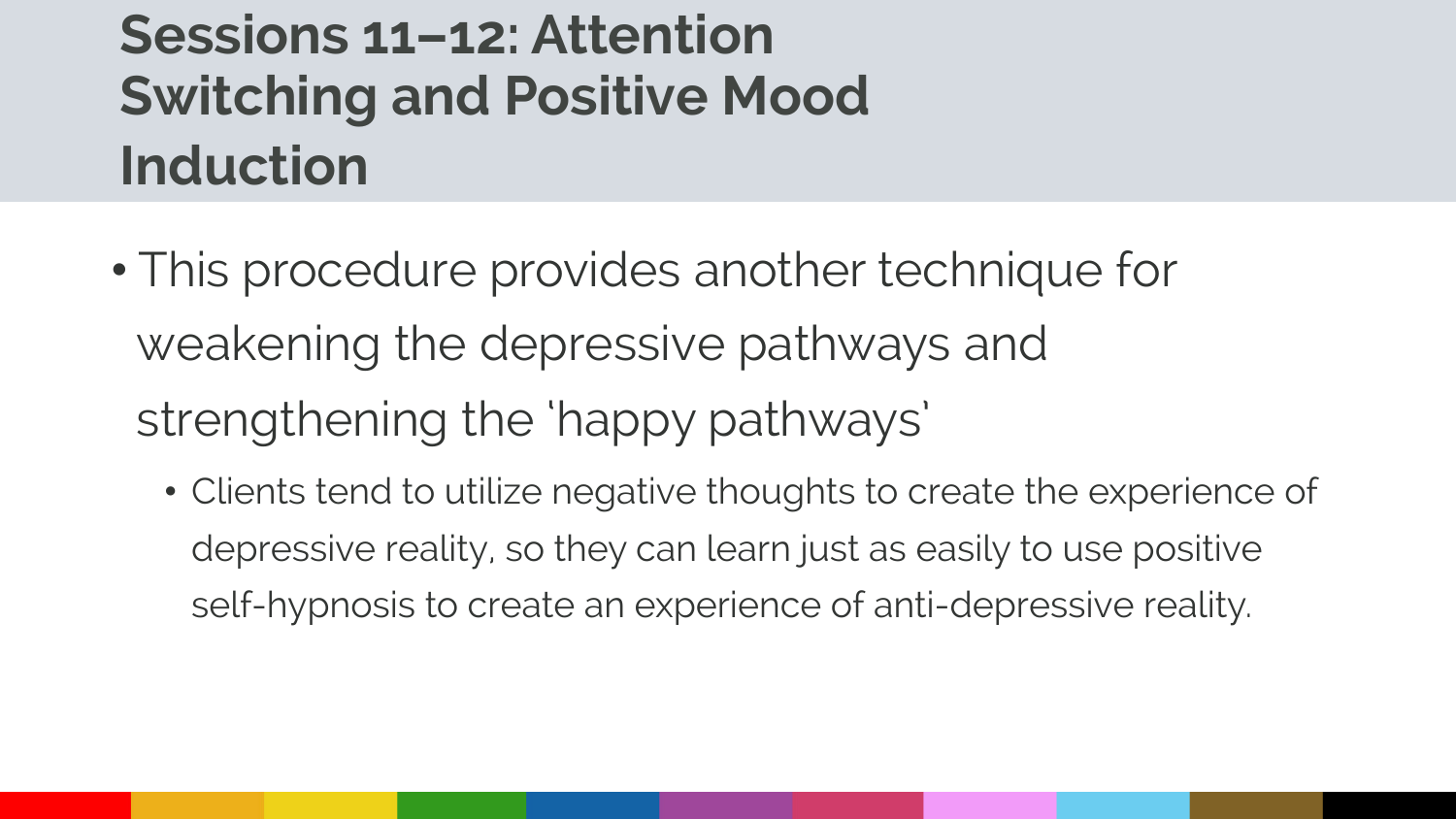# **Contractive Training Server Contractive Training Session 13: Active Interactive Training**

• This technique helps to break 'dissociative' habits while encouraging 'association' with the relevant environment.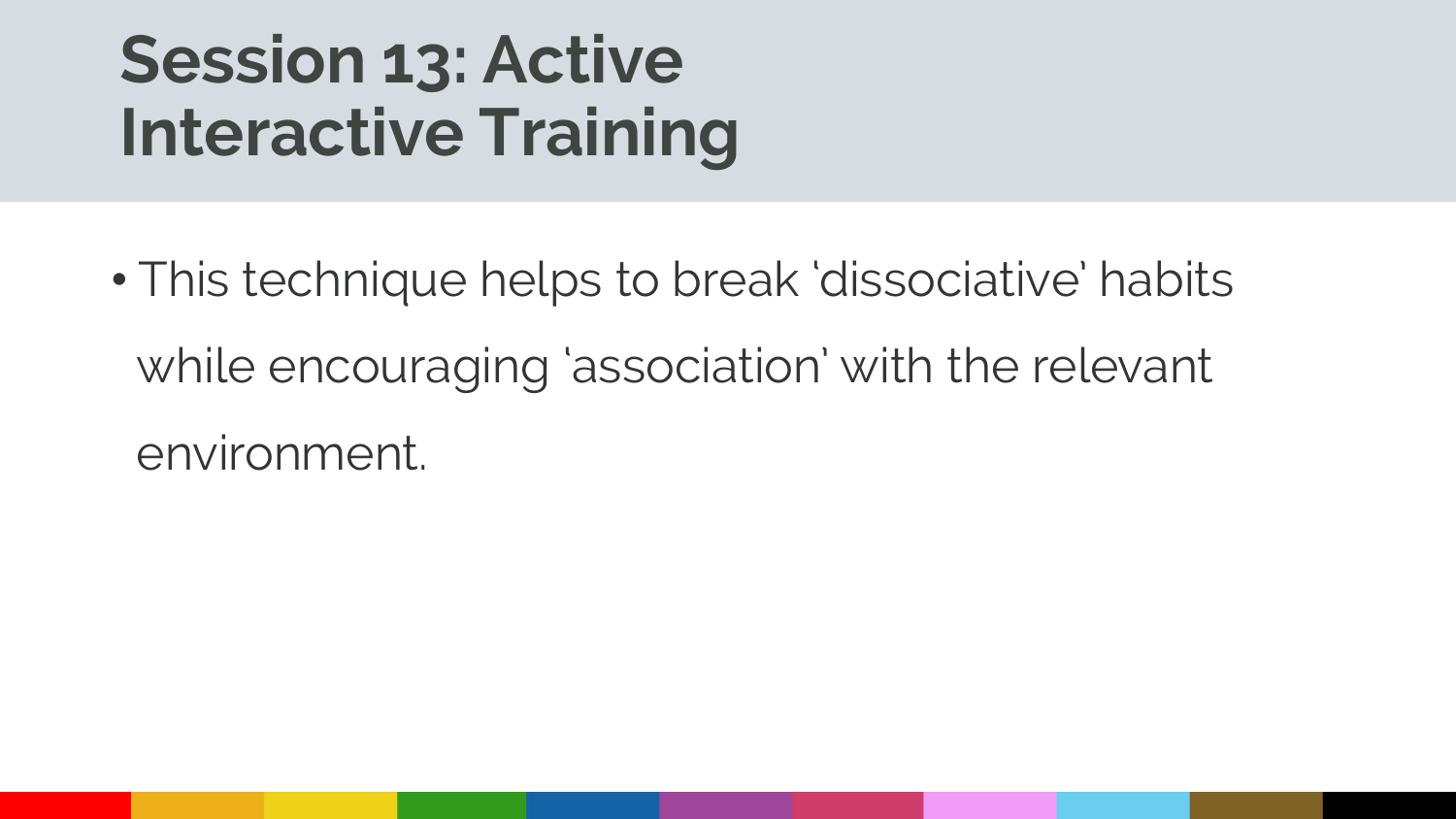# **Contractive Training Server Contractive Training Session 13: Active Interactive Training**

• When interacting with their internal or external environment, clients tend to automatically dissociate rather than actively interact with the relevant external information.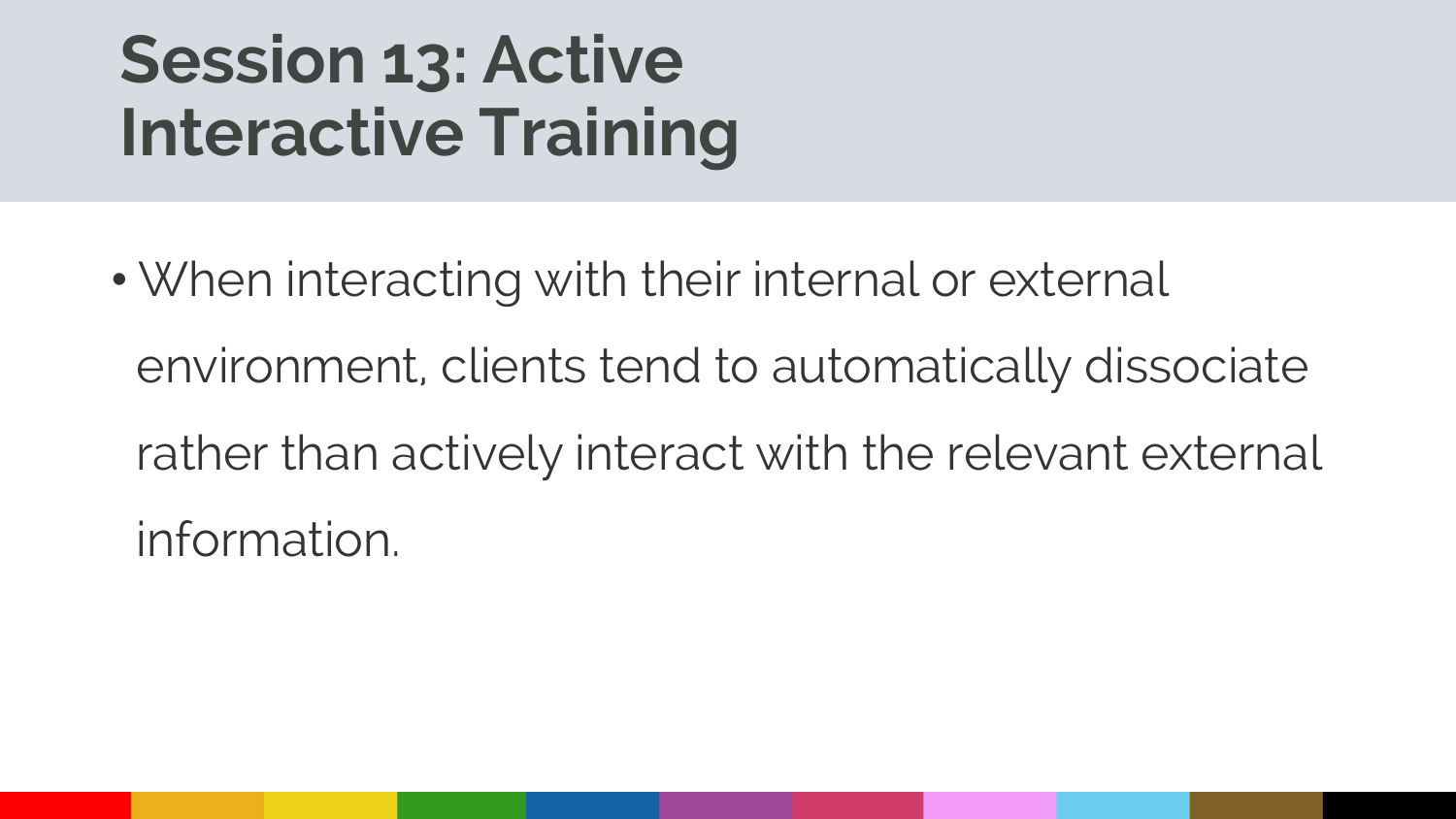# **Contractive Training Server Contractive Training Session 13: Active Interactive Training**

- Active interaction requires being alert and 'in tune' with the incoming information (conceptual reality)
	- Automatic dissociation is the tendency to anchor to 'inner reality' (negative schemas and associated syncretic feelings)
		- Automatic dissociations inhibit reality testing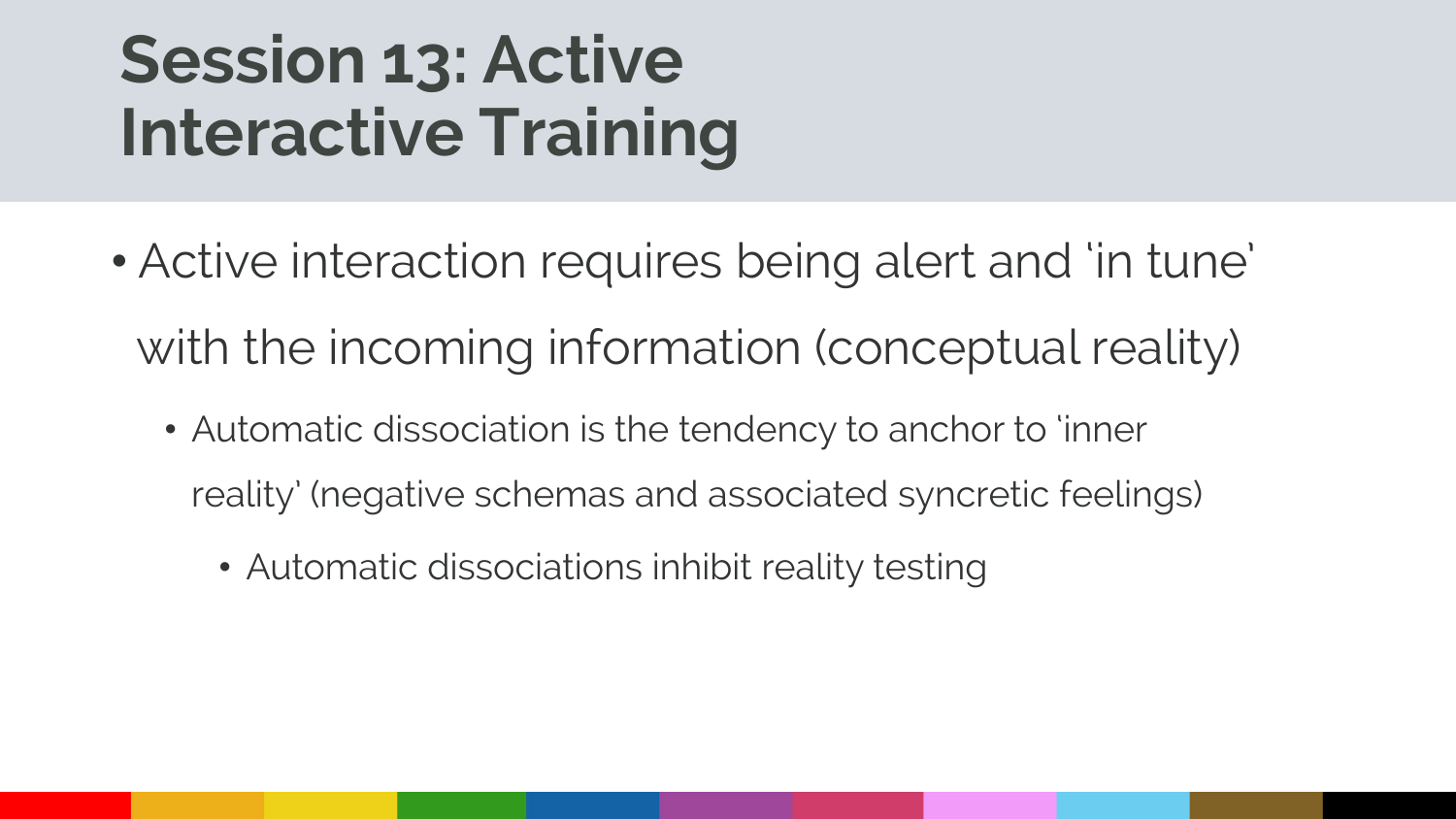# **Click to edit Massers to edit Massers the Click to edit Massers of the Click to edit Massers of the Click to edit Massers of the Click to edit Massers of the Click to edit Massers of the Click to edit Massers of the Click Session 14: Social Skills Training**

- This session is devoted to teaching social skills as research shows a lack of social skills may cause and maintain clients' depression.
	- The social skills training can be enhanced by hypnosis via imagery training and imaginal rehearsal.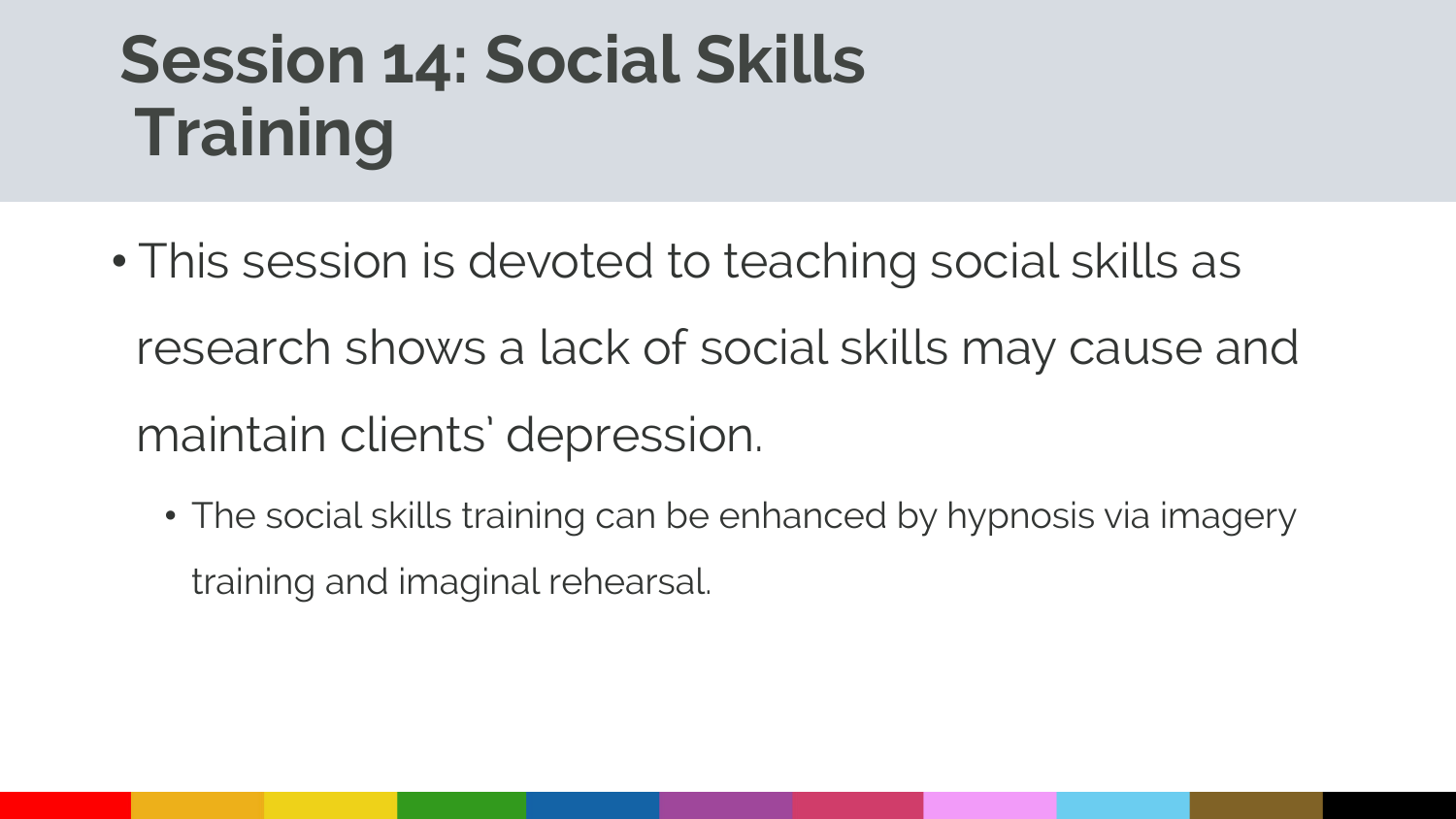### **Activation Session 15: Behavioral Activation**

- Behavioral activation (BA) is shown to be the most active ingredient in reducing depressive symptoms
	- BA is based on the theory that reinforcement of healthy behaviors is lacking in the life of depressed people, while unhealthy or depressive behaviors may be excessively reinforced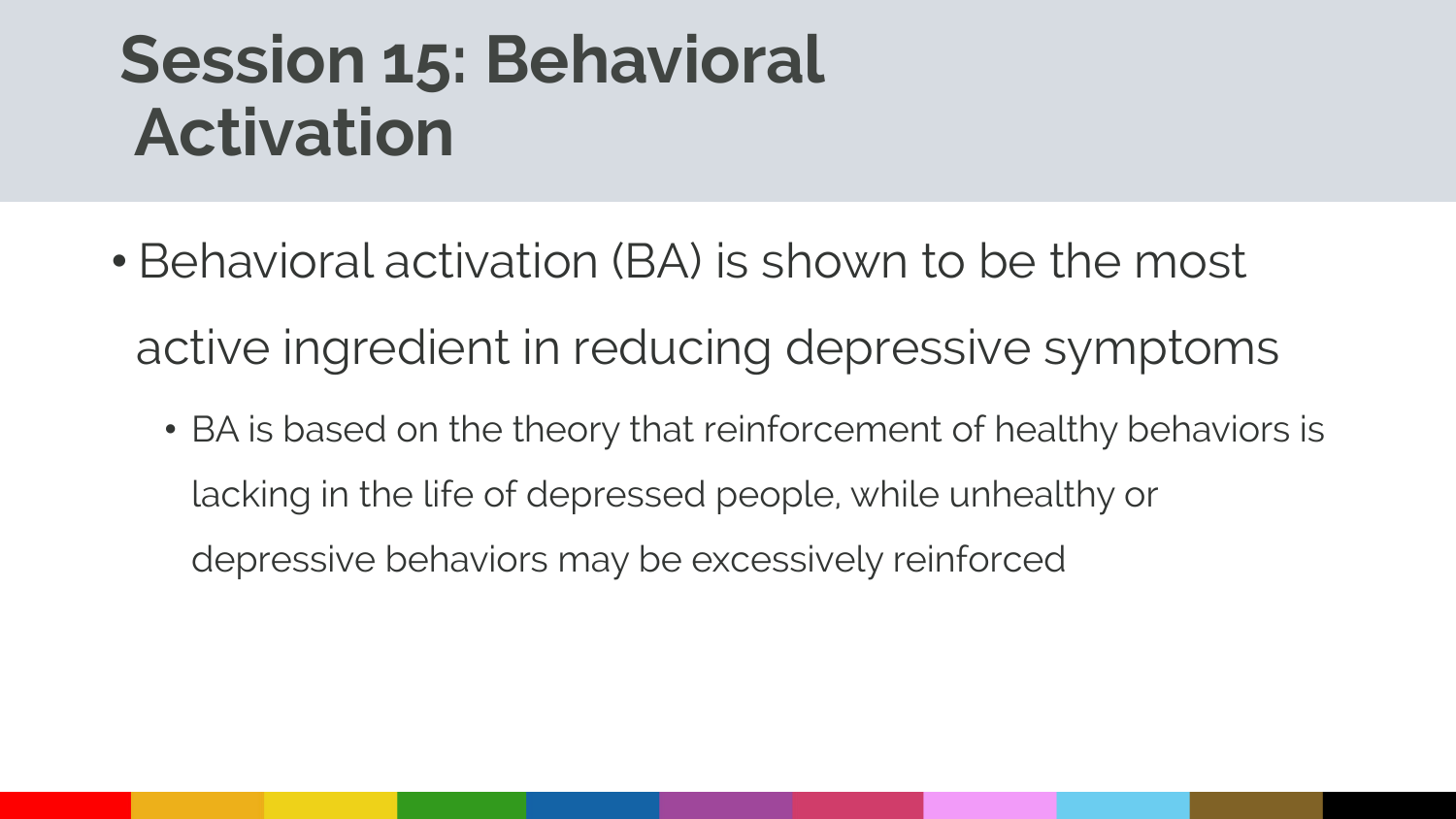### **Activation Session 15: Behavioral Activation**

- Behavioral activation includes
	- Weekly activity schedule (engages clients in planned daily activities that increase access to reinforcement)
	- Behavioral activation training, which helps patients change their behaviors in such a way as to bring them into contact with positive reinforcers in their natural environment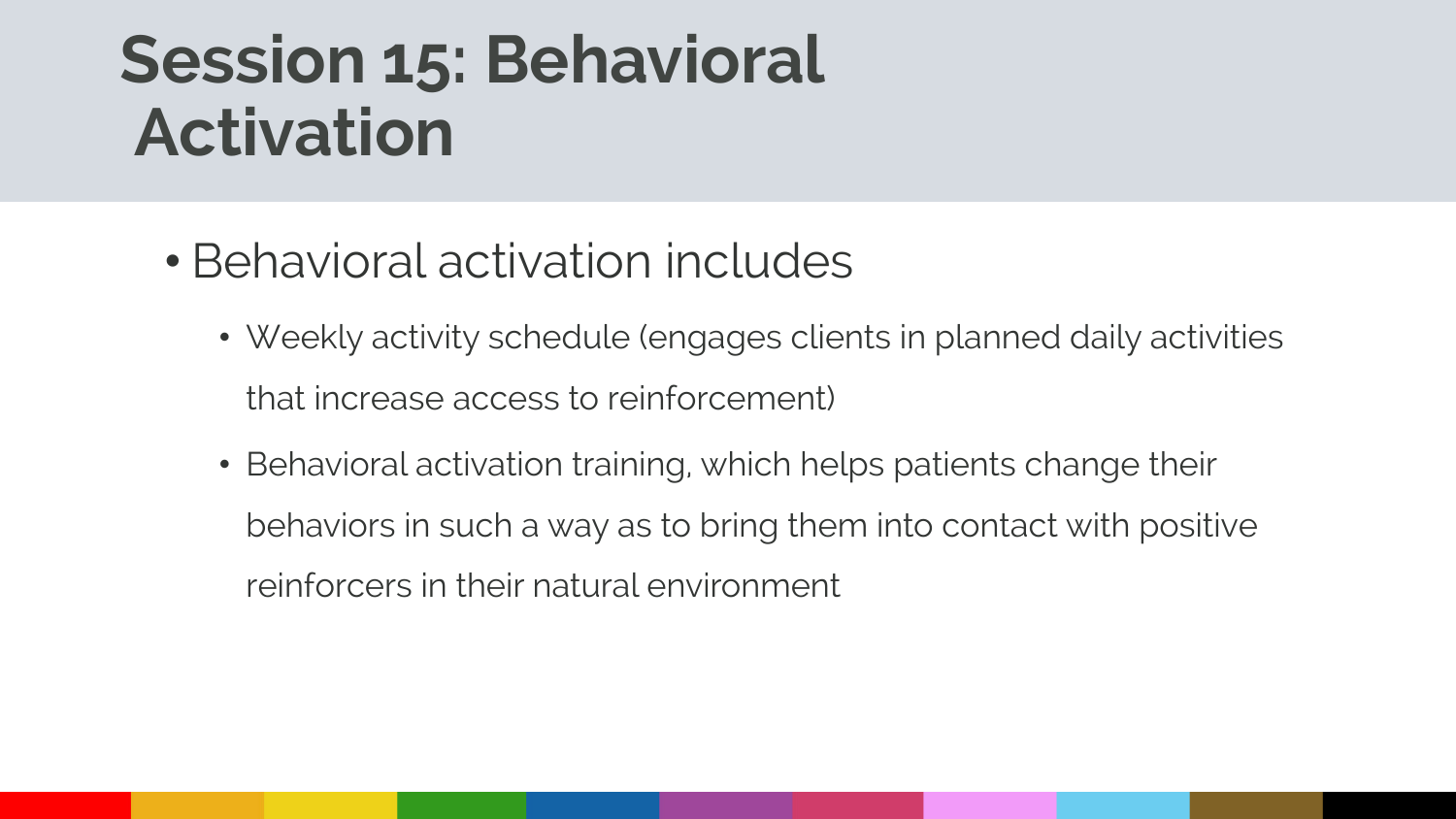### **Activation Session 15: Behavioral Activation**

- At least one session is devoted to help clients learn to deal with avoidant behaviors, and they are encouraged to get involved in physical exercise.
	- Physical exercise is one of the most efficient means for countering avoidant behaviors, fostering positive emotions,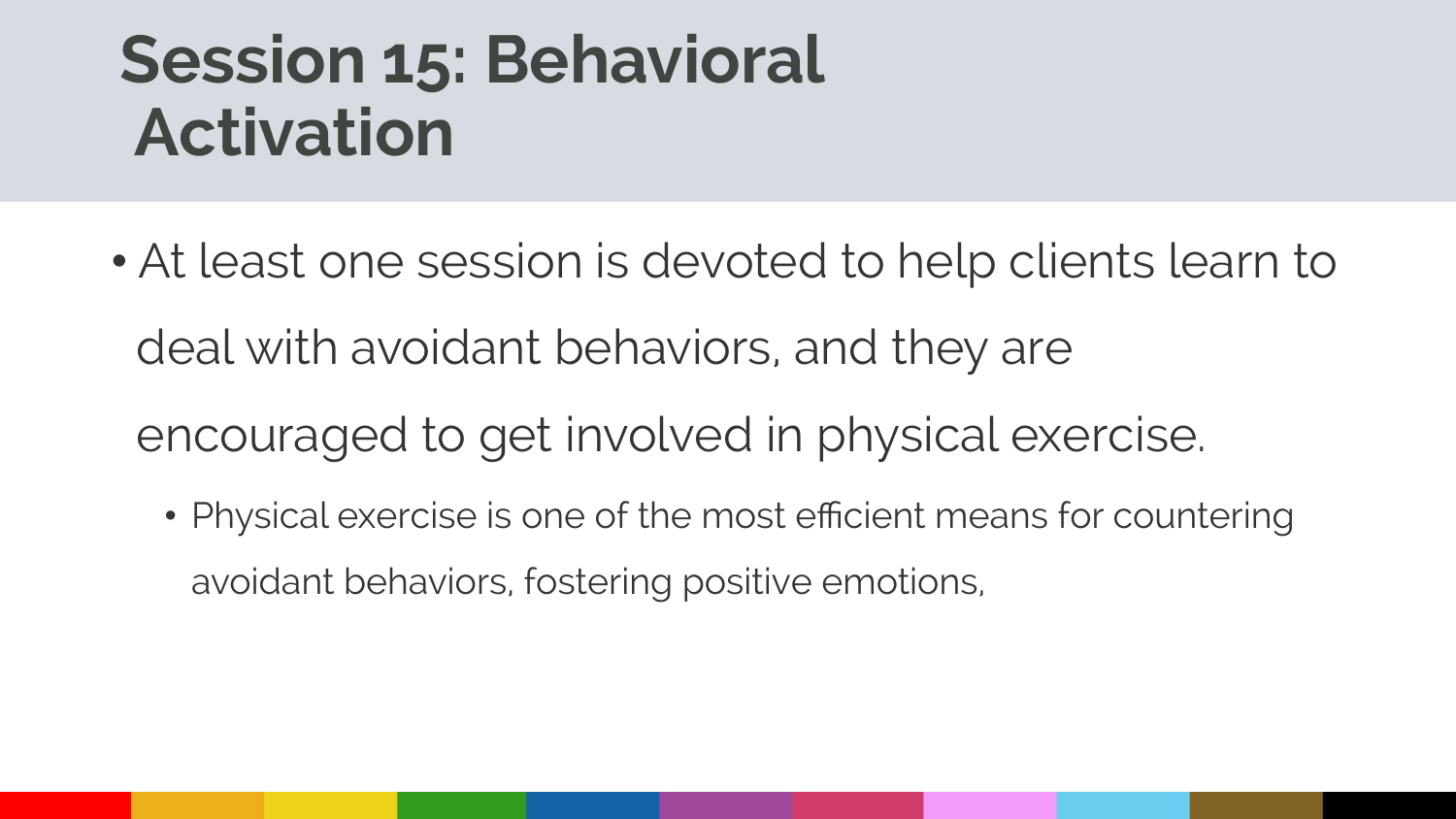# **Click to edit Massers to edit Massers the Click to edit Massers of the Click to edit Massers of the Click to edit Ma<br>The Click to edit Massers of the Click to edit Massers of the Click to edit Massers of the Click to edit Session 16: Mindfulness Training**

- Depression involves withdrawing or turning away from experience to avoid emotional pain.
- This can deprive the client of the life that can only be found in direct experience.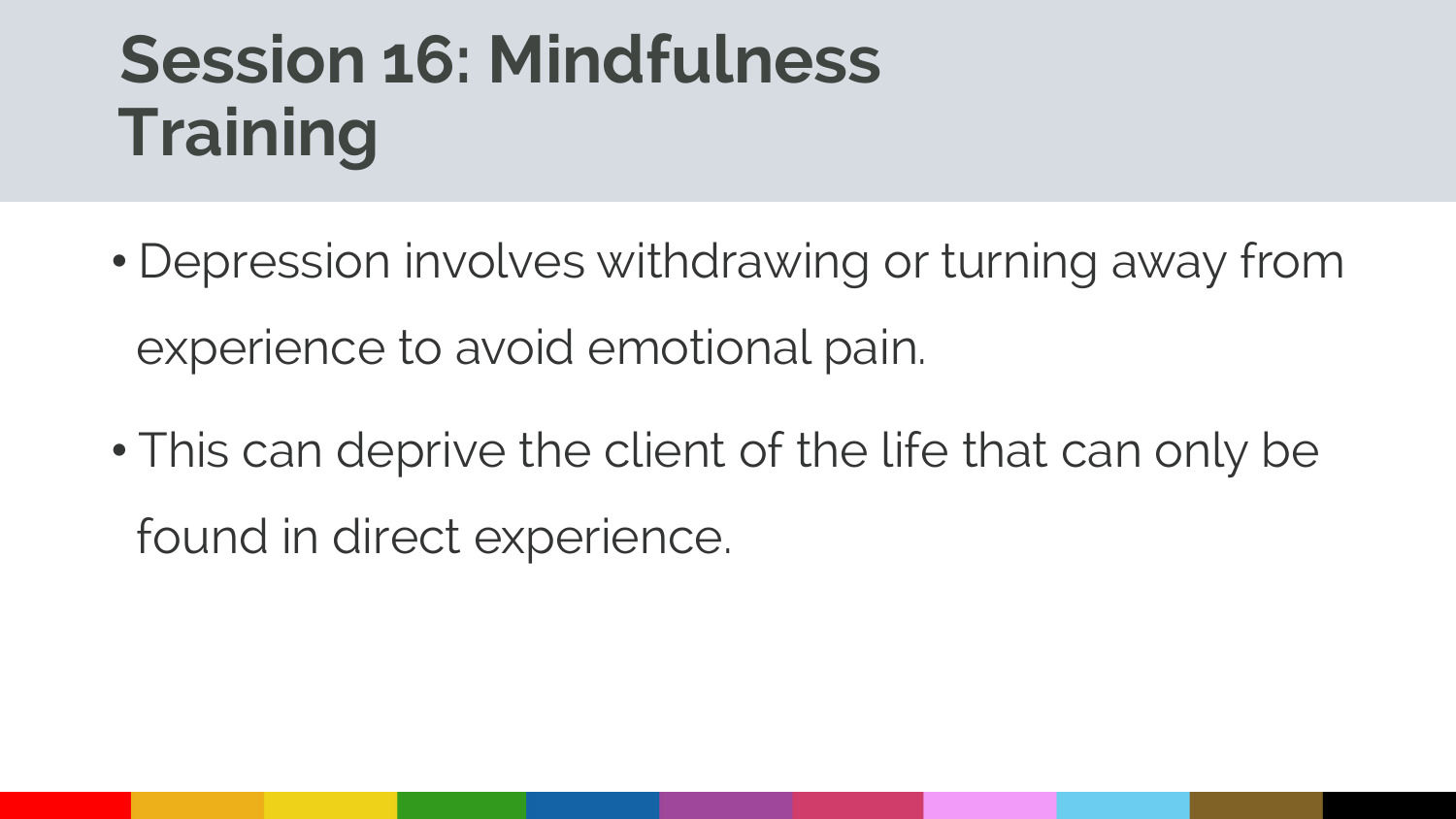# **Click to edit Massers to edit Massers the Click to edit Massers of the Click to edit Massers of the Click to edit Ma<br>The Click to edit Massers of the Click to edit Massers of the Click to edit Massers of the Click to edit Session 16: Mindfulness Training**

- Mindfulness training helps the client become less upset by unpleasant experiences and hence less reactive to negative events in the present moment.
	- Mindfulness training consisting of the Body Scan Meditation exercise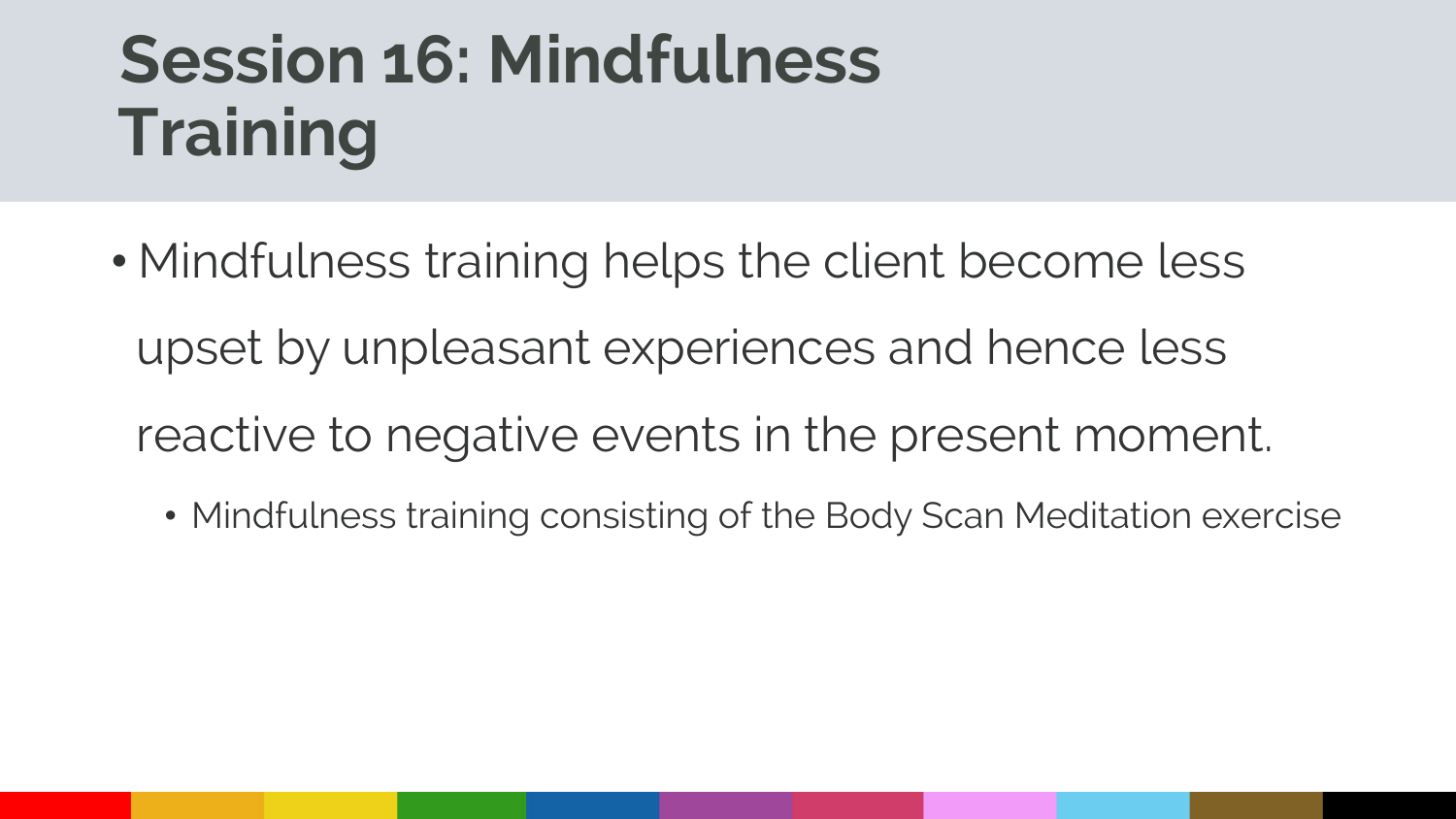# **Click to edit Massers to edit Massers the Click to edit Massers of the Click to edit Massers of the Click to edit Ma<br>The Click to edit Massers of the Click to edit Massers of the Click to edit Massers of the Click to edit Session 16: Mindfulness Training**

- Body Scan
- The exercise focuses on teaching depressed patients to become aware of their breathing and the feeling in different parts of the body. The goal of this exercise is to help the depressed patient focus on the present moment and learn to appreciate that feelings are transitory states and not permanent states.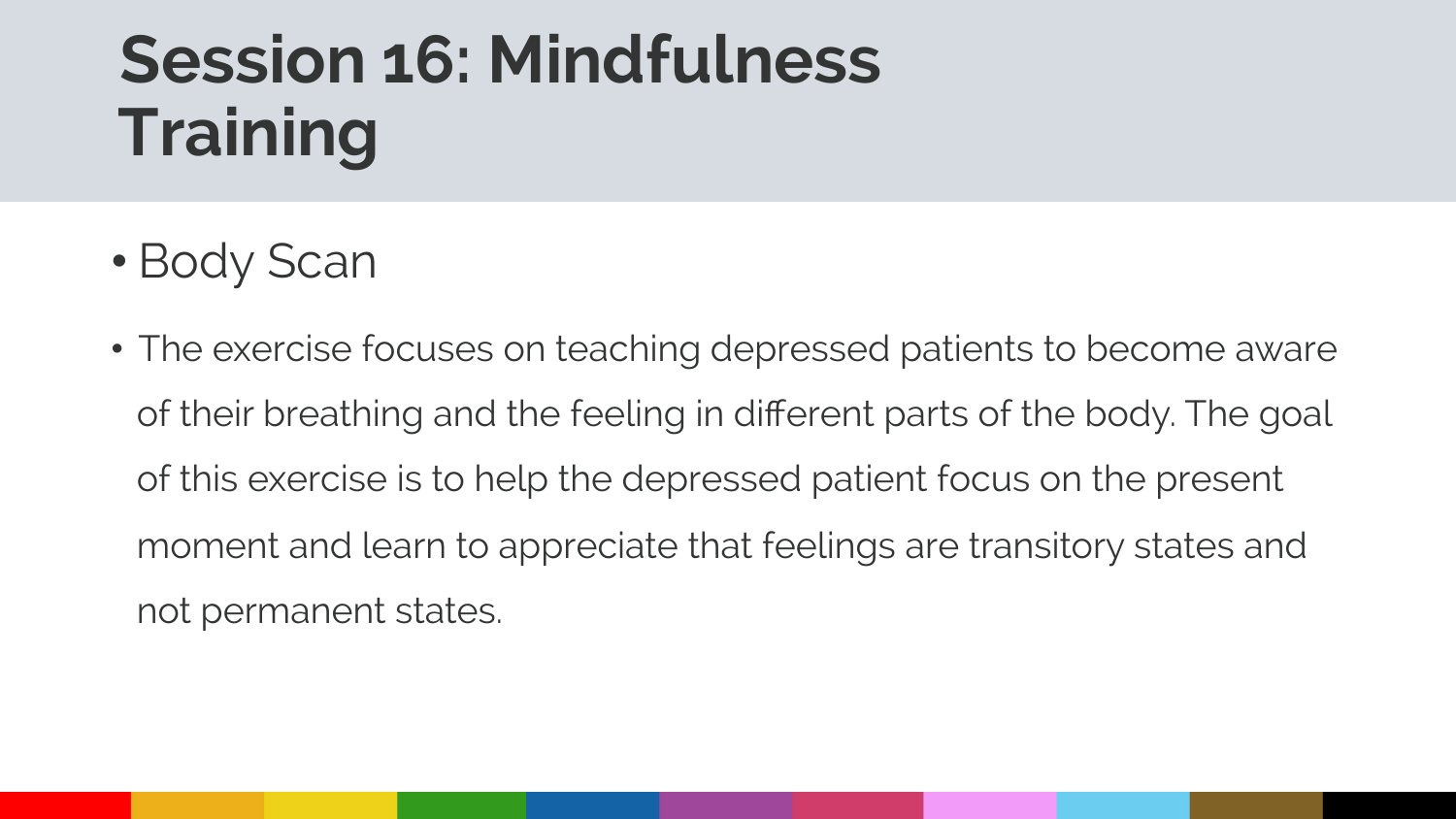### **COLIGIBIOUS Booster and Follow-up Sessions**

- Booster and Follow-up
	- CH as outlined above normally requires 16 weekly sessions. Some patients may, however, require fewer or more sessions. After these sessions, further booster or follow-up sessions may be provided as required.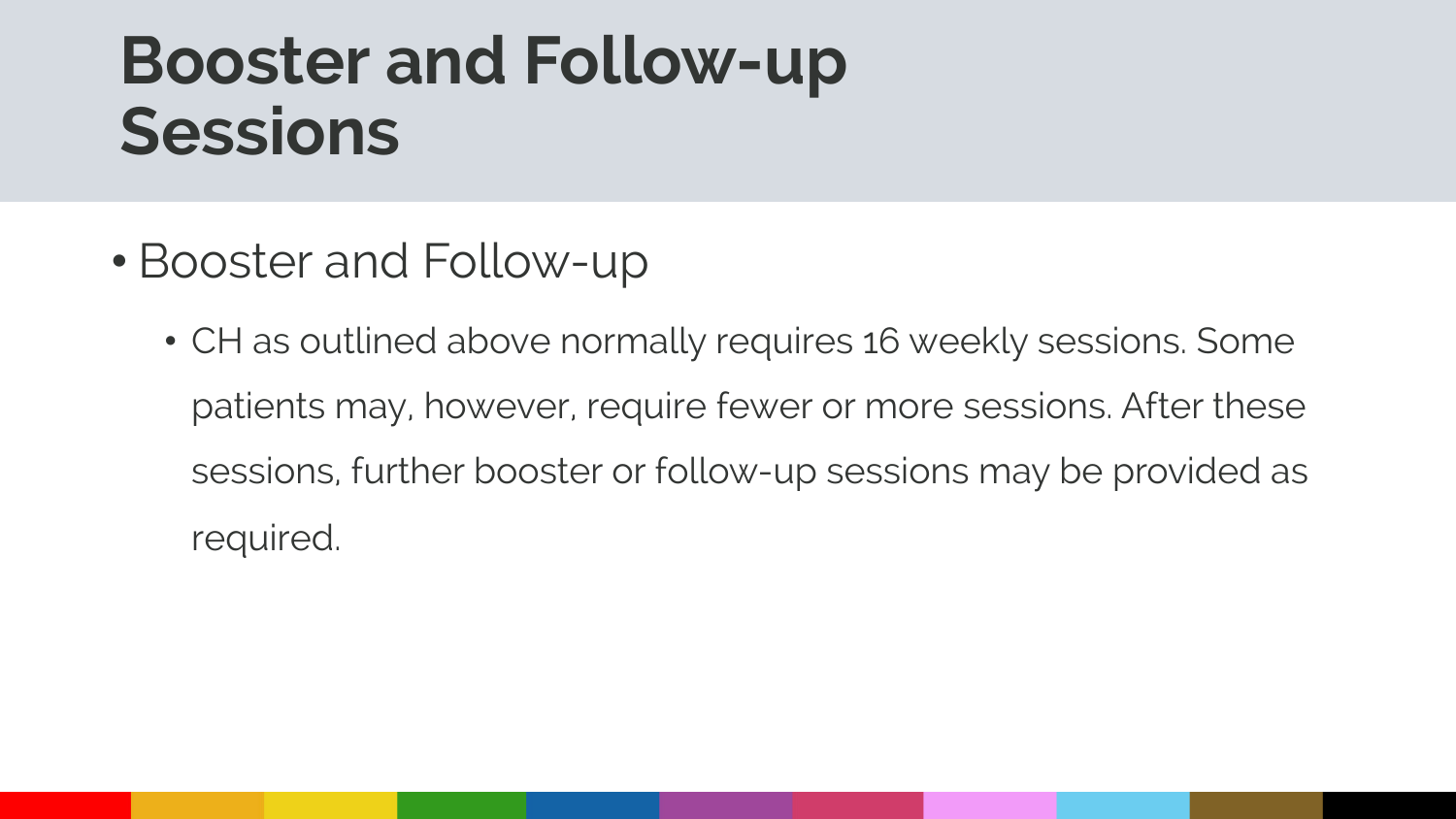# **COLLEGER TO EXAMPLE STATES STATES STATES STATES STATES STATES STATES STATES STATES STATES STATES STATES STATES Research on Cognitive Hypnotherapy**

• To investigate the effectiveness of cognitive hypnotherapy (CH), hypnosis combined with cognitive-behavioral therapy (CBT), on depression, 84 depressed clients were randomly assigned to 16 weeks of treatment of either CH or CBT alone (Alladin & Alibhai, 2007).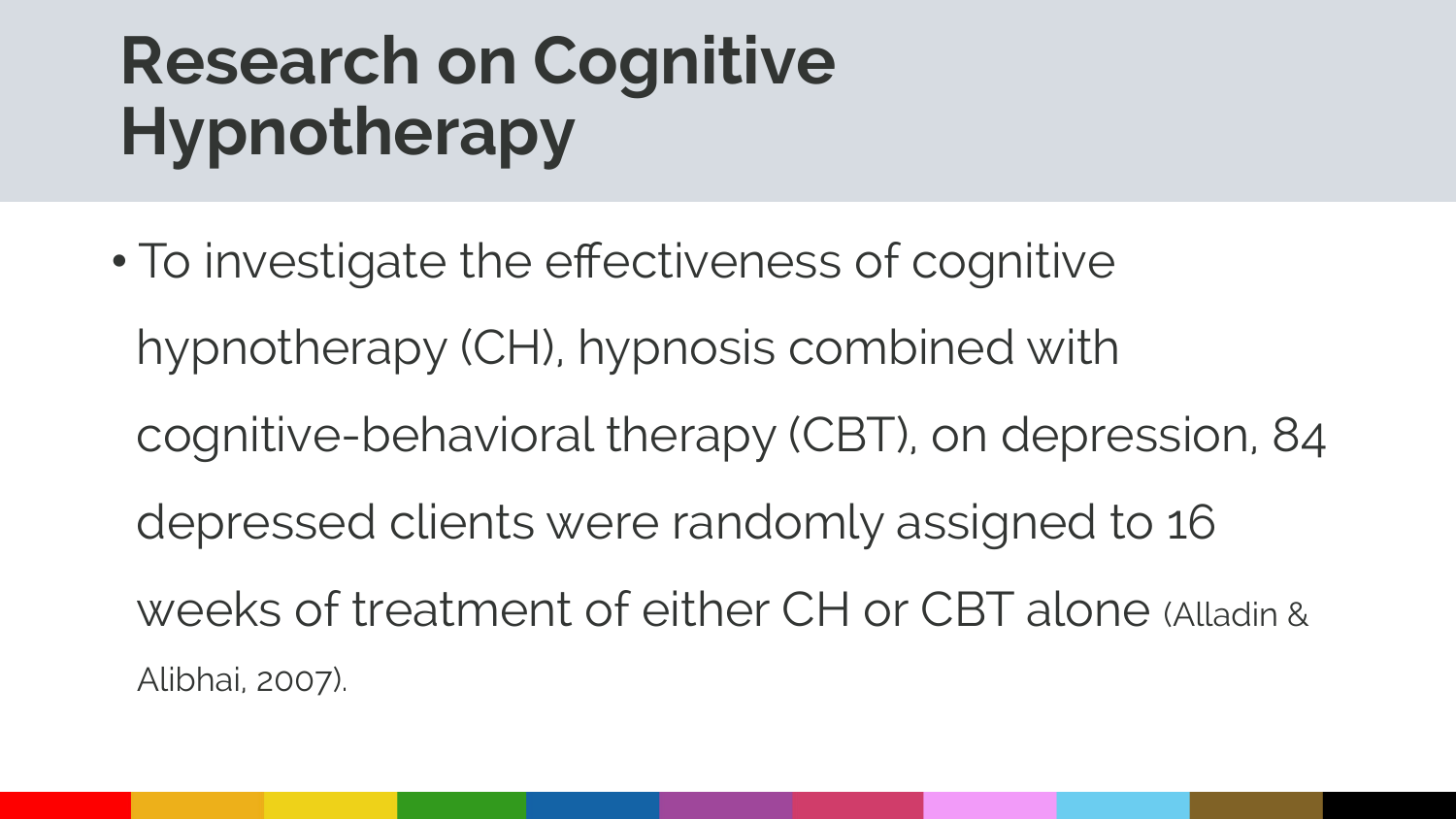# **COLLEGE TO EXAMPLE STATES TO EXAMPLE THE MASTER STATES IN A STATE STATES IN A STATE STATES IN A STATE STATES I Research on Cognitive Hypnotherapy**

- CH group produced significantly larger changes in Beck Depression Inventory, Beck Anxiety Inventory, and Beck Hopelessness Scale (Alladin, & Alibhai, 2007).
	- The effect size was maintained at 6-month and 12-month follow-ups.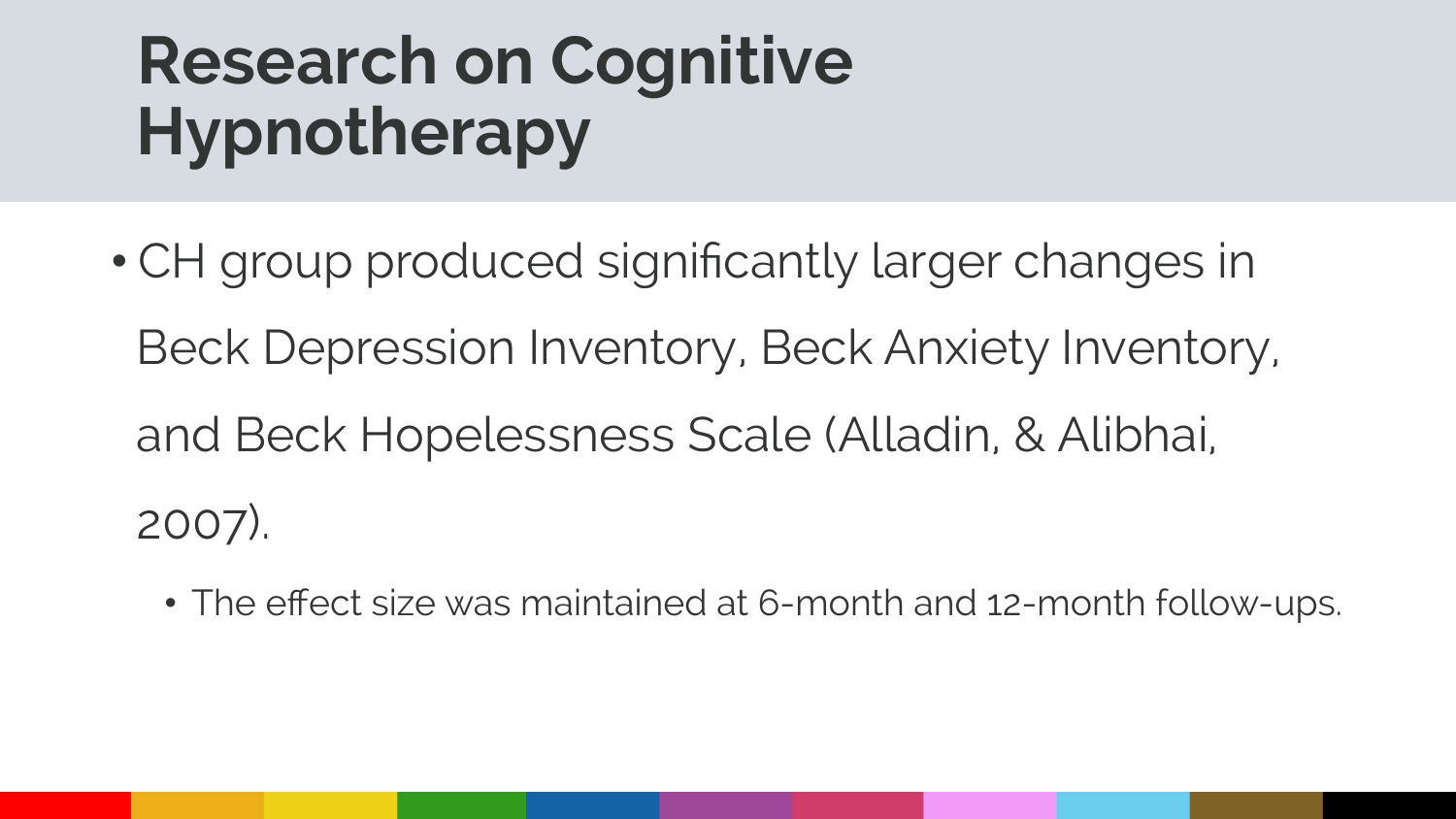# **COLLEGE TO EXAMPLE STATES TO EXAMPLE THE MASTER STATES IN A STATE STATES IN A STATE STATES IN A STATE STATES I Research on Cognitive Hypnotherapy**

- Being HIV positive can cause psychological distress such as depression, anxiety, and stress. The deeper distress people living with HIV/AIDS, the weaker immunity, the stronger virus attracts.
	- Preliminary studies have indicated that Depression Anxiety Stress Scale scores were significantly lower when hypnotherapy was used (Setyadi, Murti & Demartoto, 2016).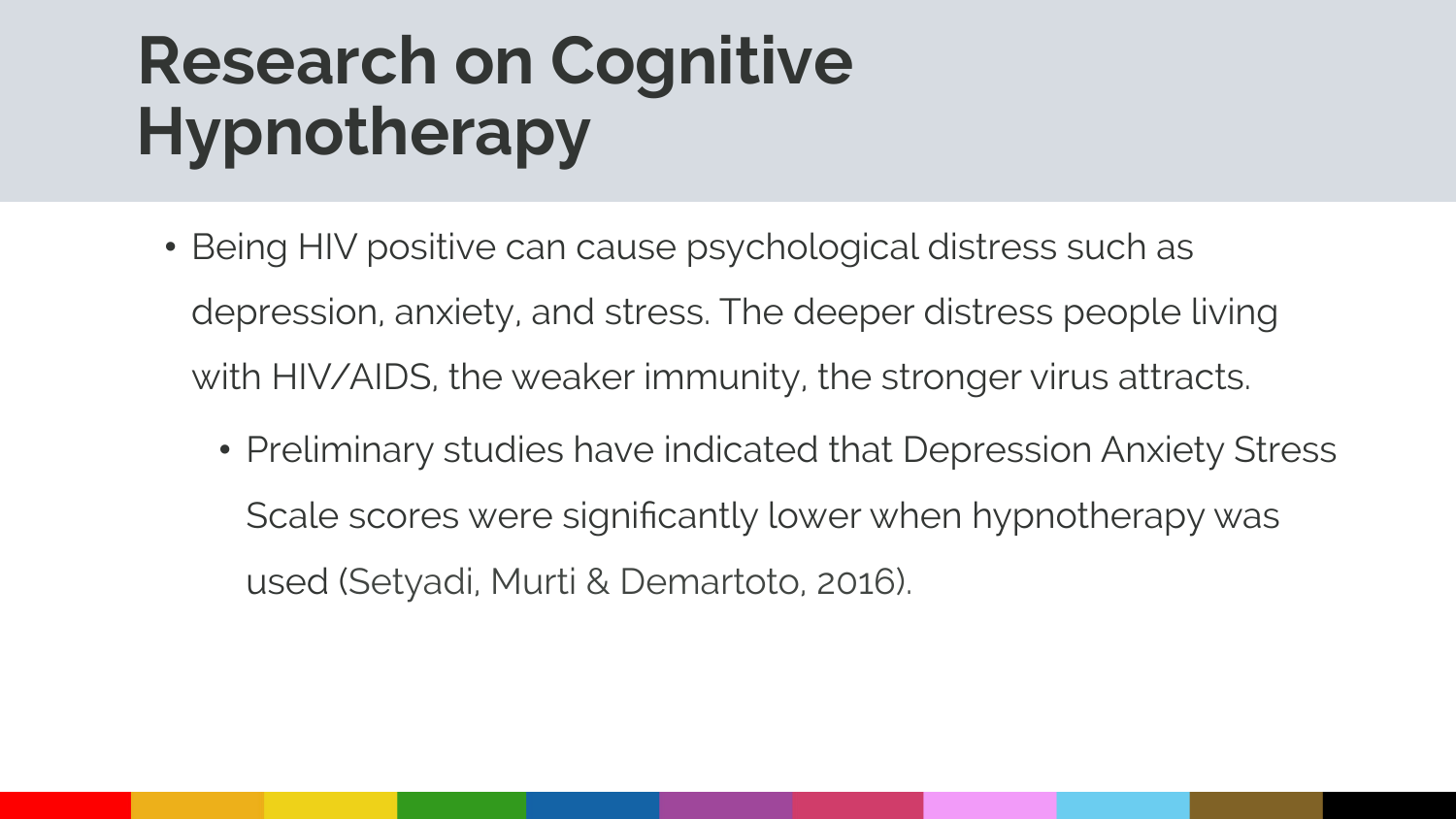# **COLLEGE TO EXAMPLE STATES STATES STATES STATES STATES STATES STATES STATES STATES STATES STATES STATES STATES Limitations of Cognitive Hypnotherapy**

• Some studies have found CH to be more effective than CBT without hypnosis. However, currently there are only a few studies comparing CH with CBT, or BT, in the treatment of anxiety disorders (Golden, 2012).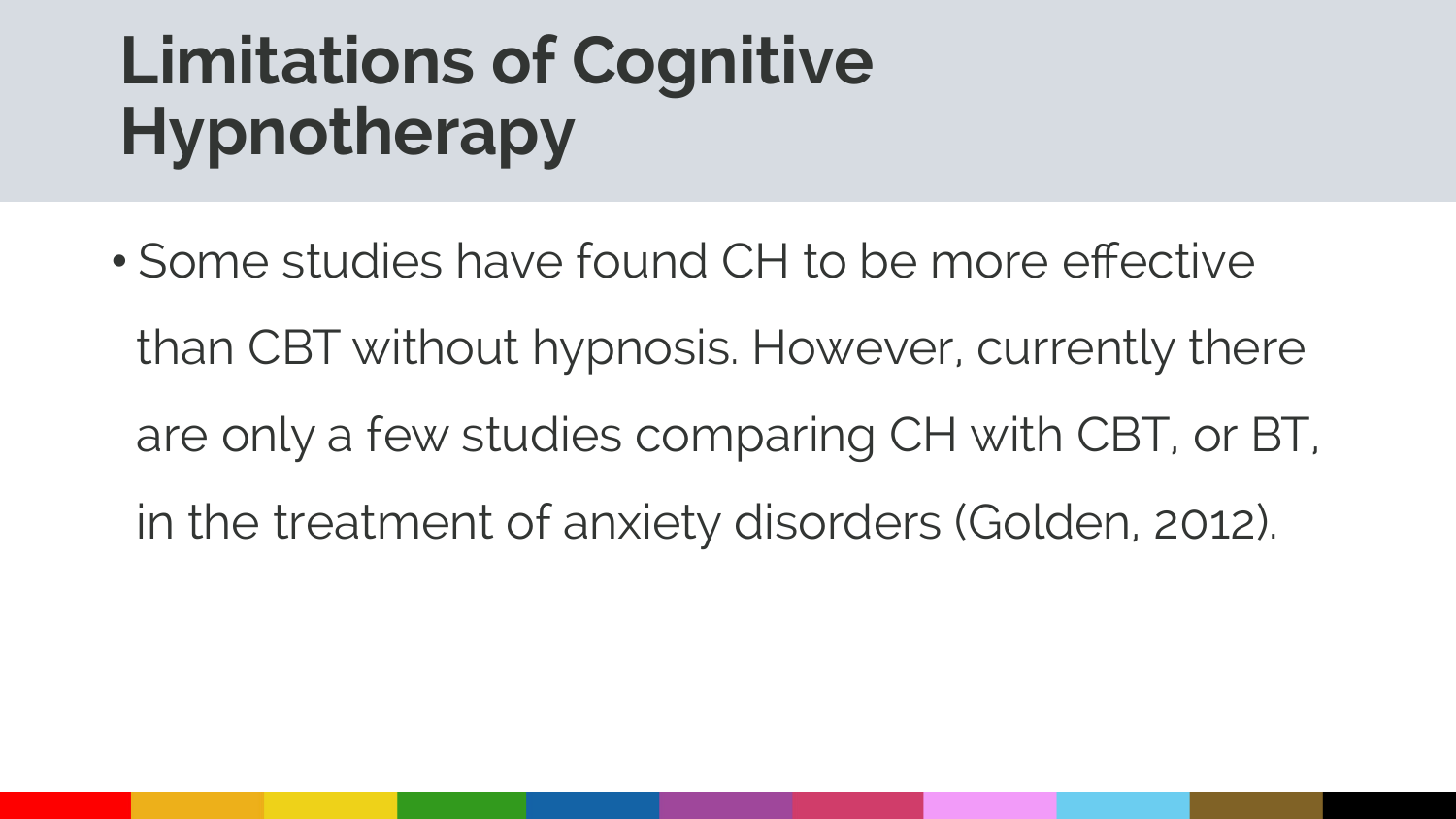# **COLICE THE MANUSCH WHEN THE MASTER STATE When to use CH**

- Imaginative involvement is a skill or trait that is correlated with hypnotic suggestibility (Alladin, 2008)
- Patient expectations about hypnosis may be one of the variables in determining its effectiveness (Alladin, 2008)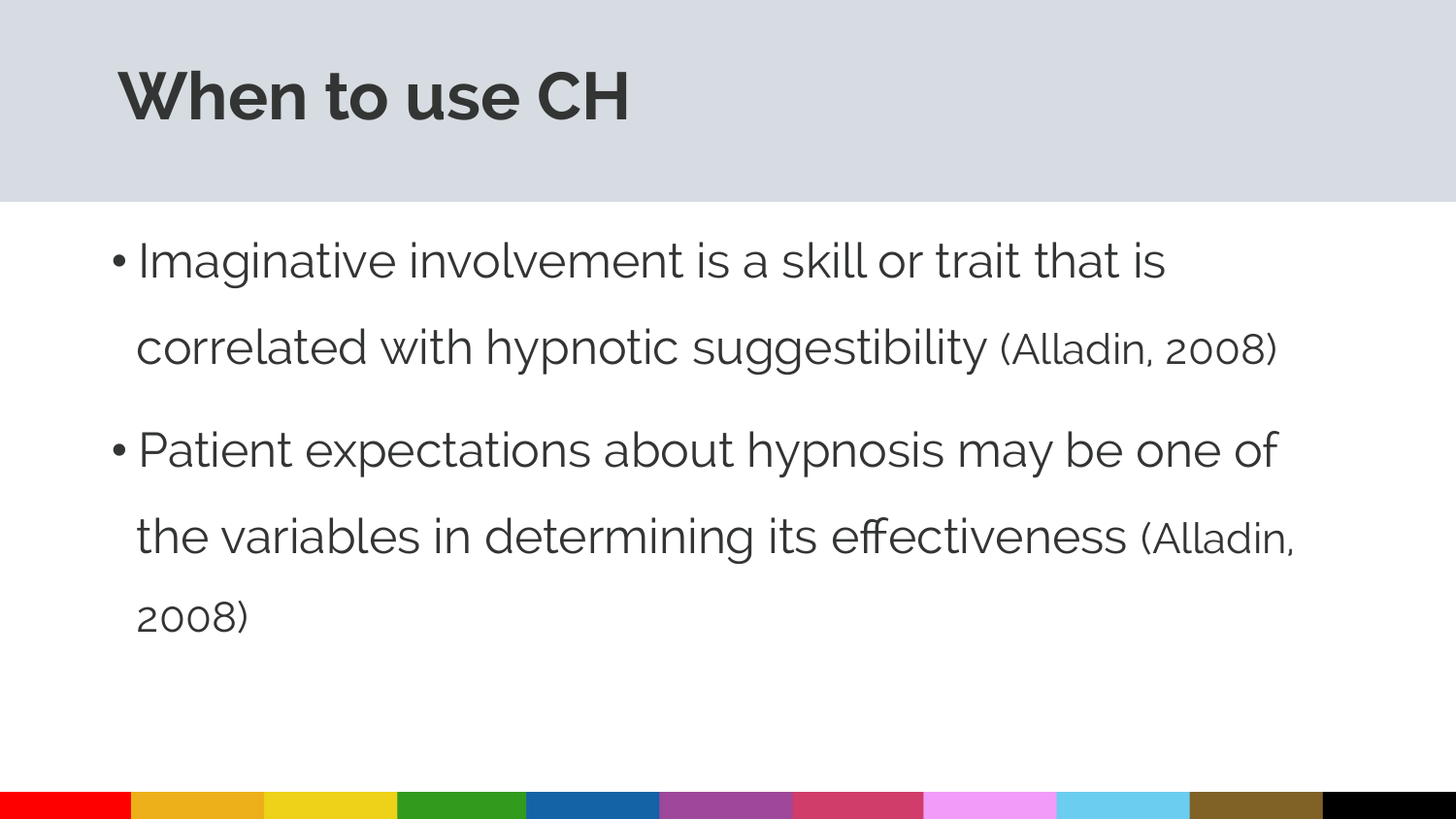# **COLICE THE MANUSCH WHEN THE MASTER STATE When to use CH**

• Hypnotherapy should therefore be considered for patients who have a moderate to high degree of imaginative skill and for patients with positive expectations and beliefs about hypnosis (Alladin, 2008)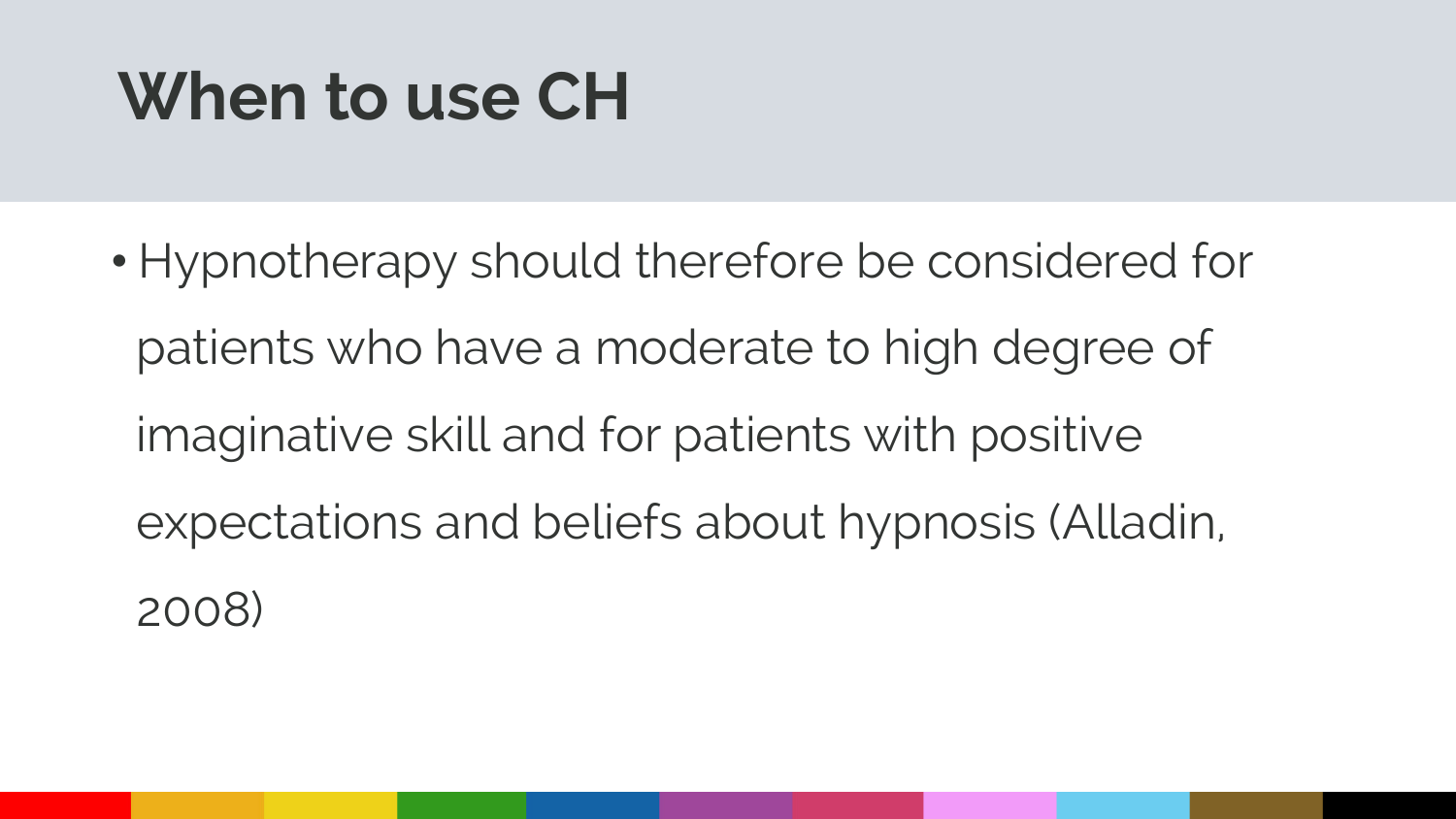# **COLICE HOW TO ACCESS I raining How to Access Training**

- The Quest Institute
	- https://www.questinstitute.co.uk/
- American Society of Clinical Hypnosis
	- https://www.asch.net/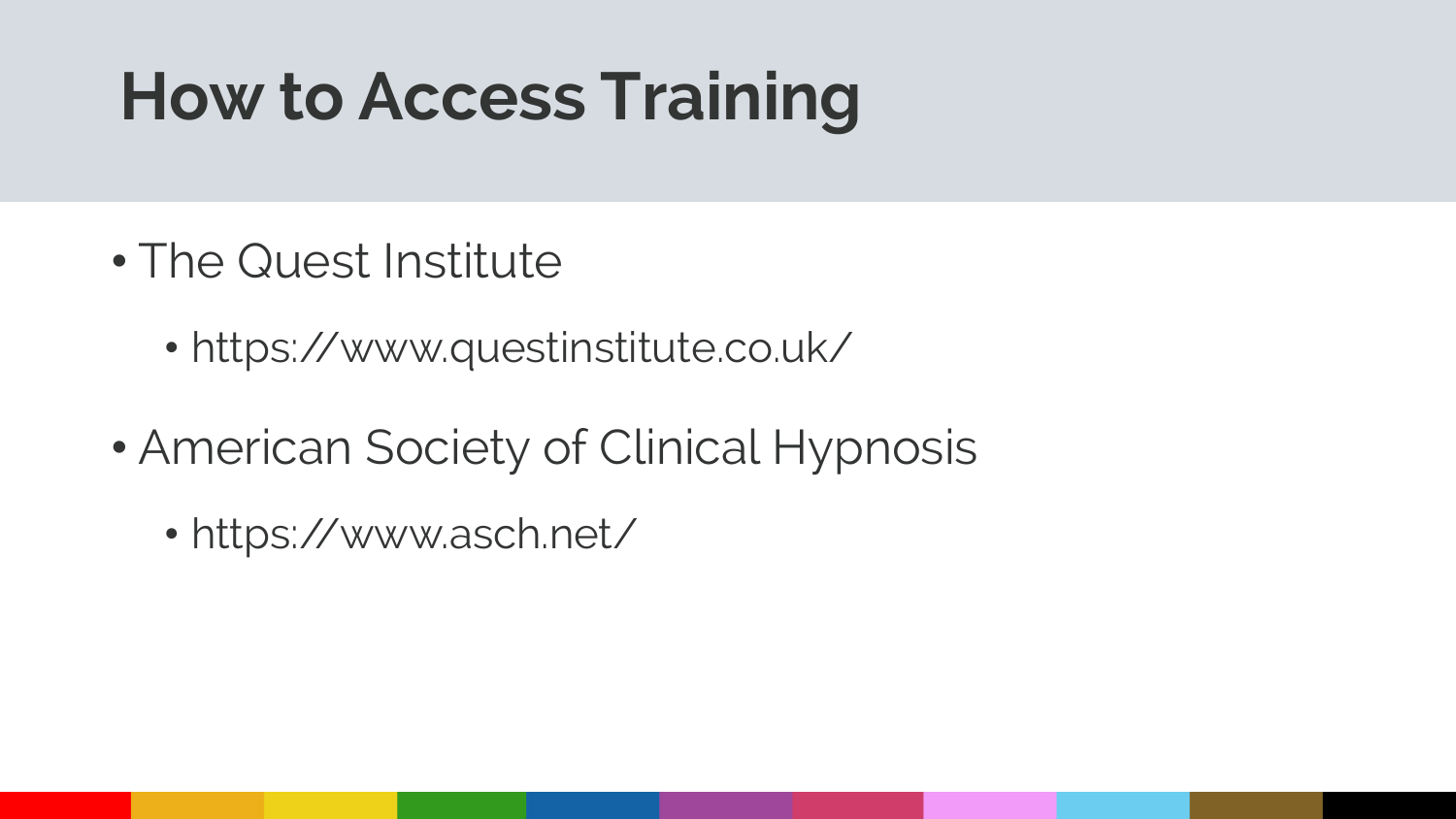Anxiety and Depression Association of America. (2018). African

American: Facts and Statistics. Retrieved from: https:// adaa.org/african-americans

Andriote, J.M. (2018). Depression is killing gay men. Retrieved from:

https://www.psychologytoday.com/us/blog/stonewall- strong/ 201806/depression-is-killing-gay-men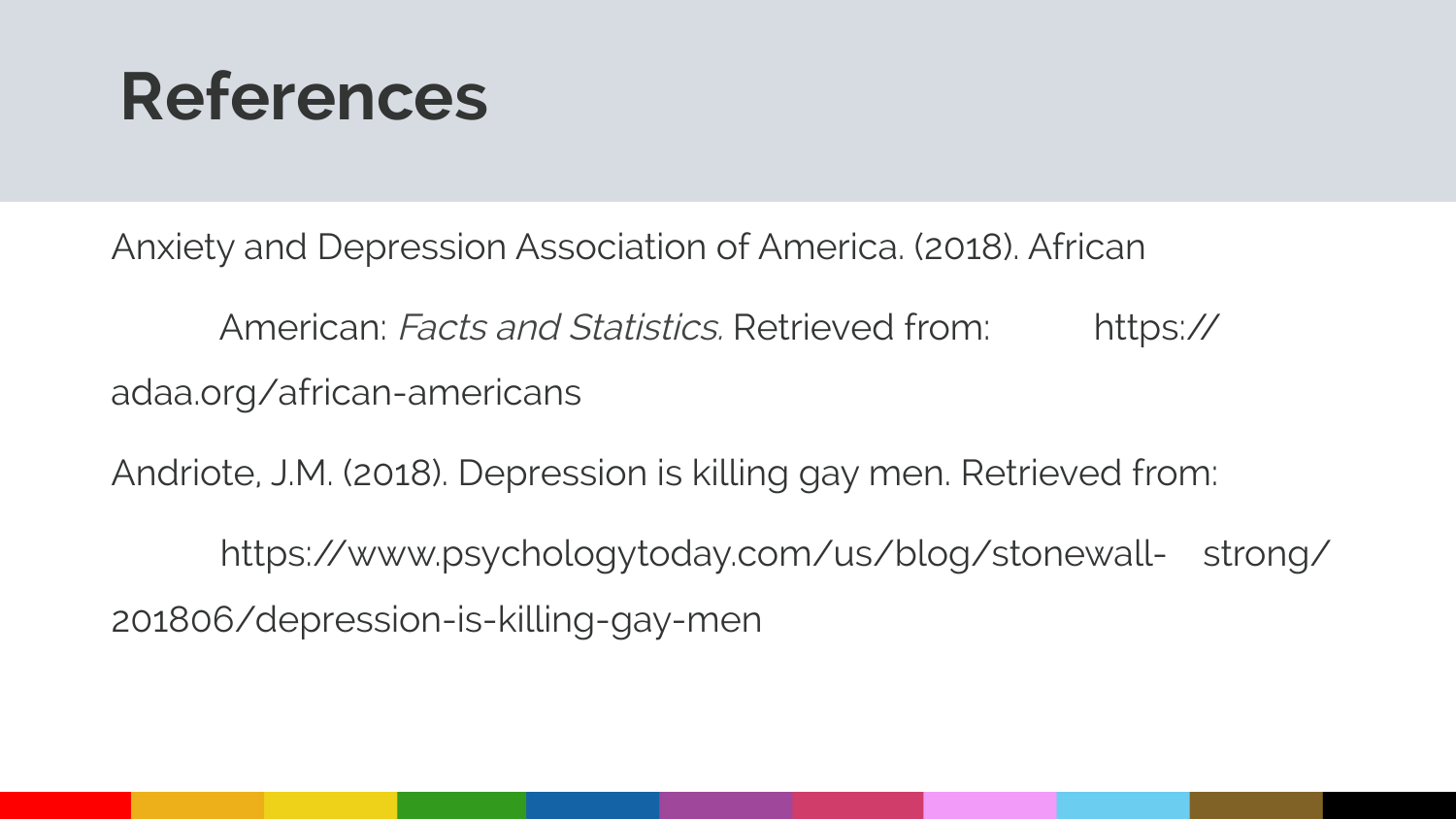Alladin, A. (1994). Cognitive hypnotherapy with depression. Journal of

Cognitive Psychotherapy, 8(4), 275.

Alladin, A. (2008). Cognitive hypnotherapy: An integrated approach to the

treatment of emotional disorders. John Wiley & Sons.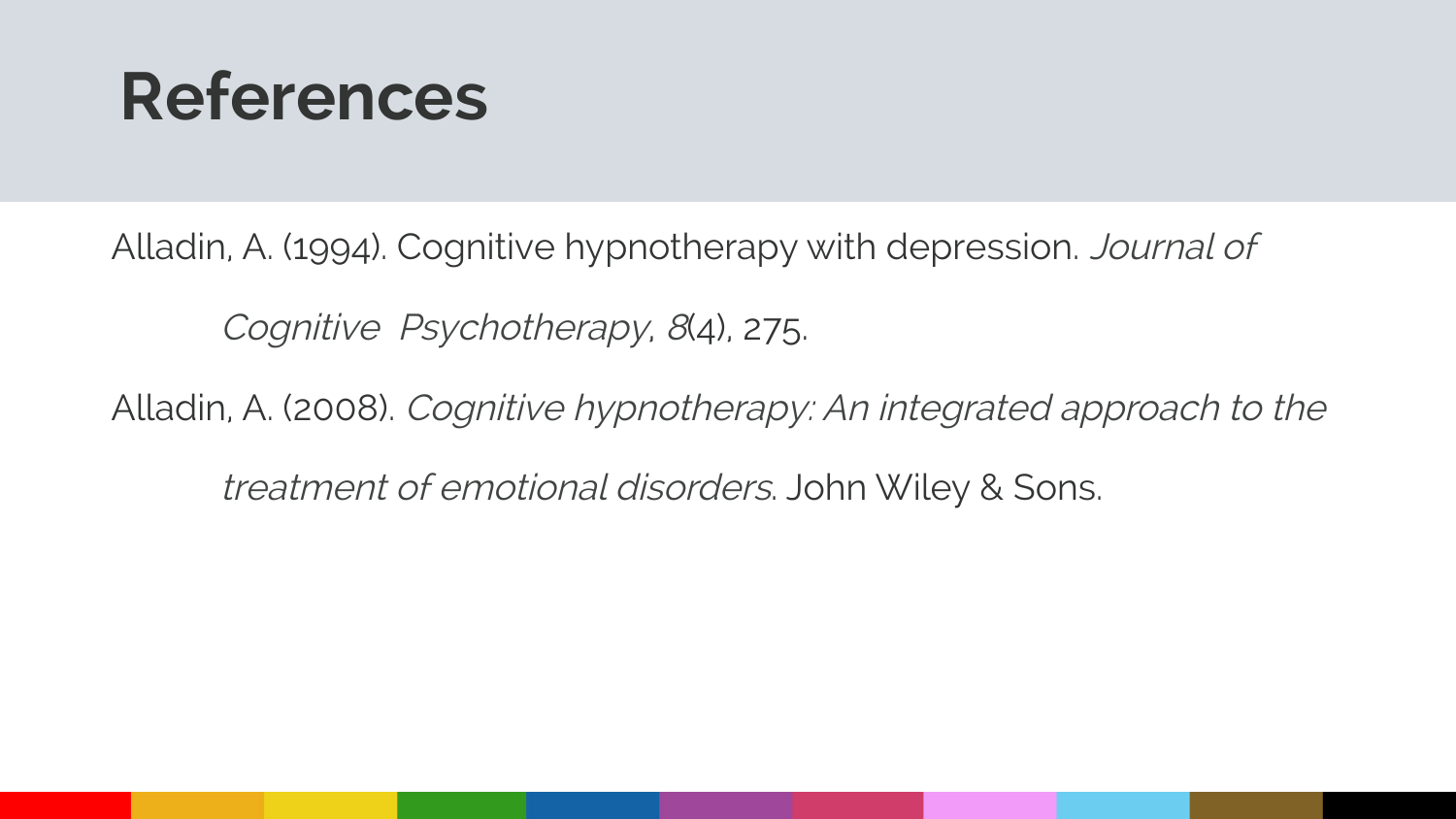Alladin, A., & Alibhai, A. (2007). Cognitive hypnotherapy for depression: An empirical investigation. Intl. Journal of Clinical and Experimental Hypnosis, 55(2), 147-166.

Alladin, A., & Amundson, J. (2016). Cognitive hypnotherapy as a transdiagnostic protocol for emotional disorders. International

Journal of Clinical and Experimental Hypnosis, <sup>64</sup>(2), 147-166.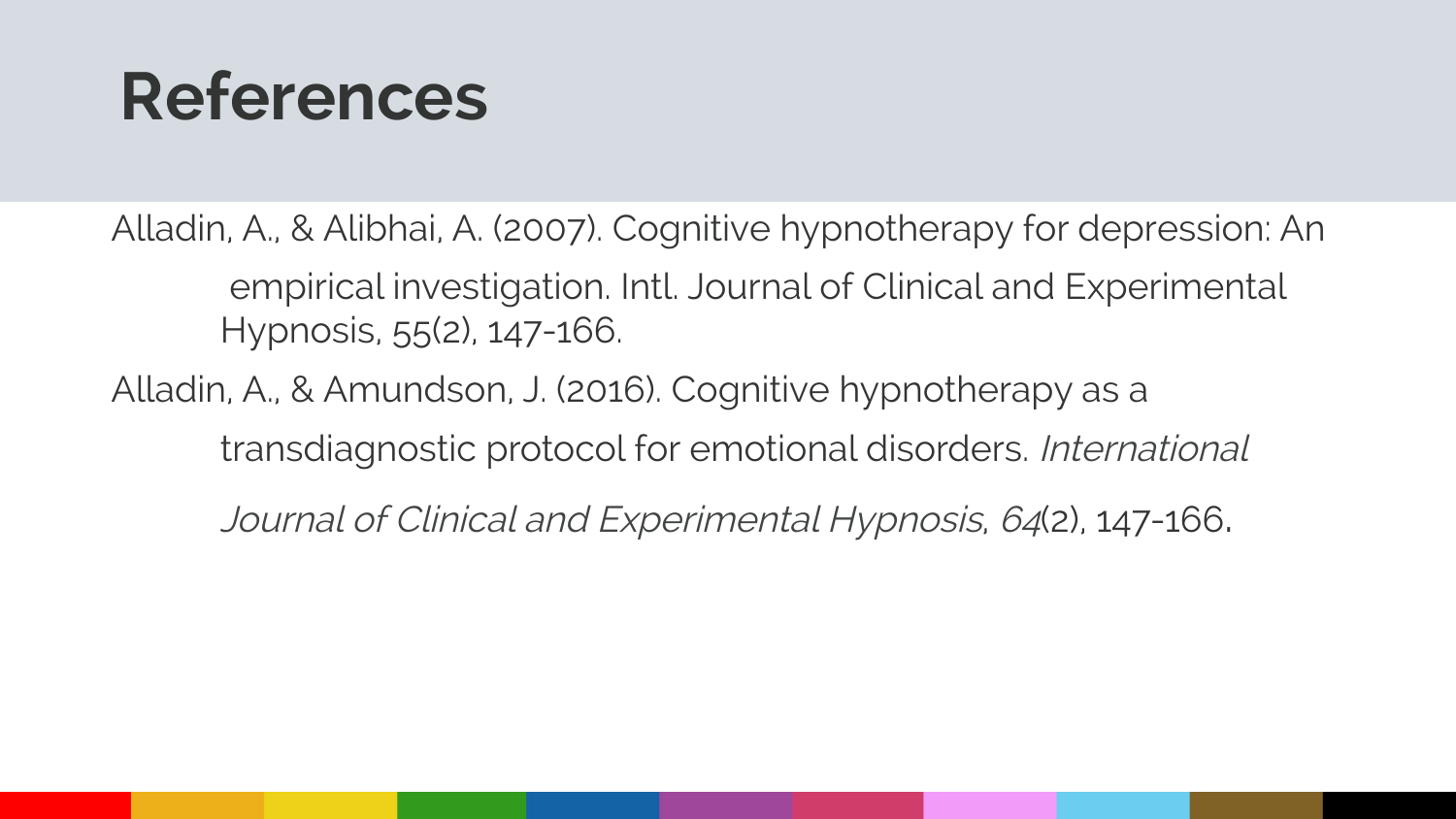Andriote, J. M. (2018). Depression is killing gay men: Gay men experience

more depression and suicide, but help is available. Retrieved from:

https://www.psychologytoday.com/us/blog/stonewall

strong/201806/depression-is-killing-gay-men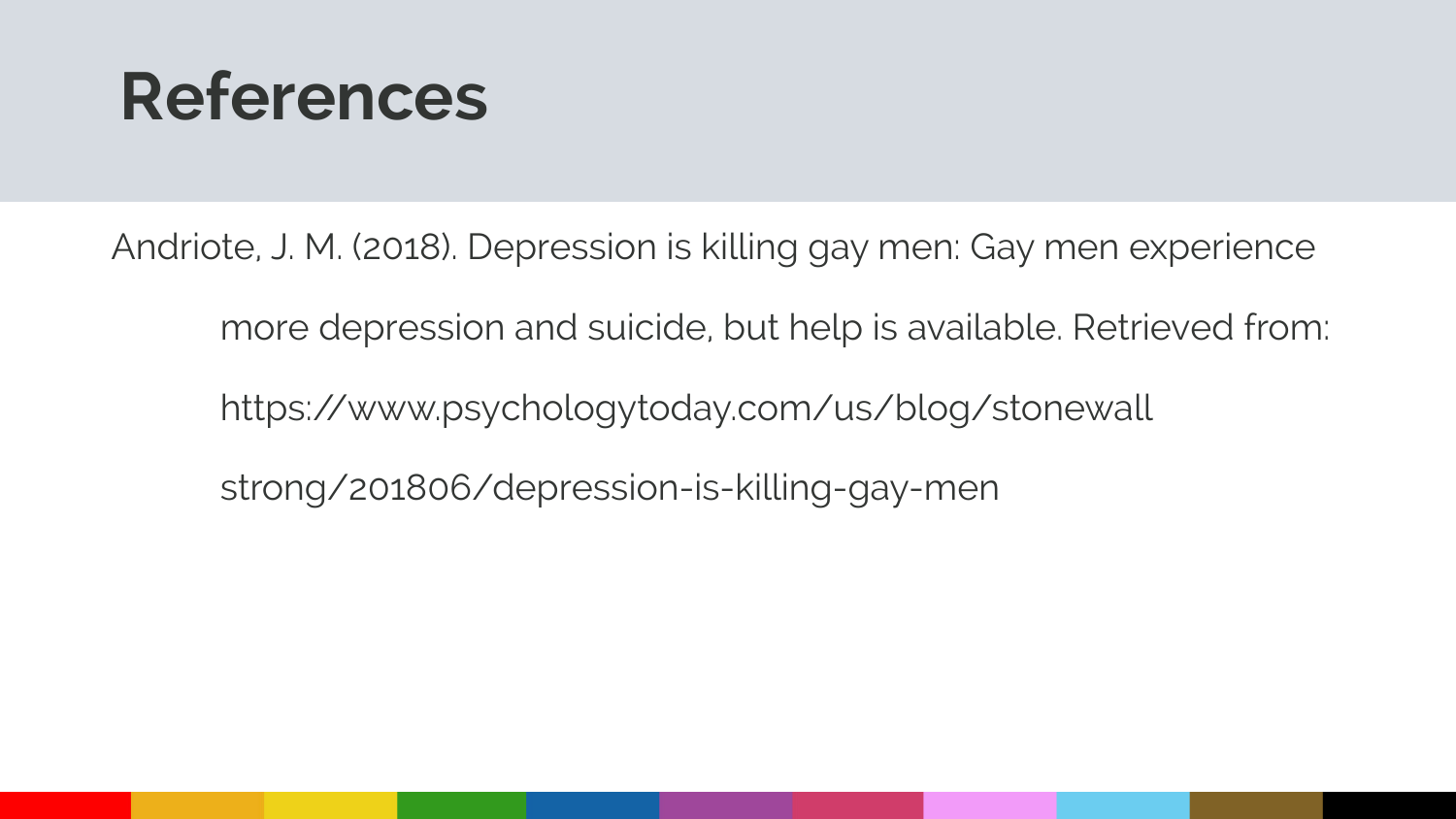Choi, K. H., Paul, J., Ayala, G., Boylan, R., & Gregorich, S. E. (2013).

Experiences of discrimination and their impact on the mental health

among African American, Asian and Pacific Islander, and Latino men

who have sex with men. American Journal of Public Health, 103(5),

868-874.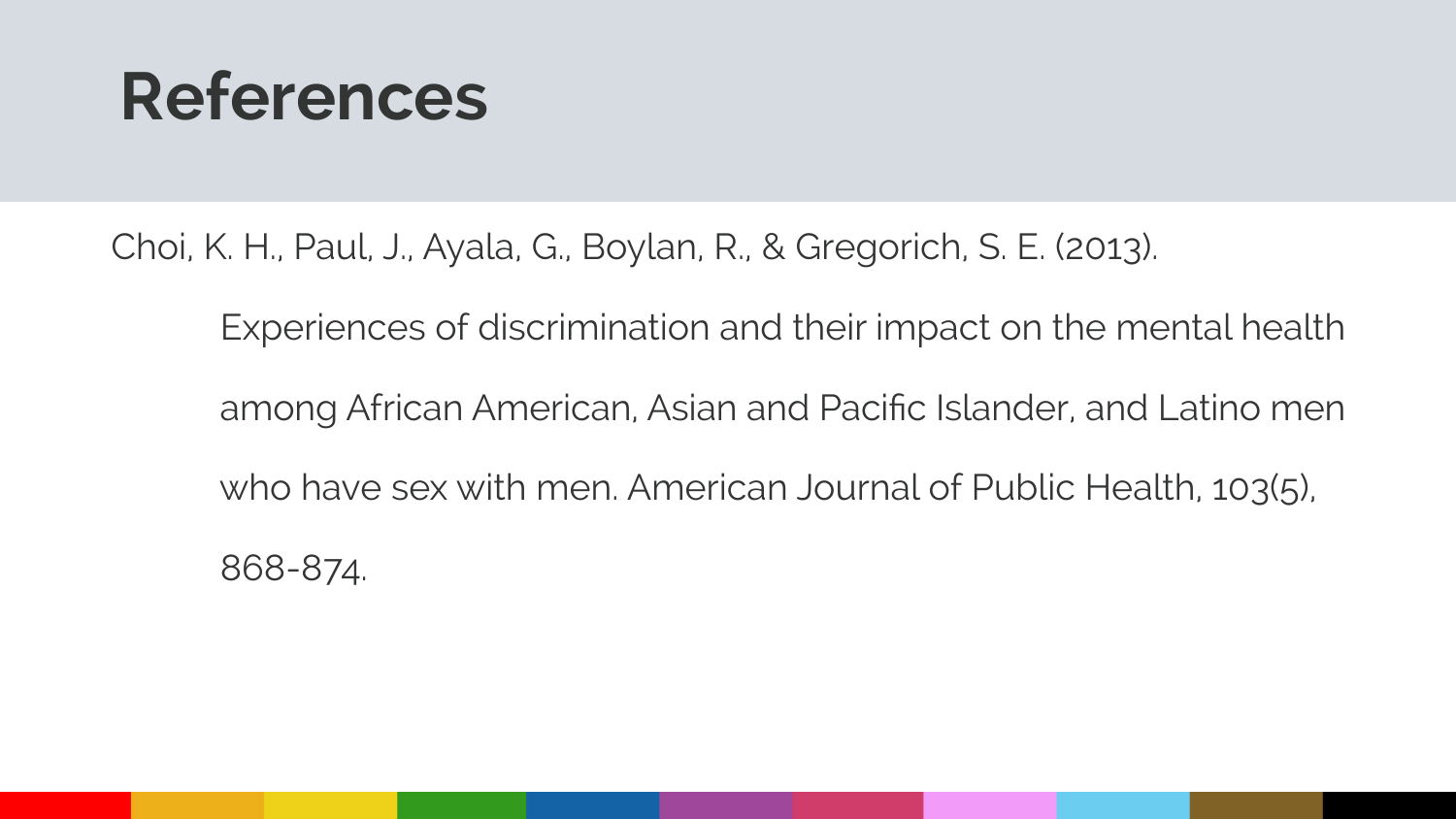Cochran, S. D., & Mays, V. M. (1994). Depressive distress among

homosexually active African American men and women. The

American Journal of Psychiatry, 151(4), 524.

Della, B., Wilson, M., & Miller, R. L. (2002). Strategies for managing

heterosexism used among African American gay and bisexual

men. Journal of Black Psychology, 28(4), 371-391.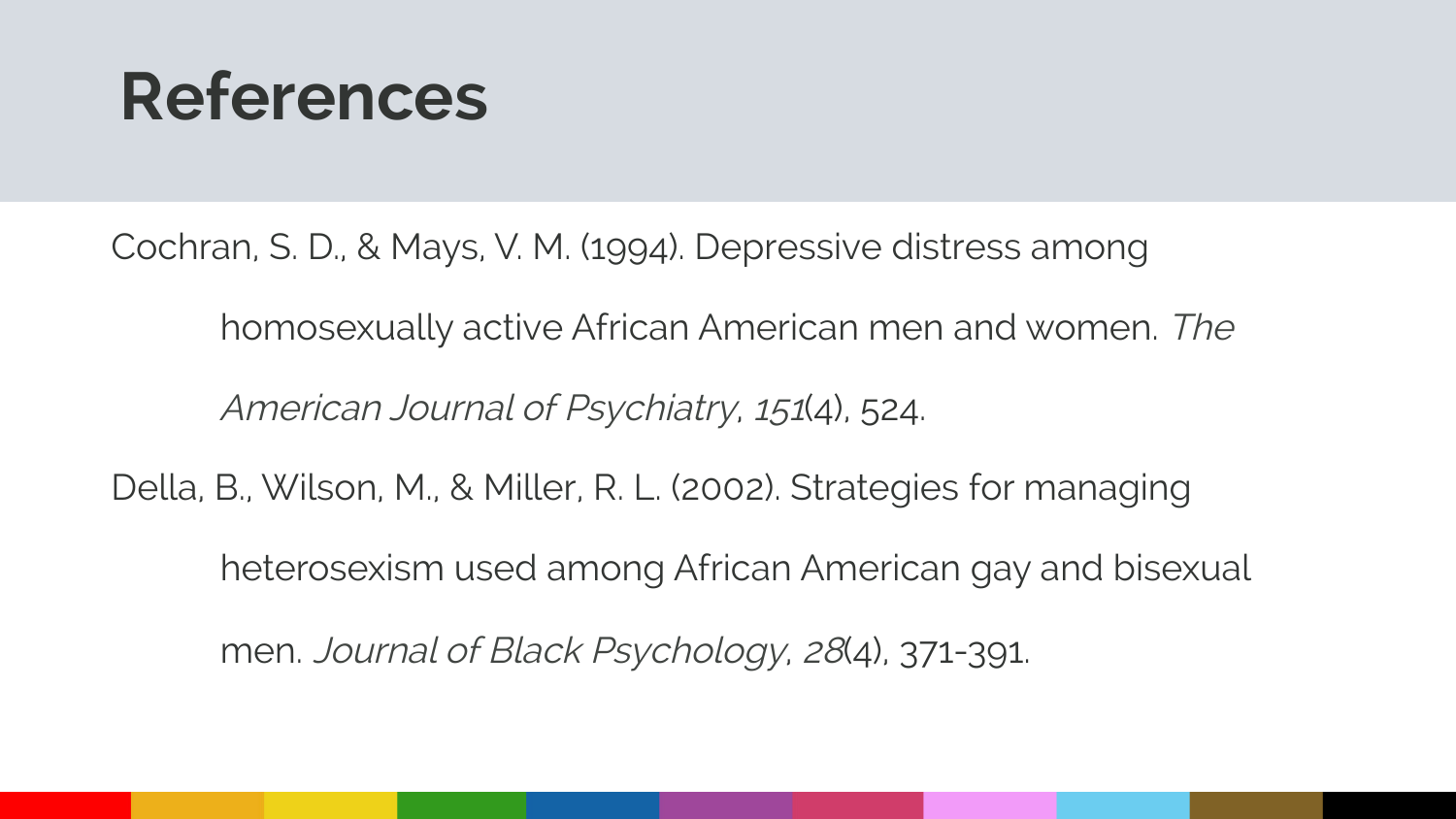Golden, W. L. (2012). Cognitive hypnotherapy for anxiety disorders.

American Journal of Clinical Hypnosis, 54(4), 263-274.

Greene, B. (1994). Ethnic-minority lesbians and gay men: Mental health

and treatment issues. Journal of Consulting and clinical

Psychology, 62(2), 243.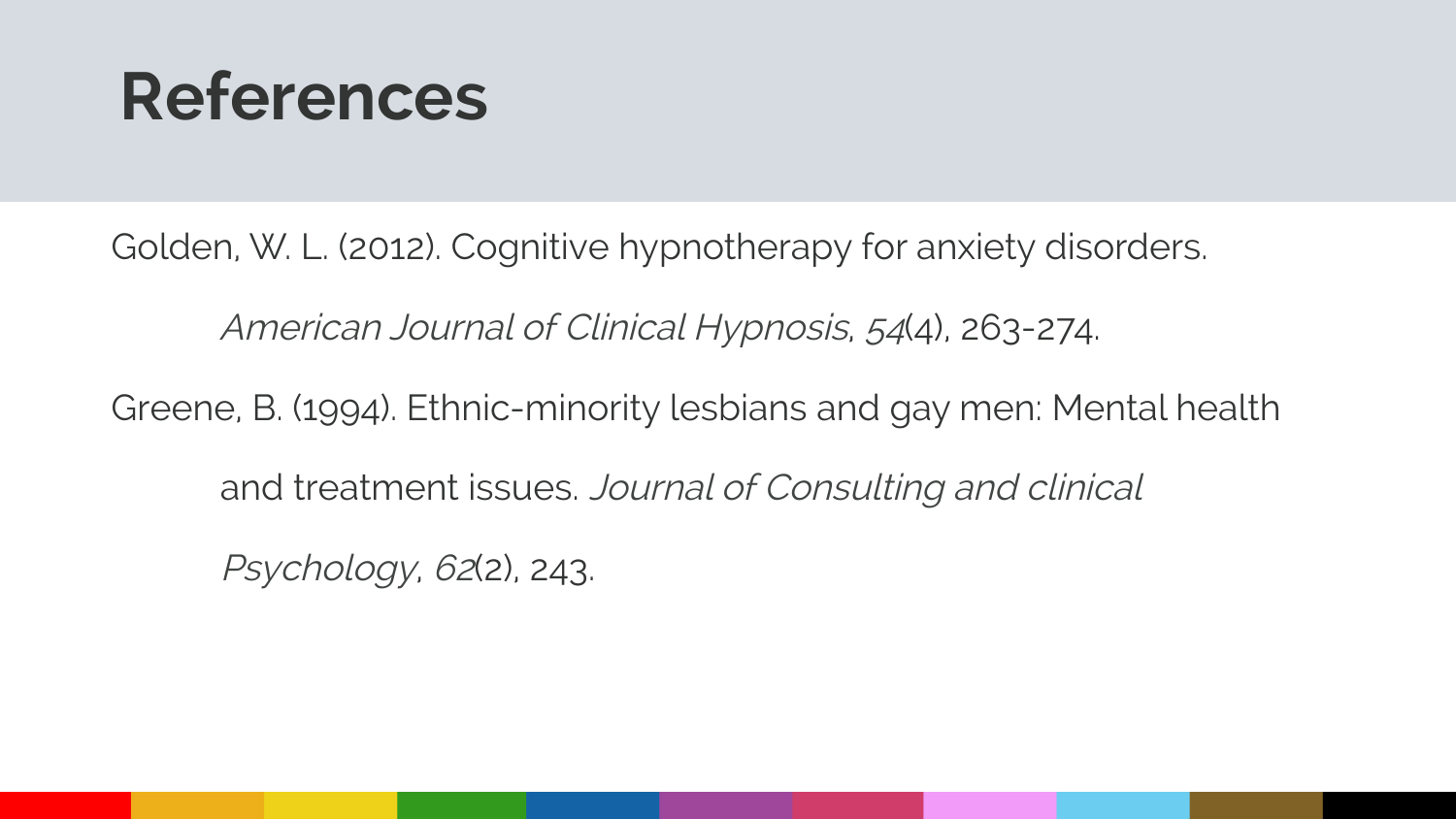• Graham, L. F., Aronson, R. E., Nichols, T., Stephens, C. F., & Rhodes, S. D. (2011). Factors influencing depression and anxiety among Black sexual minority men. Depression Research and treatment, 2011.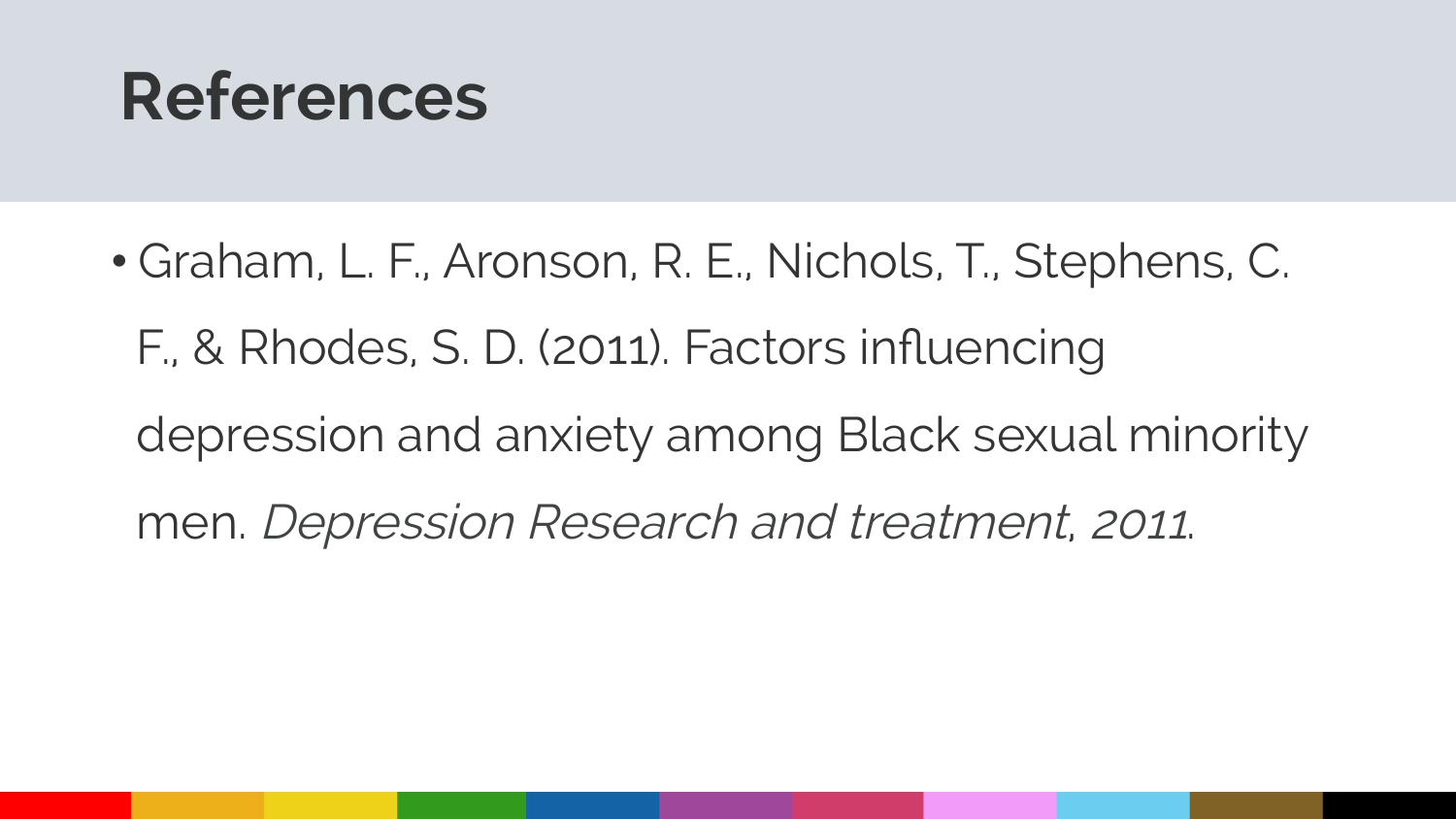Human Rights Campaign. (2019).

Being African American & LGBTQ: An Introduction. Retrieved from: https://www.hrc.org/resources/being-african-american-lgbtq-anintroduction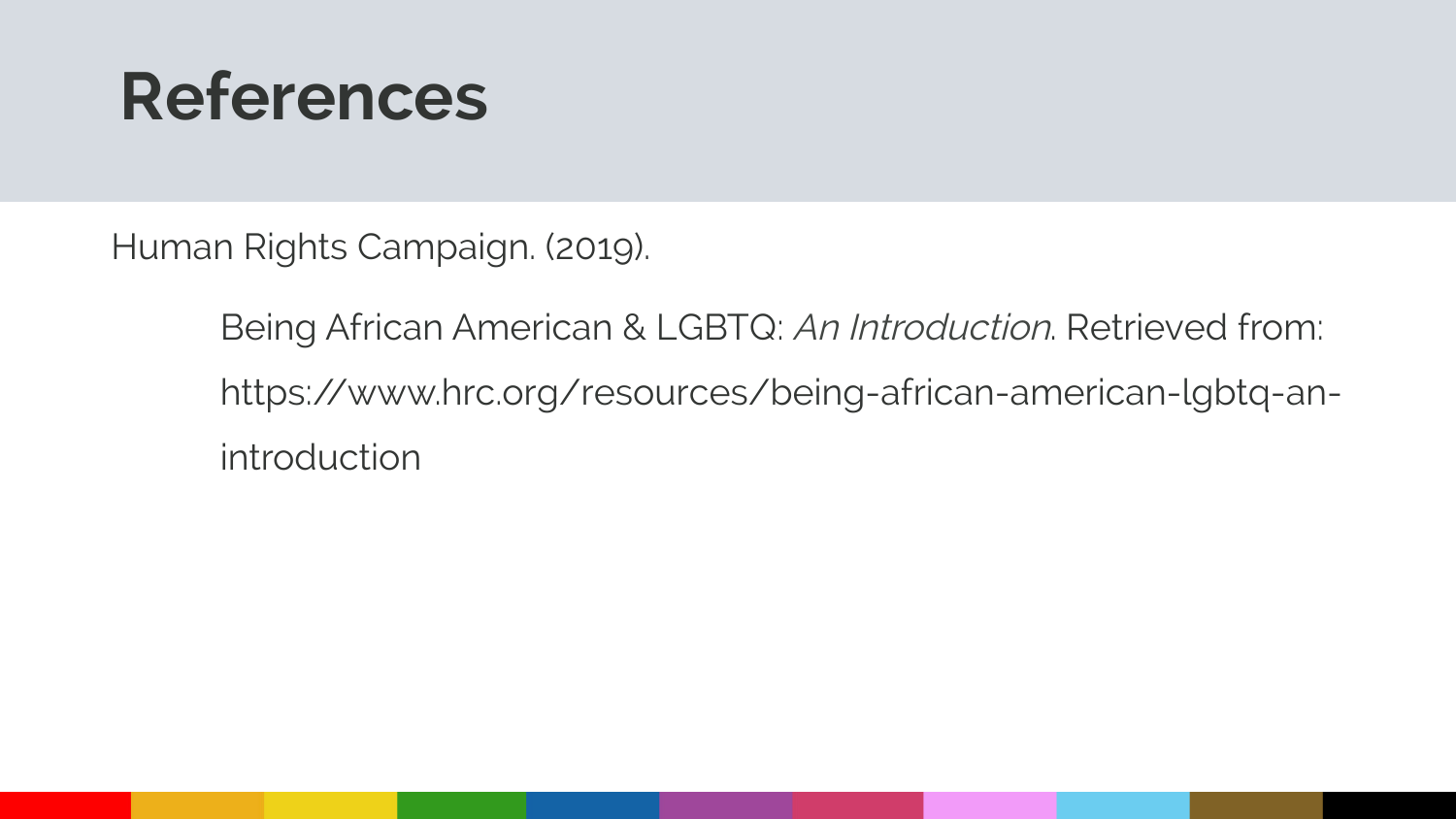Hutchington, D. (2019). Detroit man accused of shooting 2 men, killing 1,

because they were gay. Retrieved from:

https://www.clickondetroit.com/news/detroit-man-accused-of-

shooting-2-men-killing-1-because-they-were-gay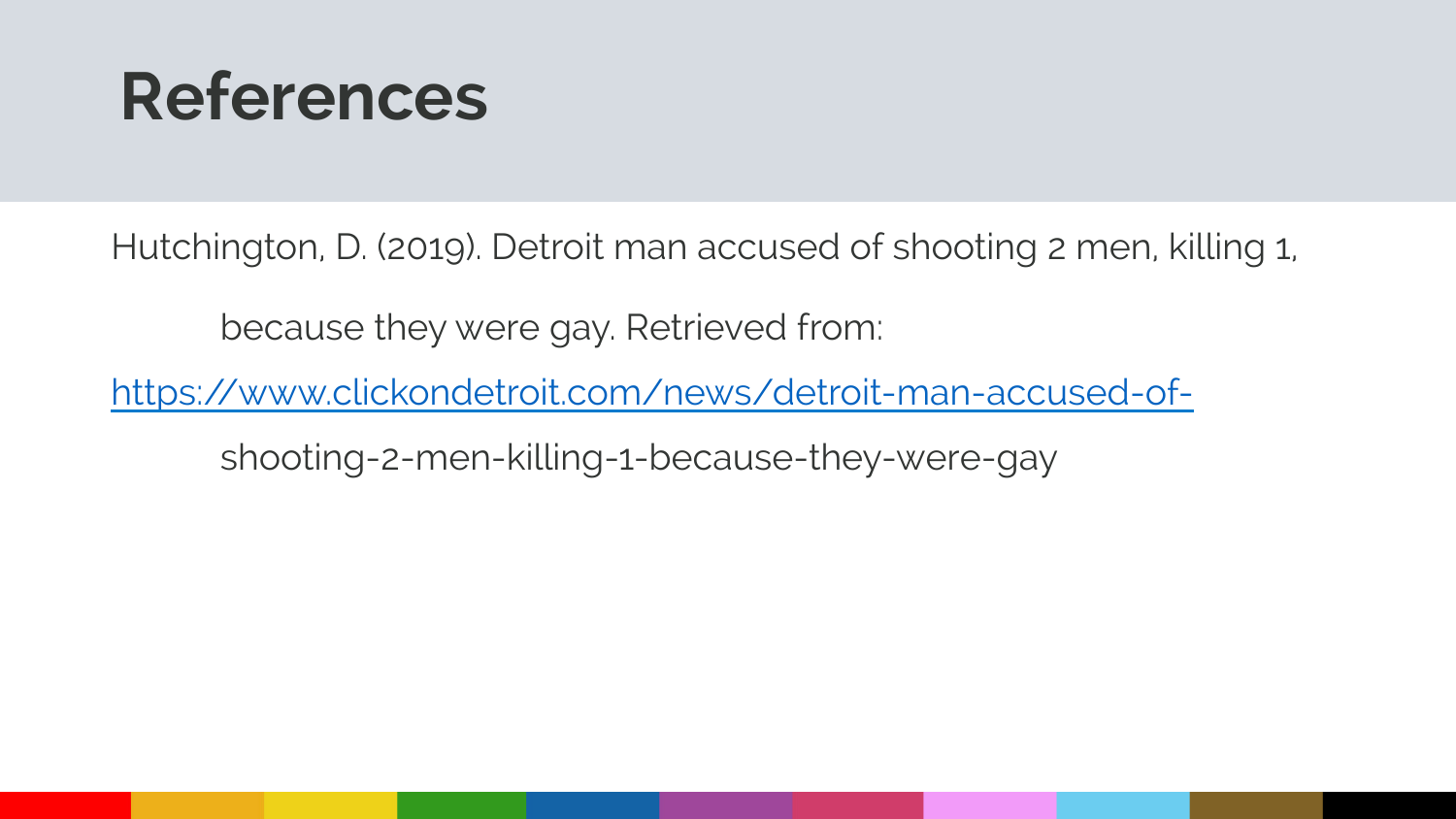Lee, C., Oliffe, J. L., Kelly, M. T., & Ferlatte, O. (2017). Depression and

 suicidality in gay men: Implications for health care providers. American journal of men's health, 11(4), 910-919.

Mayo Clinic. (2019). Cognitive behavioral therapy. Retrieved from:

 https://www.mayoclinic.org/tests-procedures/cognitivebehavioral-therapy/about/pac-20384610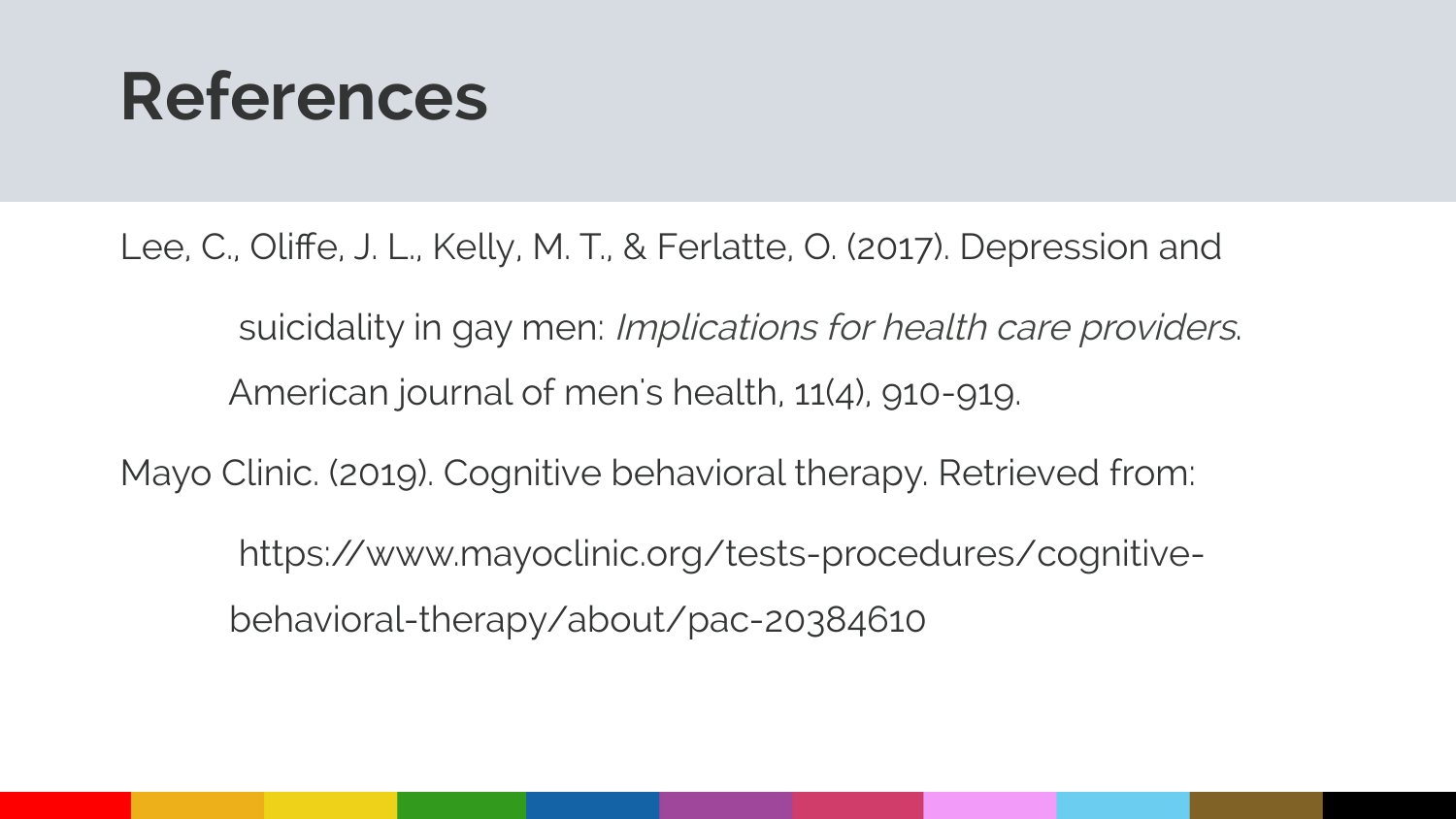Meyer, I. H. (1995). Minority stress and mental health in gay men. Journal

of health and social behavior, 38-56.

National Coalition Against Domestic Violence. (2018). Domestic violence

and the LGBTQ community. Retrieved from: https://ncadv.org/ blog/posts/domestic-violence-and-the-lgbtq- community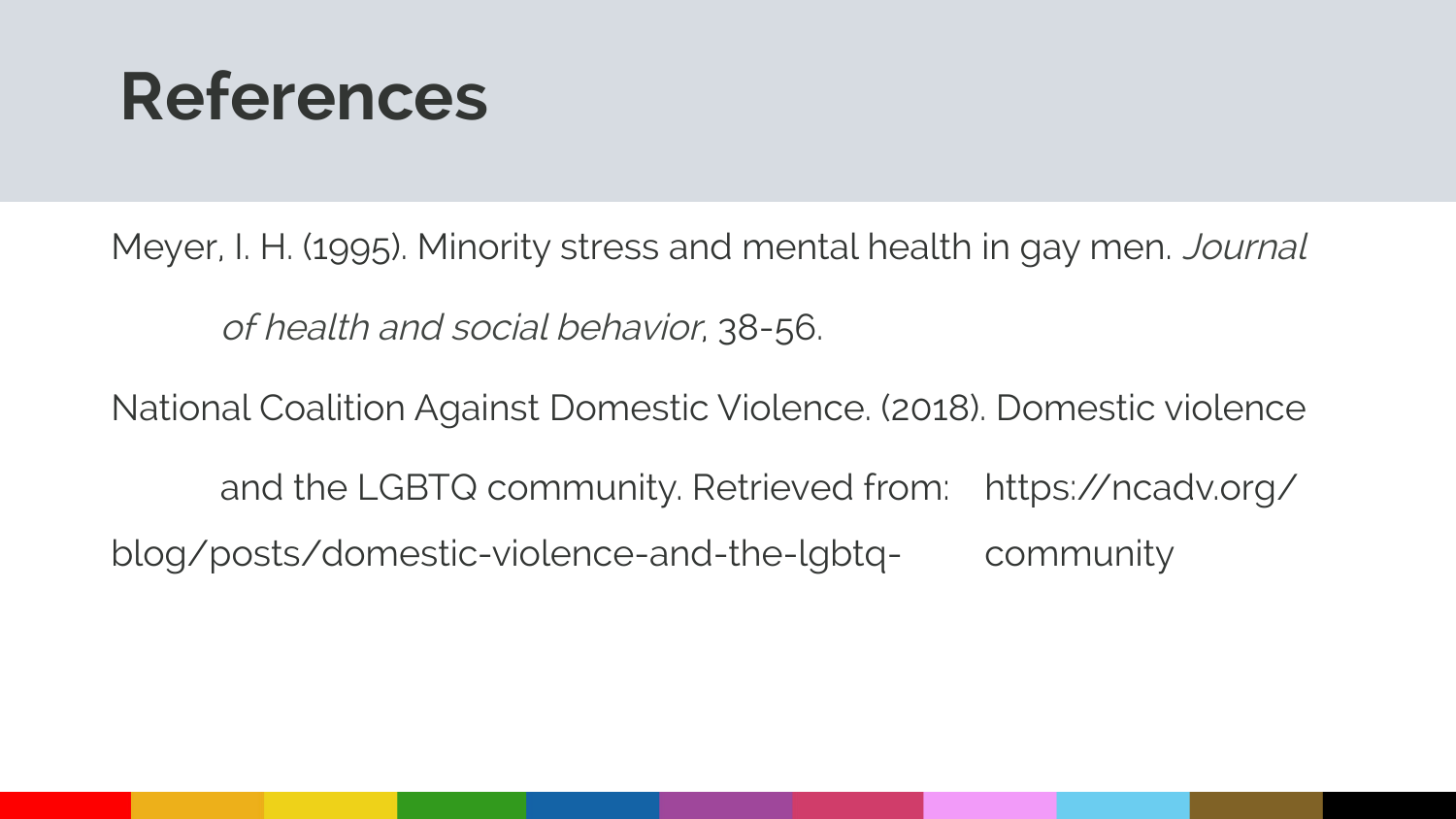Pachankis, J. E., Hatzenbuehler, M. L., Rendina, H. J., Safren, S. A., &

Parsons, J. T. (2015). LGB-affirmative cognitive-behavioral therapy for young adult gay and bisexual men: A randomized controlled trial of a transdiagnostic minority stress approach. Journal of consulting and clinical psychology, 83(5), 875.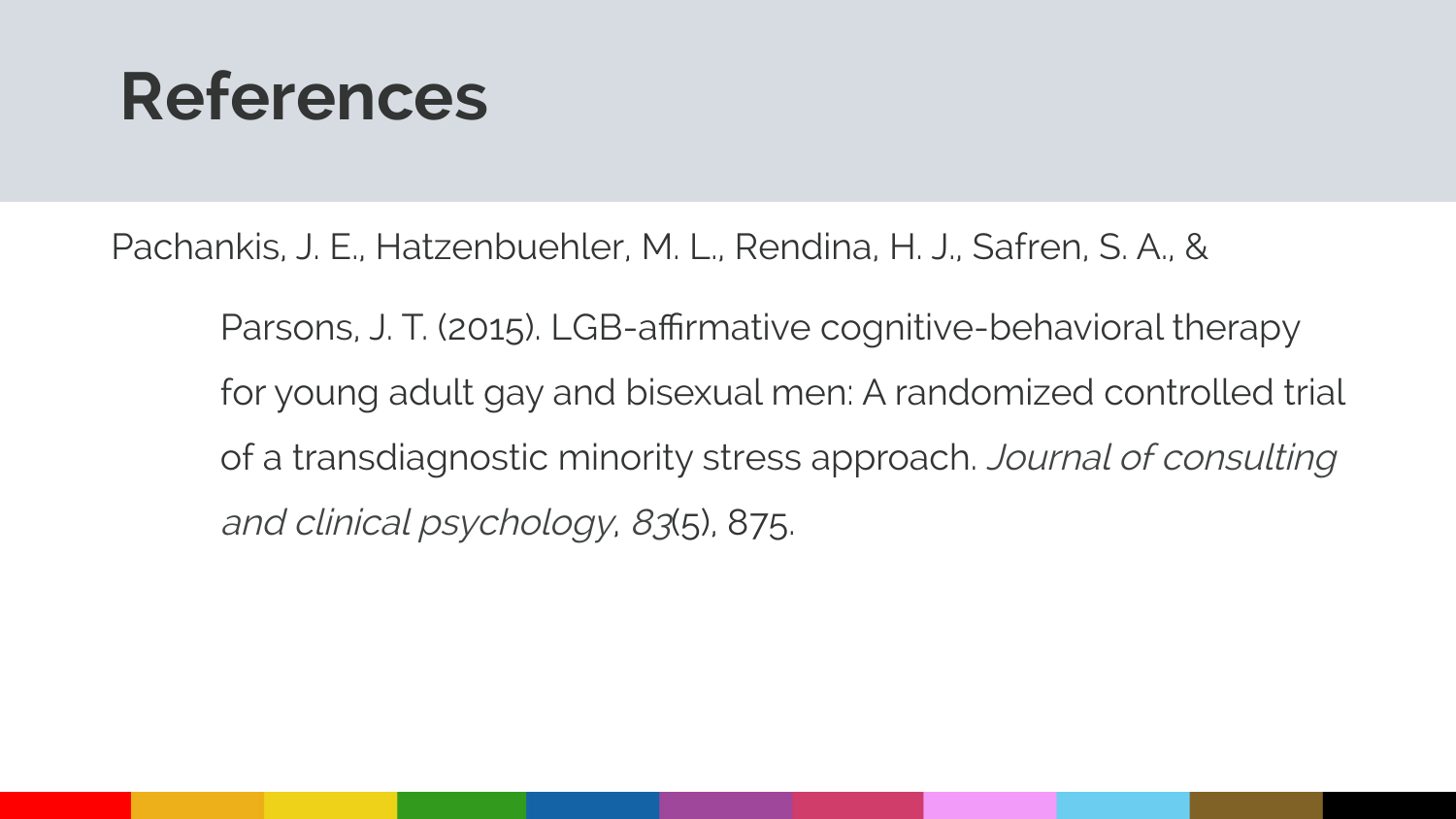Rhodes, S. D., Hergenrather, K. C., Vissman, A. T., Stowers, J., Davis, A. B., Hannah, A., & Marsiglia, F. F. (2011). Boys must be men, and men must have sex with women: A qualitative CBPR study to explore sexual risk among African American, Latino, and white gay men and MSM. American Journal of Men's Health, 5(2), 140-151.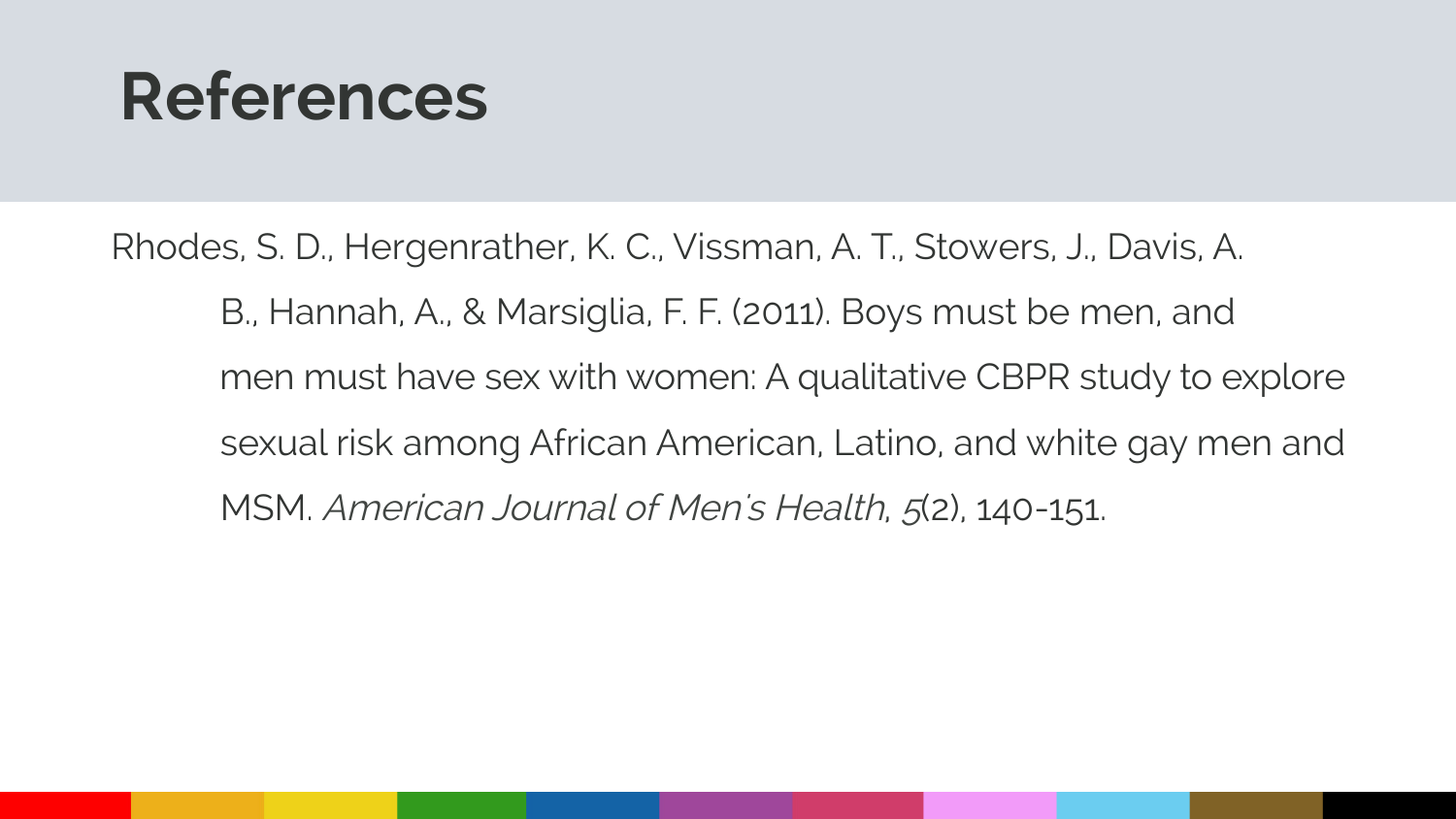Setyadi, A. W., Murti, B., & Demartoto, A. (2016). The Effect of

Hypnotherapy on Depression, Anxiety, and Stress, in People Living with HIV/AIDS, in "Friendship Plus" Peer Supporting Group, in Kediri, East Java. Journal of Health Promotion and Behavior, 1(2), 99-108.